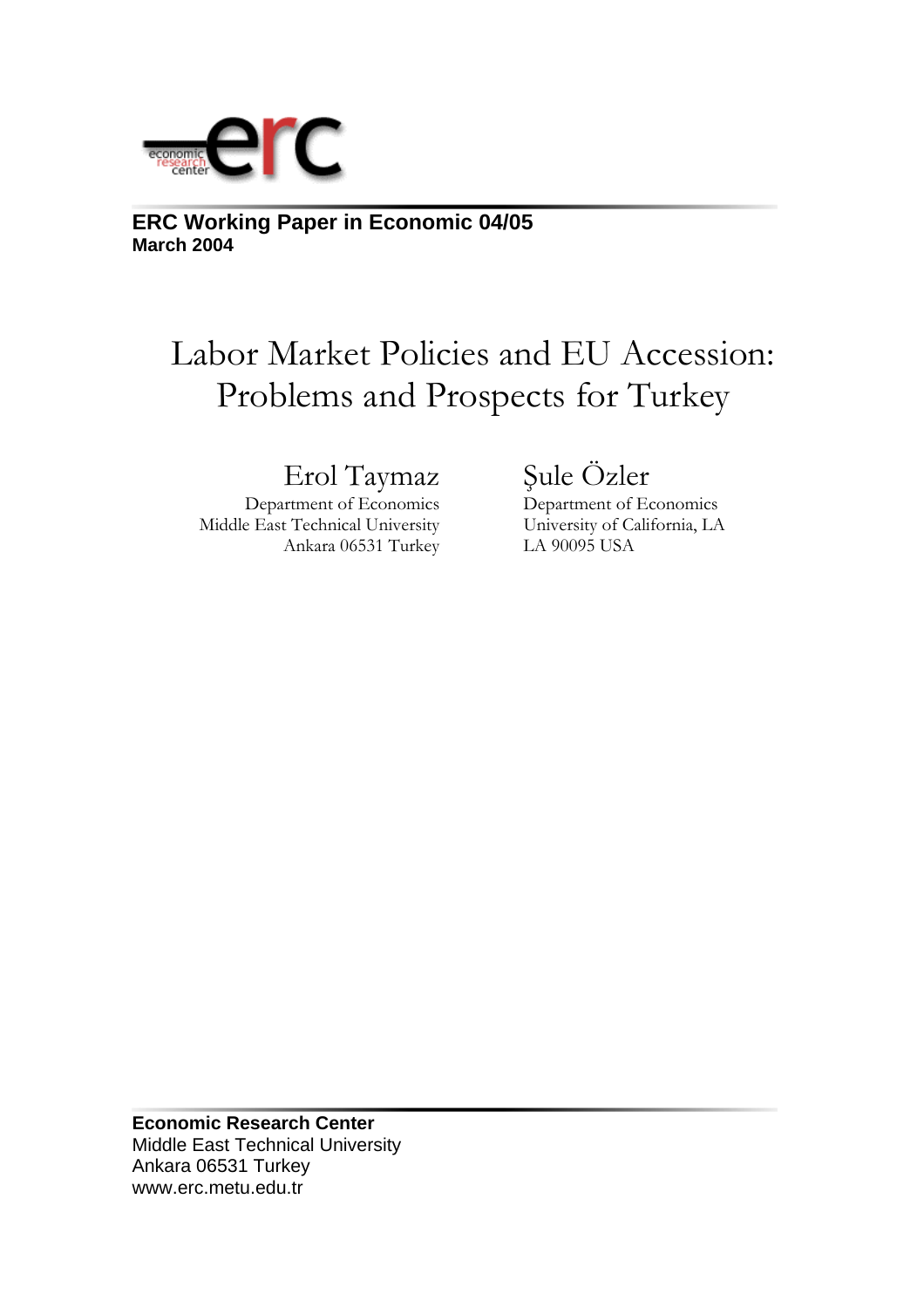# Labor Market Policies and EU Accession: Problems and Prospects for Turkey

Erol Taymaz Sule Özler

Middle East Technical University University of California, LA Ankara 06531 Turkey LA 90095 USA

Department of Economics Department of Economics

### **Abstract**

The process of European Union Accession has provided a strong stimulus for various institutional changes in Turkey. The European Council decision taken at Helsinki (10-11 December 1999) was an important turning point in this process. The Accession Partnership, which followed the Helsinki summit, identified short and medium term priorities, intermediate objectives and conditions on which accession preparations must concentrate in the light of the political and economic criteria. One of the most important issues for Turkey regarding the adoption and implementation of the Community *acquis* is related with the labor market regulations and employment policies. The adoption of the Community *acquis* will certainly bring radical changes in the functioning of the labor market in Turkey with vital consequences for firms, and workers, as well as the long-term performance of the economy. The aim of this study is to provide information for the use of these agents on the employment and labor market issues that are important during the EU accession process. Since the topic is rather broad, the current study has concentrated upon the possible effects of the adoption of the employment *acquis* regulating work and employment conditions, and issues like child labor, discrimination, social protection have been ignored.

### **Acknowledgements**

An earlier version of this paper was presented at the Conference on *Turkey: Towards EU Accession*, Bilkent University, May 10-12, 2003. We would like to thank our discussant, Necdet Kenar, President of the Turkish Employment Organization, for his valuable comments and suggestions.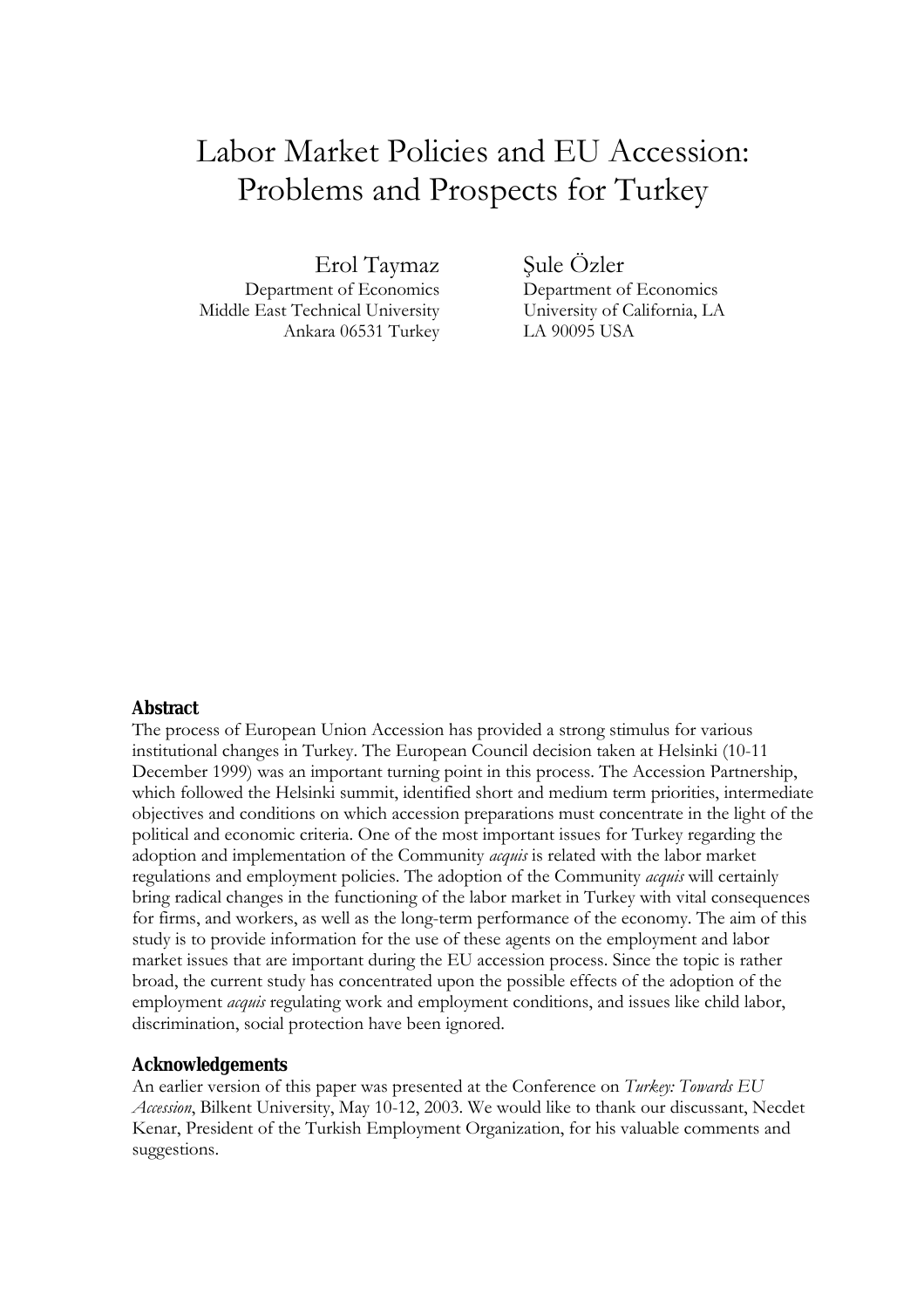## **Contents**

- 1. Introduction
- 2. Labor Market Policies, Institutions and Economic Performance
- 3. Labor Market Indicators for Turkey
- 4. Turkey and EU Labor Market Policies
	- 4.1. The EU law
	- 4.2. Council Directives on Employment and the Turkish Labor Law
	- 4.3 European Employment Strategy
- 5. Employment Protection and Labor Market Flexibility in Turkey
	- 5.1. Employment Protection Legislation
	- 5.2. Direct Measures of Labor Market Flexibility
- 6. Problems and Prospects: An Assessment
	- 6.1. The Impact of the New Labor Law
	- 6.2. The Impact of Adopting and Implementing the Employment *Acquis*
	- 6.3. The Impact of Coordinating Employment Policies
	- 6.4. A Simulation Analysis
- 7. Conclusions and Policy Implications
- References Tables Figures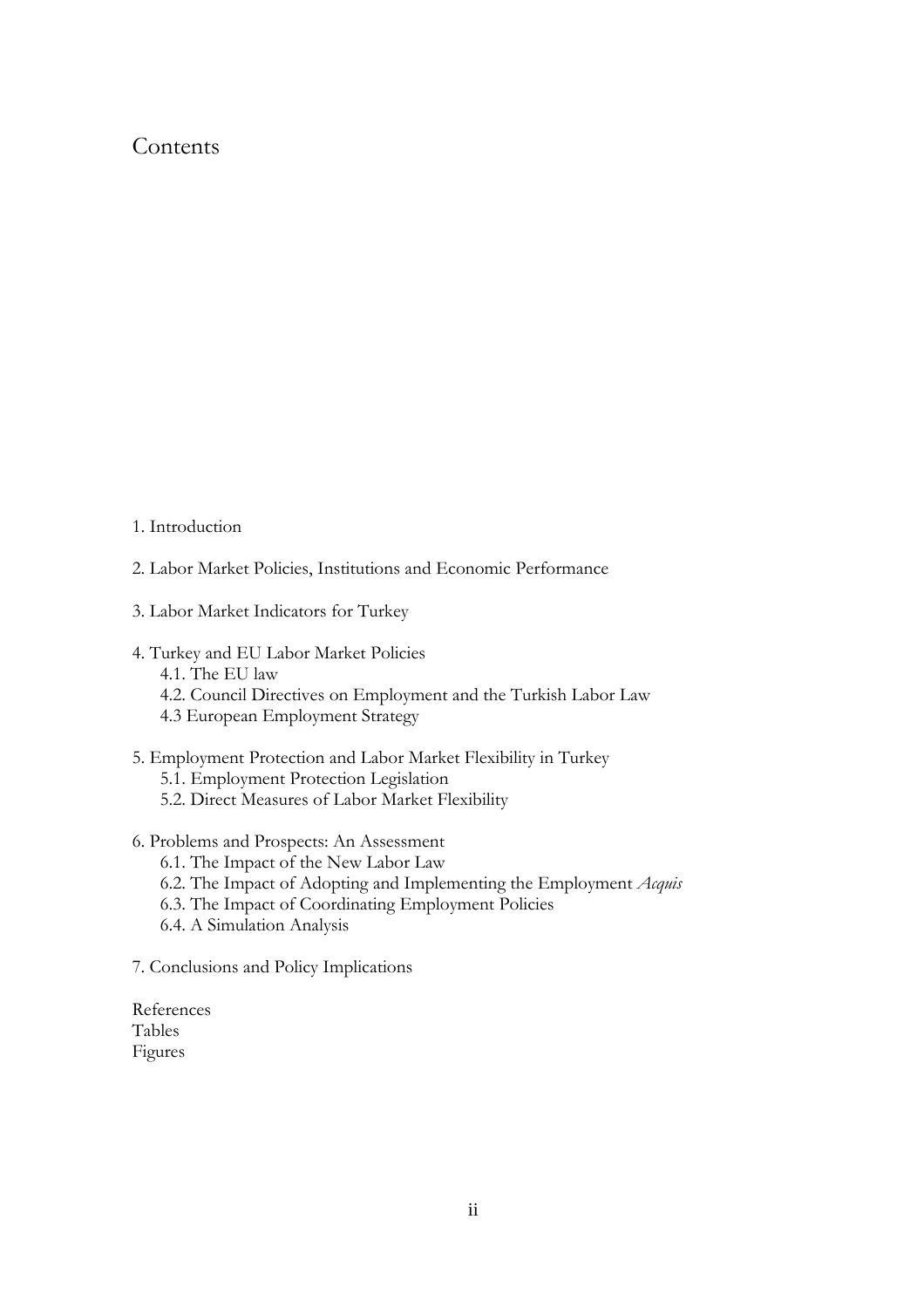### 1. Introduction

The process of European Union Accession has provided a strong stimulus for various institutional changes in Turkey. The European Council decision taken at Helsinki (10-11 December 1999) was an important turning point in this process. The Accession Partnership, which followed the Helsinki summit, identified short and medium term priorities, intermediate objectives and conditions on which accession preparations must concentrate in the light of the political and economic criteria. One of the most important issues for Turkey regarding the adoption and implementation of the Community *acquis* is related with the labor market regulations and employment policies. The adoption of the Community *acquis* will certainly bring radical changes in the functioning of the labor market in Turkey with vital consequences for firms, and workers, as well as the long-term performance of the economy.

The Accession Partnership (AP) identified a number of short term and medium term priorities and objectives on employment and social affairs. In the short term, Turkey was expected to strengthen efforts to tackle the problem of child labor, to ensure that the conditions are in place for an active and autonomous social dialogue, and to support social partners' capacitybuilding efforts to develop and implement the *acquis*. The AP envisaged, in the medium term, removal of all forms of discrimination, adoption of EU legislation in the fields of labor law, effective implementation and enforcement of the social policy and employment *acquis*, and preparation of a national employment strategy, with a view to later participation in the European Employment Strategy including through the launch of a joint employment review, and in this context, develop a capacity to monitor labor market and social developments, and development of social protection (the reform of the social security system and strengthening the social safety net). These institutional changes are expected to enhance Turkey's capacity to develop and to implement, together with the Member States and the European Community, strategies for "employment and particularly for promoting a skilled, trained and adaptable workforce and labor markets responsive to economic change" (the Treaty Establishing the European Community, Article 125).

The adoption of the Community *acquis* regarding employment and social affairs is likely to put a burden on firms and workers that need to adopt themselves to the new competitive environment. The adverse effects of this process of transformation could be minimized if the government, the private sector and the labor can understand what needs to be changed, and to adopt effective policies and strategies. The main aim of this study is to provide information for the use of these agents on the employment and labor market issues that are important during the EU accession process. A study of labor markets in the process of EU membership is crucial for Turkey because, as is the case in all other European countries, the labor market is the single largest market whose efficient operation has significant repercussions for the performance of the whole economy. Moreover, being a social institution, the labor market, and the rules and regulations defining how it should operate, have a direct impact on the lives of almost all citizens.

Since the topic is rather broad, the current study has concentrated upon the possible effects of the adoption of the employment *acquis* regulating work and employment conditions, and issues like child labor, discrimination, social protection have been ignored. Therefore, the paper is focused on employment protection and labor market flexibility issues, and organized as follows. After this introductory section, the literature on labor market policies, institutions and economic performance is briefly summarized in Section 2. Section 3 presents basic employment indicators for Turkey, the EU, and a number of accession countries to set the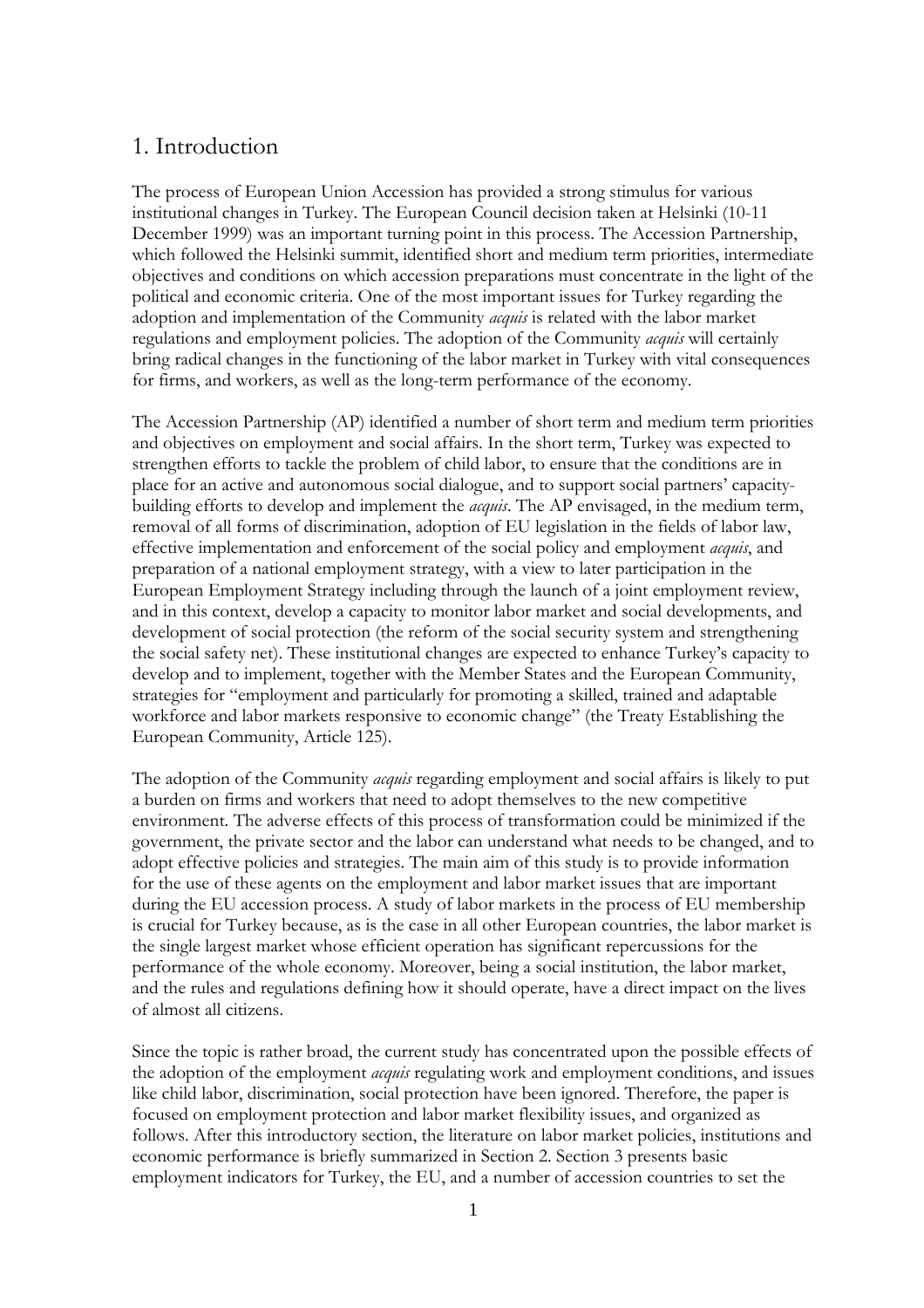background for the study. The EU and Turkish labor law are compared, and the main characteristics of the rationale and implementation of the European Employment Strategy (EES) are discussed in Section 4. The measurement of labor market flexibility and the flexibility of Turkish labor market is analyzed in Section 5. Section 6 discusses the impact of the accession process and the adoption of the *acquis.* Section 7 summarizes basic findings and policy proposals.

# 2. Labor Market Policies, Institutions and Economic Performance

Although the link between labor market institutions and economic performance has received considerable attention in the literature since the classical economists, it has become a major contentious issue since the mid 1970s among economists and policy makers. The OECD countries experienced a rapid increase in inflation and unemployment rates in the second half of the 1970s. Almost all the OECD countries (with a major exception, Turkey) were successful in curbing the inflation rate, but high unemployment rate has proved to be persistent in European countries.

The difference in labor market performances of the US and European countries has instigated an intensified debate on the link between labor market institutions and economic performance. Many economists and international organizations like the OECD had identified inefficient and inflexible labor markets as a reason for high and, in many cases, increasing unemployment in European countries. The concept of "labor market flexibility" has played the key role in these discussions. $<sup>1</sup>$ </sup>

The concept of labor market flexibility refers to the functioning of labor markets ("external flexibility"), and is mainly focused on wage and numerical flexibility. Wage flexibility stands for the speed of adjustment in wages in the labor market. What is usually meant by wage flexibility is the downward flexibility of real and/or nominal wages. Specific wage setting institutions (centralized collective bargaining, wage indexation and minimum wage legislation) and tax and social spending policies (high unemployment benefits, high non-wage labor costs, high marginal tax rates, etc.) are blamed for reducing wage flexibility. Numerical flexibility refers to how fast and how costly a firm can adjust by hirings, layoffs, and firings the composition and the number of workers it employs. Employment protection legislation (EPL) is one of the main institutions that determine numerical flexibility. Since numerical and wage flexibility are closely related with each other (as will be discussed later, rigidities in EPL may lead to higher wages), we will use only the term "labor market flexibility" hereafter to cover both aspects of external flexibility.

In the 1990s, some researchers have emphasized the importance of functional (or, "internal") flexibility, flexibility in job boundaries and job design for multi-skilled workers. Although external and internal flexibility could be substitutes, or options for alternative corporate strategies, we will not study the issue of internal flexibility.

Article 125 of the Treaty Establishing the European Community calls for a coordinated strategy for promoting a "skilled, trained and adaptable workforce and labour markets responsive to economic change". The concept of "adaptability" is certainly broader that the

 $\overline{a}$ 1 For a synthesis of views on labor market flexibility, see OECD's influential *Jobs Study* (OECD 1994a and 1994b); for an overview of the evolution on the concept of labor market flexibility, see Brodsky (1994).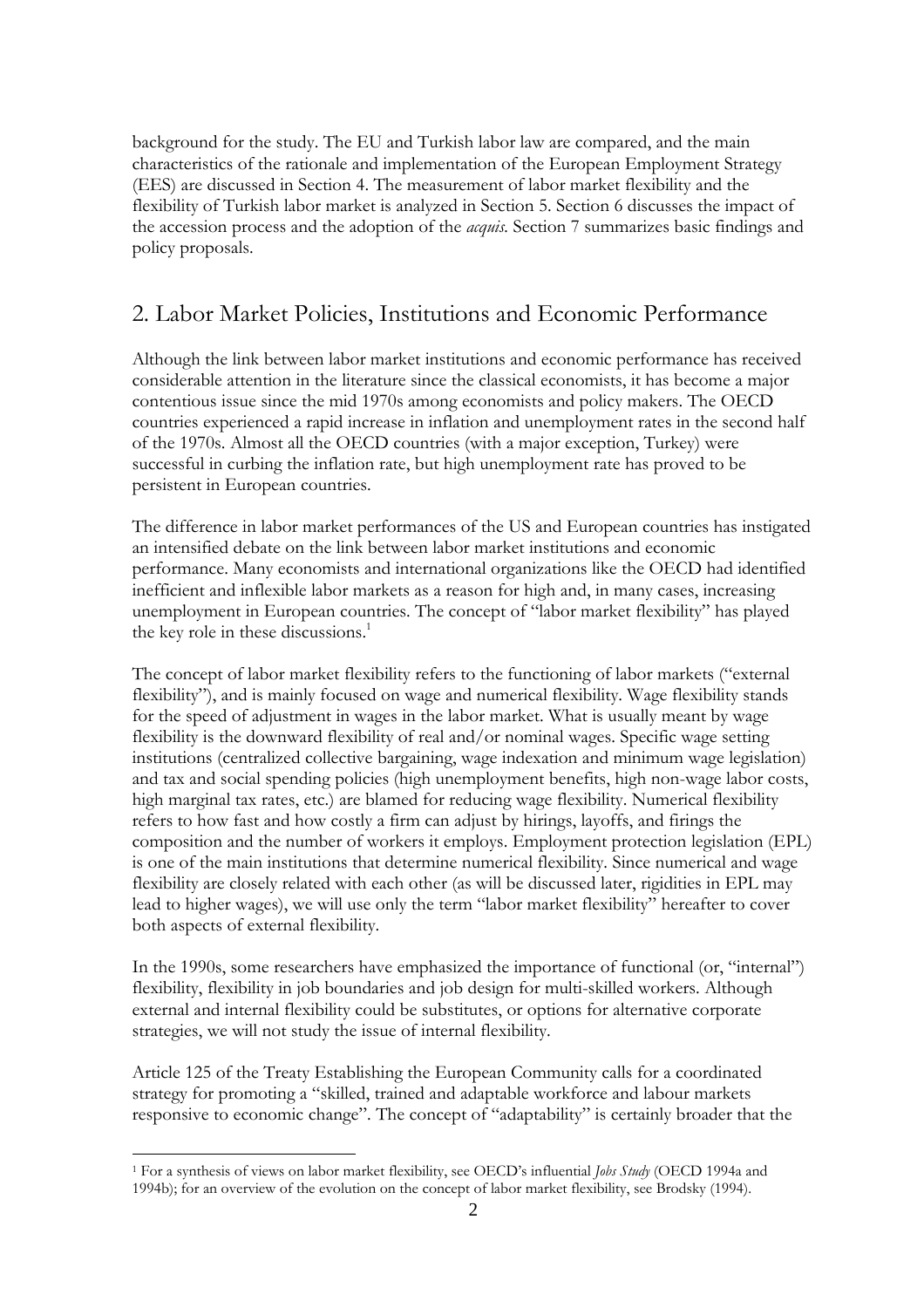concept of "flexibility". For example, it is suggested in a report financed by the European Commission that "adaptability" refers to "the broad process by which labour markets adjust to exogenous developments over a period of time", whereas "flexibility" has come to be used "to refer to the short-term response of wages and labour costs, in particular, to variations in the demand for labour relative to supply, or to the ability of employers to adjust their work force to changes in economic activity". Therefore, [w]hile flexibility defined in these terms may be an important part of the wider concept of adaptability, it is far from being the only aspect of labour market behavior which is of significance. Indeed, a high degree of flexibility so defined may not only conflict with the achievement of wider objectives than simply the maintenance of a high level of employment but might also make it more difficult to secure longer-term growth objectives." (Algoé Consultans, 2002: 2) Keeping in mind these differences, our study is focused on labor market flexibility, especially on changes in EPL necessary during the accession process in Turkey.

There are opposing views on the effects of labor market flexibility on economic performance. On the one hand, a group of researchers claim that labor market flexibility is required for wellfunctioning of competitive markets, and, hence, for efficient allocation of resources. Since employment protection and rigidities in wage setting are costs incurred by firms, and they have profound effects on their decisions (OECD, 1994a, 1994b and 1999; Salvanaes, 1997; Blanchard, 2000; Heckman and Pagés, 2002; Scarpetta and Tressel, 2002).

First, it is suggested that stricter labor market regulations may lead to higher unemployment (and lower output) and change the composition of unemployment because they affect the flows to and from employment, i.e., hiring and layoffs. EPL costs affect layoffs directly because EPL costs are added to the cost of layoffs, and hiring indirectly, because firms will take into consideration the (potential) costs of layoffs (including EPL costs) in their hiring decisions. If the second effect dominates the first one, then the unemployment rate will be higher. EPL will also increase unemployment duration because of the decrease in the exit rate from unemployment.

Second, strict EPL is likely to strengthen the bargaining power of workers, and, depending on the structure of product and labor markets, may lead to wages higher than the market clearing wages, and higher unemployment. Moreover, EPL provides protection for "insiders", those workers who have regular jobs in the "formal" sector. Thus, strict EPL may cause to the widening gap between "insiders" and "outsiders" and may encourage firms to operate in the "informal" sector.

Although there is almost a consensus on the effects of EPL on the composition and rate of unemployment among neo-classical economists, some researchers suggest that excessive labor market flexibility may hinder investment in training and innovative activities, diminish the accumulation of human and knowledge capitals, and, hence, have a negative impact on growth and employment in the long run. Michie and Sheehan (2003) state that "[t]he sort of 'low road' labor flexibility practices encouraged by labor market deregulation –short term and temporary contracts, a lack of employer commitment to job security, low levels of training, and so on- are negatively correlated with innovation". Firms that rely on labor market flexibility to be more competitive will have weak incentives for conducting innovative activities. Moreover, reduced innovative activities, in turn, will have a negative impact on "employment and company profits" because "1) lower wage increases will lead to a slower replacement of the capital stock, 2) lower wages prevent the Schumpeterian process of creative destruction, and 3) lower wages will lead to a lack of effective demand" (Kleinknecht,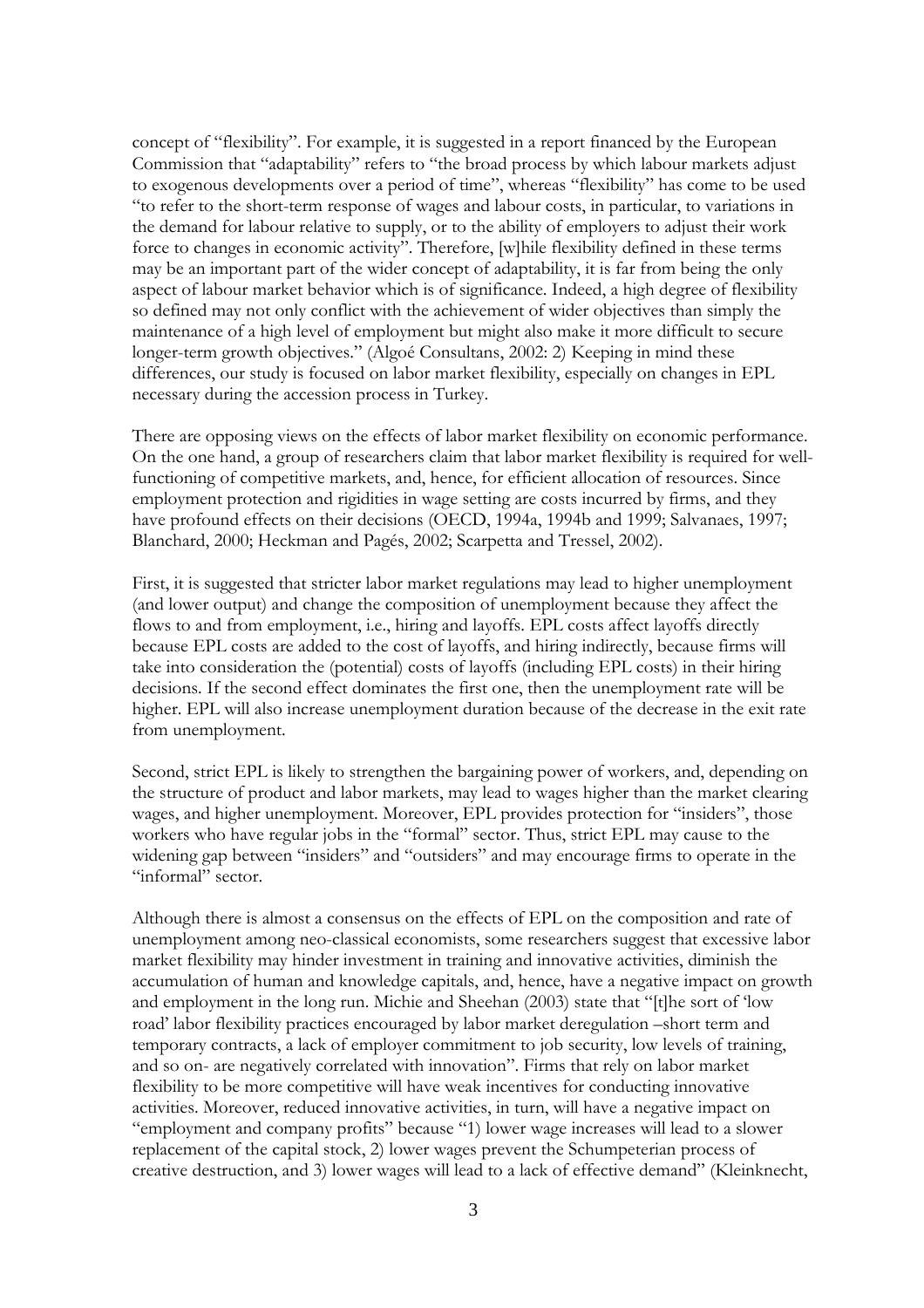1998).<sup>2</sup> Patterns of sectoral specialization may also be influenced by labor market flexibility. For example, Bassanini and Ernst (2002) show in an empirical study that "countries with coordinated industrial relations systems and strict employment protection tend to specialize in industries with a cumulative knowledge base because coordinated industrial relations and employment protection encourage firm-sponsored training as well as the accumulation of firm-specific competiencies."

Rigidities and frictions in the labor market may reduce labor flows and lead to wage compression (lower wage differentials). These factors, however, may induce firms to provide more training for their employees, and contribute to the accumulation of human capital, both at the firm level and at the economy level (see, for example, Acemoglu and Pischke, 1998 and 1999; Agell, 1999; Ballot and Taymaz, 2001). The stability of employment relationship, complementarities between training and innovation activities, and wage compression all make training activities more profitable. Thus, firms will achieve higher productivity and higher rate of growth in productivity as a result of employing more skilled and well-educated employees.

Although the issue of the effects of labor market institutions on economic performance is yet to be resolved, there are some remarkable contributions in recent years that improve our understanding on how labor market institutions function. For example, Belot, Boonez and van Ours (2002) have developed a model that proves that there is an optimal degree of employment protection. In other words, both excessive and limited labor market flexibility could be detrimental for economic growth. More importantly, it is shown that the impact of labor market regulations and institutions depends on other market and technology conditions (Scarpetta and Tressel, 2002). Blanchard has developed a number of models in which he studies the interactions between labor and product markets (for example, see Blanchard, 2000). He shows that wage-setting institutions play a more important role if product markets are monopolistic or oligopolistic because only in those markets workers would be able to bargain over rents. Therefore, (de)regulation of labor and product markets needs to be implemented together. Finally, Belot (2002) develops the idea that labor market flexibility itself could be an endogenously determined variable, and shows in a model that countries with low migration costs and high economic heterogeneity (like the US) may prefer no employment protection.

There are numerous empirical studies that have attempted to test the effects of labor market flexibility on economic performance. Most of these studies show that the effect on the composition of unemployment is unambiguous: employment protection increases the duration of unemployment by slowing down the flows through the labor markets (more longterm unemployment and less short-term unemployment), but the effect on the rate of unemployment and output is ambiguous. It has adverse impact on specific groups of workers like youth, and marginal groups (for extensive surveys, see Nickell and Layard, 1999; Addison and Teixeira, 2001; Heckman and Pagés, 2002; Baker *et al*., 2002). As far as growth and productivity is concerned, Nickell and Layard (1999) suggest that "there seems to be no evidence that either stricter labor standards or employment protection lowers productivity growth rates. If anything, employment protection can lead to higher productivity growth if it is associated with other measures taken by firms to enhance the substantive participation of the workforce".

<sup>2</sup> Scarpetta and Tressel (2002) claim that "strict regulation may hinders the adoption of existing technologies, possibly because it reduces competitive pressures or technology spillovers".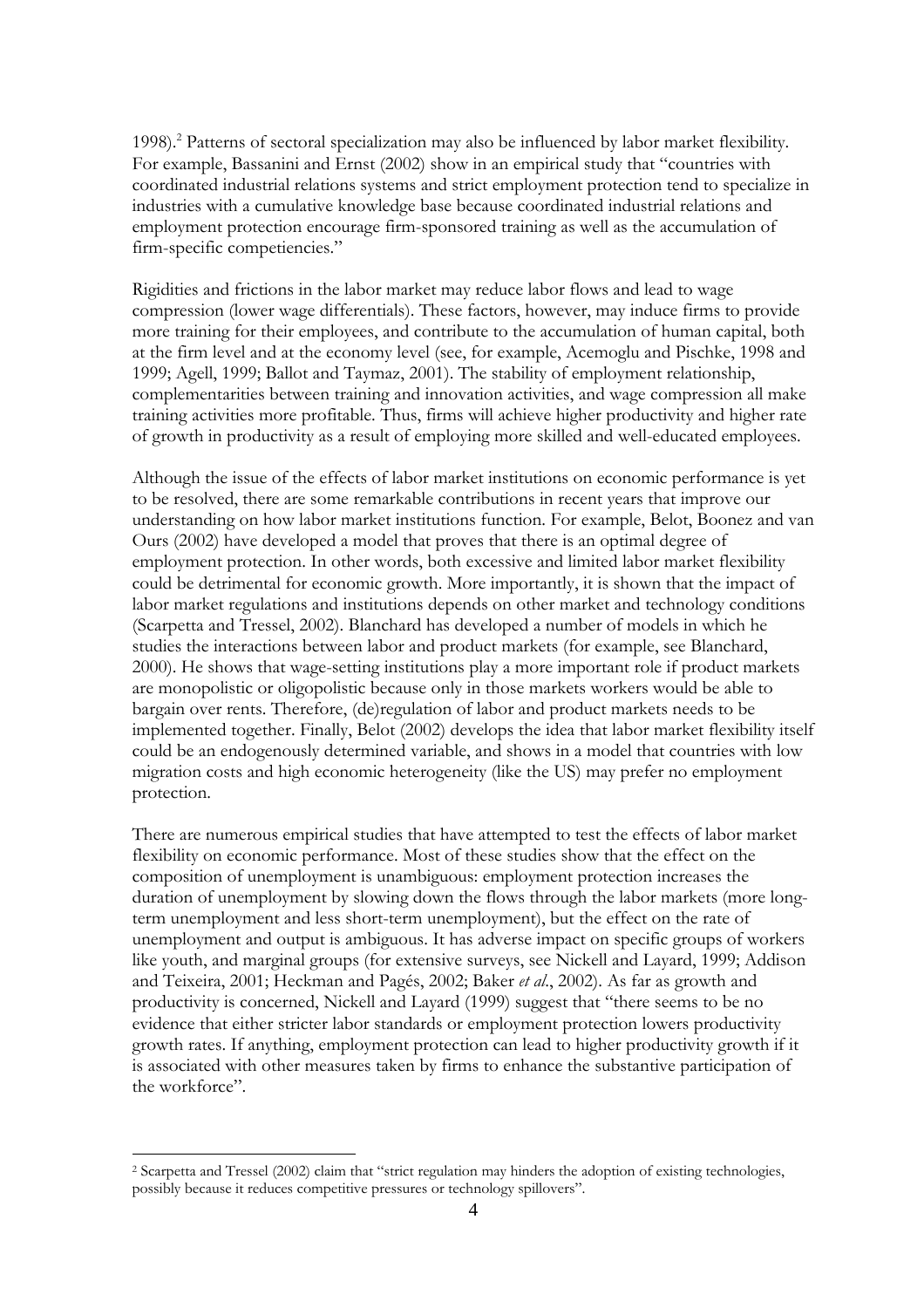# 3. Labor Market Indicators for Turkey

Turkey, with its 64 million population, is the largest one among all 13 accession and candidate countries.<sup>3</sup> Therefore, the eventual membership will have a profound impact on both Turkey and the EU countries, and the impact of membership will be determined, to a large extent, by the peculiarities of the structure of population and labor markets in Turkey.

One of the most important characteristics of the population in Turkey is observed in the age composition. The share of young people is relatively high thanks to its high birth rate. The birth rate tends to decline, but will remain higher than the European average in the coming decades (the population growth rate was about 1.8 % in the 1990s). High proportion of young people could be an advantage for Turkey because it leads to a dramatic rise in the share of active population, but imposes a heavy burden on the educational system, and makes employment generation one of the main social issues.

Employment rate as a percentage of population at the working age (age 15-64) is also lower in Turkey compared to the EU and other candidate countries (CCs). The employment rate is only 48.2 % in Turkey whereas it is 63.2 % in the EU, and it is well above 50 % in all CCs in 2000 (see Table 1 that presents the data on Turkey, the EU, and CCs with more than five million population). One of the main reasons behind low employment rate in Turkey is the fact that the participation rate is also low, especially for urban women. Turkey is expected to increase its employment rate in the future that intensifies pressures for employment generation.

Self-employment, and part-time and fixed-term employment rates<sup>4</sup> seem to be quite high in Turkey (24.5 %, 20.7 % and 10.0 %, respectively). However, the majority of self-employed and part-time employed are working in agriculture, and the fixed-term employment is dominant in the construction sector. Therefore, these rates basically reflect sectoral specificities and the importance of these sectors (agriculture and construction) in total employment.

The share of agriculture in total employment is extremely high (34.5 %) and it is second to Romania (45.2 %) among all CCs. Since the share of agriculture is expected to decline in the future, this transformation may tend to lower the participation rate (because the participation rate for urban women is much lower than that of rural women), and add another source of demand for urban male jobs, mainly in the service sector. The share of services in total employment is much lower than the EU and CCs (again with the exception of Romania where the agricultural sector is predominant).

The unemployment data show that there could be substantial differences between labor markets in Turkey and the EU. The unemployment rate is relatively lower. Moreover, the youth unemployment rate is significantly lower, especially compared to major CCs, in spite of a huge influx of the young people into the labor force. Most interestingly, the long term unemployment rate<sup>5</sup> (as a percentage of labor force) is very low, only 1.3 % although it is 3.7

<sup>&</sup>lt;sup>3</sup> At the time of writing this paper (Summer 2003), there were ten acceding countries (Cyprus, the Czech Republic, Estonia, Hungary, Latvia, Lithuania, Malta, Poland, Slovakia and Slovenia) and three candidate countries (Bulgaria, Romania and Turkey). For the sake of simplicity, we refer to all these countries as "candidate countries" (CCs) hereafter.

<sup>4</sup> We define "part-time" employed in Turkey as those who work less than 25 hours per week. "Casual employment" (seasonal and temporary emplyment) as defined by the SIS is used for "fixed-term employment".<br><sup>5</sup> "Long-term unemployed" refers to those unemploed at least one year.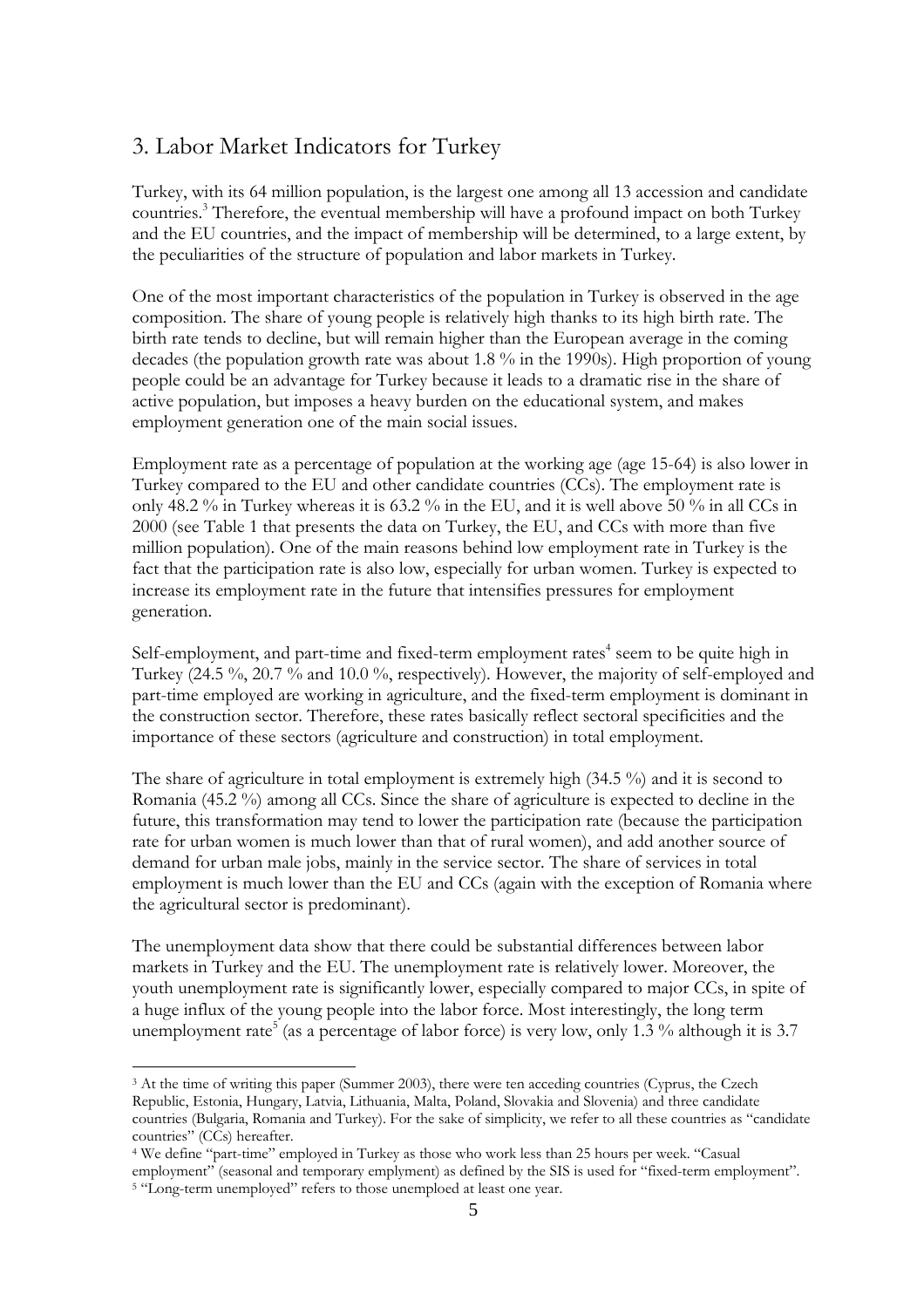% in the EU, 9.5 % in Bulgaria, 3.1 % in Hungary, 7.3 % in Poland, and 3.4 % in Romania. The proportion of long-term unemployed in total unemployed in Turkey is also very low: only 20 % in 2000. Among all large CCs, the lowest rate after Turkey is observed in Poland (45 %), and the EU average is about 47 %. These data seem to suggest that Turkey has maintained a high rate of labor market flows so that, in spite of a huge youth population and the growing demand for new jobs, the rate of long-term unemployment remains relatively low. In other words, Turkey has a quite dynamic labor market.

The labor market indicators summarized in Table 1 show that employment generation is a major issue in Turkey. The demand for labor has to increase at a high rate so that the rate of unemployment could be kept at the existing level. One of the main determinants of labor demand is, of course, the cost of labor. Table 2a presents the data on labor costs, income tax, and employees' and employers' social security contributions (SSCs) for a single individual without children in OECD countries in 2002. Table 2b presents the same data for various family types and wage levels. One can make three striking observations regarding Turkey from the data presented in Tables 2a and 2b.

First, average labor cost for the employer is substantially low in Turkey compared to the developed OECD countries, but it is relatively higher than some major CCs (Poland, Slovak Republic, and Hungary). The tax wedge (the proportion of income tax, and employer's and employee's SSCs in labor cost) for a single individual without children is close to the EU average and lower than the one observed in most of the CCs.

Second, the tax wedge does not differ much in Turkey across family-types and wage-levels. For example, the lowest tax wedge exists for an individual without any children earning 67 % of the average wage rate  $(41.3\%)$ , and the highest for an individual without any children earning 167 % of the average wage rate (44.3 %); the difference is only 3 percentage points. In all EU countries (with the exception of Greece), the tax wedge differences between various categories of workers are much wider. These figures show that income tax and social security structures in Turkey do not have a social policy component that favors disadvantageous groups.

Third, there are significant differences across countries in terms of the shares of income taxes and SSCs. For example, the tax wedge is almost the same for Denmark and Austria, but the share of income tax is 32 % in Denmark, but only 8 % in Austria. In other words, there are substantial inter-country differences in the composition of cuts on labor costs.

These observations indicate that one should be extremely careful in making inter-country comparisons. There are significant differences in the institutional set-up: it seems that different institutions may have similar functions, and there could be complementarities/ substitutions between various institutions and functions. Therefore, the issues like "labor market flexibility" need to be studied within a larger framework that encompasses all institutions interacting with each other.

## 4. Turkey and EU Labor Market Policies

Turkey needs to fulfill the EU's accession criteria and adopt the EU's regulatory framework for the EU membership. This process will lead to a rather dramatic transformation in the Turkish labor market through two channels. First, the membership process implies economic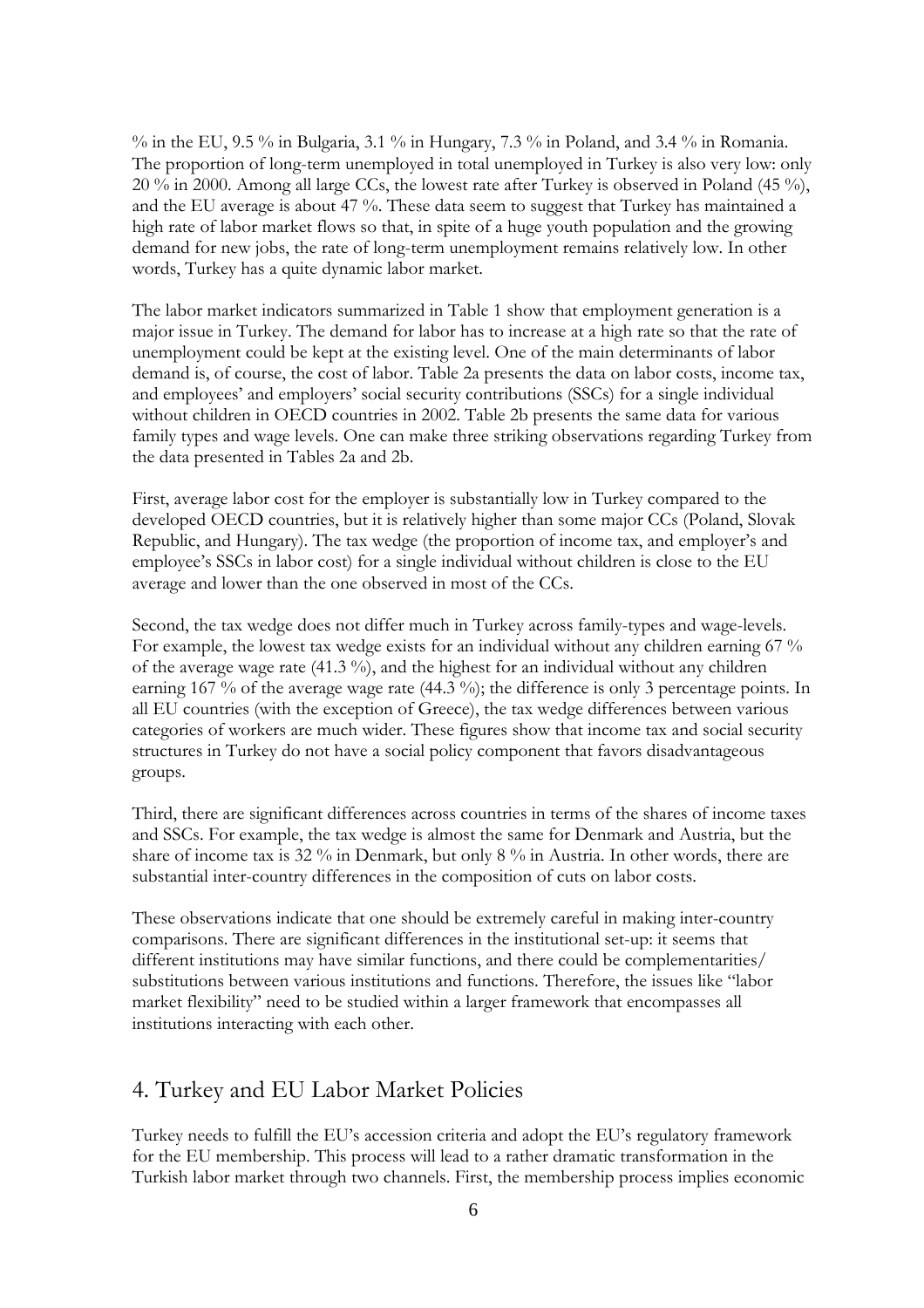integration with the EU, and competition in all markets will be intensified. Indeed, Turkey should ensure "the existence of a functioning market economy as well as the capacity to cope with competitive pressure and market forces within the Union" to satisfy the economic criteria for membership, i.e., the so-called *Copenhagen criteria*. Second, Turkey is required to apply fully the *acquis* of the EU in force<sup>6</sup>, including all rules and regulation in the field of employment and social policy that form Chapter 13 in accession negotiations.

Turkey has established a Customs Union with the EU since 1996. Therefore, the impact of the process of membership on the labor market through changes in product markets could be expected to be in a limited scale. The adoption of the *acquis* would have a direct impact on the labor market because it requires a new institutional setup and a new way of policy making. In this section, we will compare the labor law in Turkey with the EU directives and attempt to assess the effects of adopting the *acquis*. We will focus on the labor law and issues related with labor market flexibility.<sup>7</sup> We will also briefly analyze how employment policies are formed in the EU (the European Employment Strategy), and how the candidate countries are expected to adjust and coordinate employment policies with the EU during the membership process.<sup>8</sup>

### **4.1. The EU law**

 $\overline{a}$ 

The EU law is composed of three different types of legislation: primary legislation, secondary legislation, and the case-law. These types of legislation comprise the *acquis communautaire*. 9

#### *4.1.1. Primary Legislation*

Primary legislation includes the Treaties establishing the Union and other agreements having similar status. The Treaties have been revised several times and the one that is in force now is the Treaty of Amsterdam. The Treaty of Amsterdam, signed by the Heads of State or Government of the Member States on October 2, 1997, and entered into force on May 1, 1999, following its ratification by the fifteen Member States. While the Treaty of Amsterdam does not change the basic principles of the earlier treaties, it promotes a series of social policy priorities at Community level, especially in the area of employment. The change in emphasis on "employment" is reflected in the fact that the Employment articles are included in the Treaty as a Title (like the monetary and economic articles), not as a mere Chapter. The Employment Title (Title VIII of the Treaty) lays down the principles and procedures for developing a coordinated strategy for employment. Article 125 sets the basic objectives as follows:

Article 125 : Member States and the Community shall, in accordance with this title, work towards developing a coordinated strategy for employment and particularly for promoting a skilled, trained and adaptable workforce and labour markets responsive to economic change with a view to achieving the objectives defined in Article 2 of the Treaty on European Union and in Article 2 of this Treaty.

The Treaty maintains the commitment to achieve a high level of employment as one of the key objectives of the EU, and calls attention to promoting "skilled, trained and adaptable

<sup>6</sup> Of course, except in areas where transitional arrangements will have been granted during the accession negotiations.

<sup>7</sup> For detailed descriptions of the legal framework in Turkey regarding the labor market and social protection system, see comprehensive studies by Tunalı *et al.* (2003) and Adaman (2003). 8 Although the first pillar of European Union, the European Community, is analyzed in this study, we use only

the term "EU" for convenience.

<sup>9</sup> This section is based on information provided on the web site of DG for Employment and Social Affairs: http://europa.eu.int/comm/dgs/employment\_social/index\_en.htm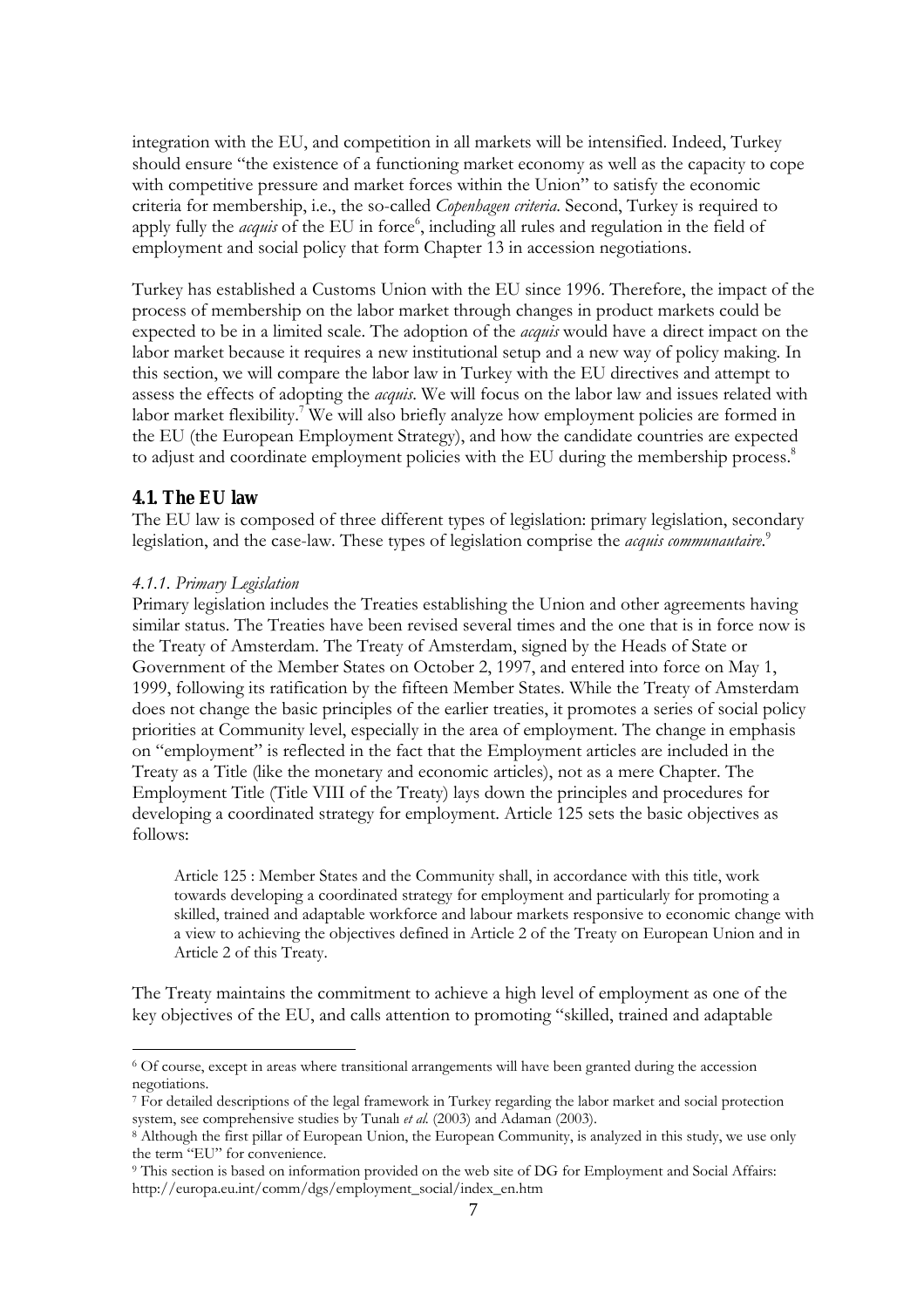workforce and labour markets responsive to economic change". This objective is an issue of "common concern" for all the Member States.

The Treaty of Amsterdam, as in the case of earlier treaties, leaves the implementation of employment policy to the Member States, but obliges Member States and the Community to work towards developing a "coordinated strategy for employment" because labor market policies of a Member State will have a direct impact on other members as well. Article 128 sets out the specific steps leading to the formulation of such a strategy including, on an annual basis, guidelines for employment, possible recommendations to the Member States and a joint report by the Council and the Commission to the European Council, which describes the employment situation in the Community and the implementation of the guidelines. Each Member State is to provide the Council and the Commission with an annual report on the principal measures taken to implement its employment policy in the light of the guidelines for employment.

Finally, the Treaty provides a legal base for the analysis, research, exchange of best practice and the promotion of incentive measures for employment (Article 129), and establishes permanent, constitutionally-based institutional structures (Article 130, the Employment Committee) that will help to develop employment policies.

#### *4.1.2. Secondary legislation*

The EU secondary legislation is based on the Treaties and takes the following forms:

*Regulations* which are directly applicable and binding in all Member States without the need for any national implementing legislation.

*Directives* which bind Member States as to the objectives to be achieved within a certain timelimit while leaving the national authorities the choice of form and means to be used. Directives have to be implemented in national legislation in accordance with the procedures of the individual Member States.

*Decisions* which are binding in all their aspects for those to whom they are addressed. Thus, decisions do not require national implementing legislation. A decision may be addressed to any or all Member States, to enterprises or to individuals.

*Recommendations and opinions* which are not binding are recommendations to whom they are addressed.

The EU secondary legislation on employment is mainly regulated through the Council Directives that bind Member States as to the objectives to be achieved within a certain timelimit but leave them the choice of form and means to be used. In other words, the Directives are implemented in national legislation in accordance with the procedures of the individual Member States. Most of the Employment Directives can be implemented through collective agreements, provided such agreements can apply to all workers that the Directive intends to cover or to protect.

The secondary legislation, as the Treaty itself, directly confers certain individual rights to the citizens of Member States under the protection of the judicial system. Moreover, "Under article 226 EC (ex article 169 EC) the European Commission or a Member State may bring a complaint, alleging the failure by a Member State to fulfil an obligation under the Treaty,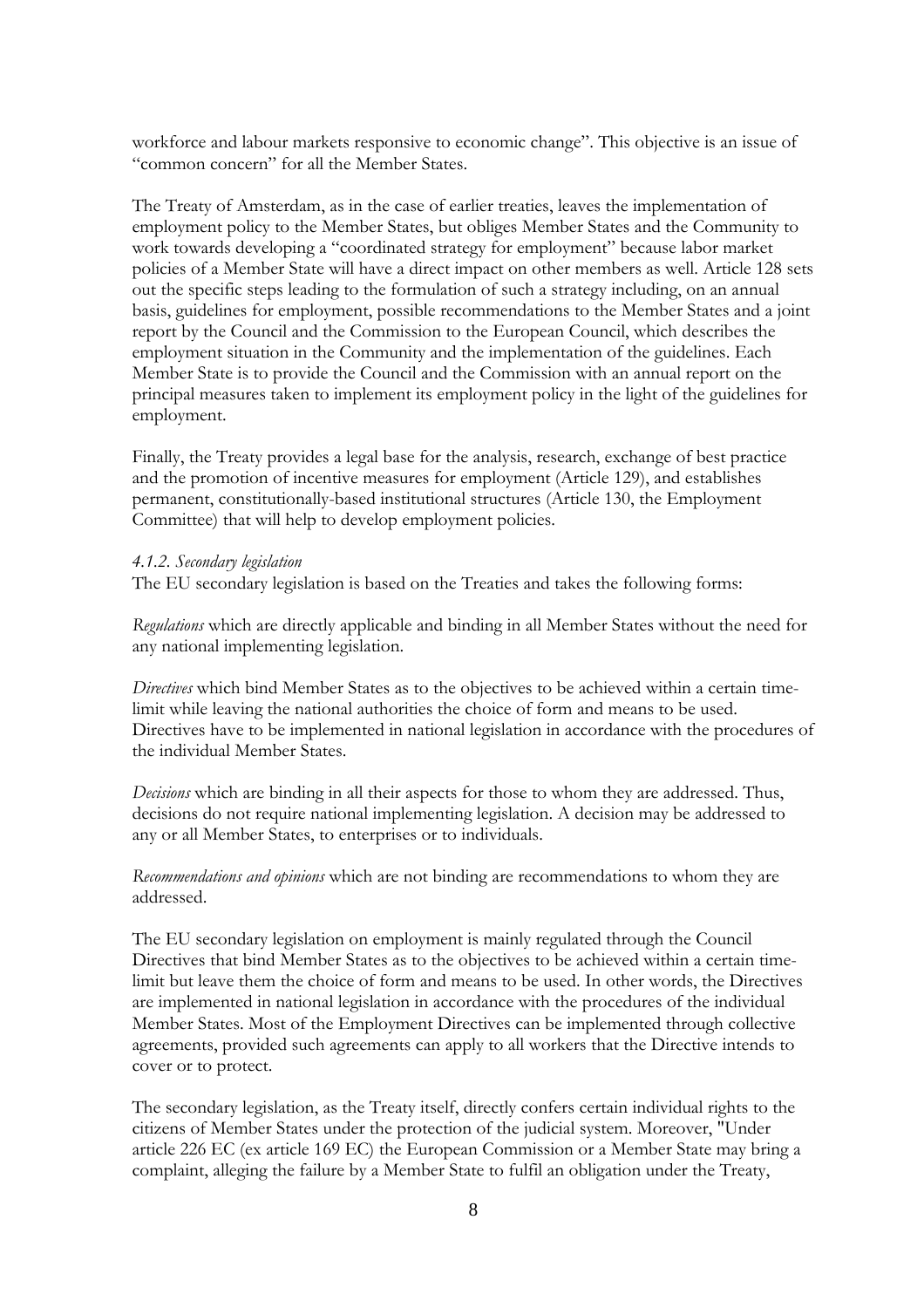before the European Court of Justice (ECJ or the Court). Grounds for a complaint may be, for example, the lack of transposition of a binding Directive, or the non repeal of a national rule that is not consistent with the Treaty or a Directive. If the Court finds that the obligation has not been fulfilled, the Member State concerned must comply without delay. If, after new proceedings are initiated by the Commission, the Court finds that the Member State concerned has not complied with its judgment, it may impose a fixed or a periodic penalty." (Bronstein,  $2003$ )<sup>10</sup>

#### *4.1.3. Case-law*

 $\overline{a}$ 

The case-law includes judgments of the European Court of Justice and of the European Court of First Instance, for example, in response to referrals from the Commission, national courts of the Member States or individuals. In this study, we will not cover the case-law on employment regulations.

#### **4.2. Council Directives on Employment and the Turkish Labor Law**

Turkey has started to change its laws and regulations in accordance with the *acquis*. In this section, we will compare the EC Directives on employment with the Turkish labor laws, both the new Labor Law N.4857 that was enacted by the Turkish Parliament on May 22, 2003, and the former Labor Law N. 1475 that regulated the labor market for decades. We will compare both the former and new labor laws because the new law has been in force for a few months, and the agents in the labor market are in the process of adapting themselves to new circumstances. This comparison will also make it possible to show how far the new Law goes in adopting the *acquis*. As mentioned previously, we will focus on only employment directives, and will not study directives on other labor-related issues like discrimination, free mobility of workers, health and safety regulations, etc. (for a comprehensive study, see Hermans, 2001.)

Table 3 compares EU Directives<sup>11</sup>, the existing Labor Law N.4857 and the former Labor Law N.1475<sup>12</sup> The main issues and regulations addressed in the directive are summarized. A positive mark (+) for the Labor Laws shows that they are in conformity with the directive. A negative sign (-) represents either the Law does not satisfy the requirements set by the directive, or the issue is not addressed in the Law. A question mark (?) means the issue is not addressed in a well-defined way, or there are some differences between the Law and the Directive. The table provides references to relevant articles of the Labor Law as well.

Turkey, as the Member States, can comply with the directives either by adopting the laws, regulations and administrative provisions, or by introducing the required provisions through an agreement between the employers' and workers' representatives. For example, some Directives have been introduced in a number of Member States through collective agreements. However, the law-makers in Turkey seem to prefer to cover almost all provisions of the Directives in the new Labor Law. Therefore, the lack of regulations in the Labor Law may require further legislative work.<sup>13</sup>

<sup>&</sup>lt;sup>10</sup> Falkner *et al.* (2002) show in the case of labor law how this process works.<br><sup>11</sup> For Council Directives on employment, see http://europa.eu.int/comm/employment\_social/socdial/labour/index\_en.htm

<sup>12</sup> We also analyzed the draft law prepared by the Scientific Committee, formed by the appointees of the Social Partners. Since there are some minor modifications in the draft, we use the one posted on the web site of the Confederation of the Turkish Employers' Union (TISK), www.tisk.org.tr (downloaded on February 22, 2003).

 $^{13}$  The directives usually set the minimum conditions, and the Member States are not restricted to introduce laws, regulations or administrative provisions more favorable for workers.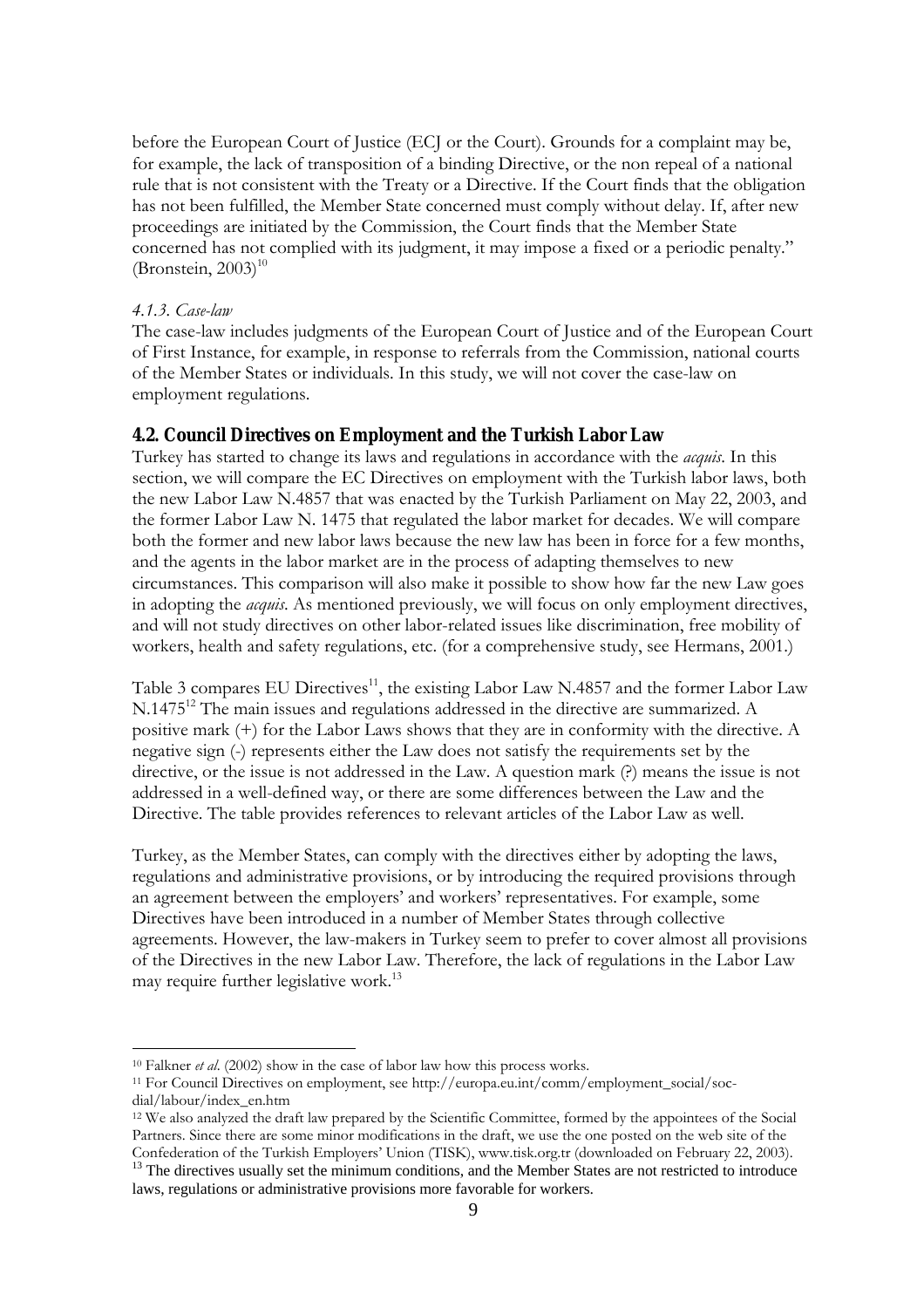*Council Directive 93/104* concerning certain aspects of the organization of working time is one of the main directives regulating working conditions. The directive lays down minimum safety and health requirements for the organization of working time, and applies to minimum periods of daily rest, weekly rest and annual leave, to breaks and maximum weekly working time, and certain aspects of night work, shift work and patterns of work. The Directive brings flexibility to working time by setting the minimum requirements for the "average working time" for a reference period not exceeding four months. The Labor Law 1475 does not comply with the directive regarding the maximum average weekly working time (48 hours). Although the proposal for the new Law prepared by the Scientific Committee introduced the maximum limit to average weekly working time, the Parliament failed to adopt the provisions, and did not set any explicit limit for the weekly working time. This is surprising because the new Law was advocated by its proponents to introduce flexible work arrangements including *part-time* work. The new Law also failed to meet the requirement of the Directive regarding the annual leave. Although the directive requires that "every worker is entitled to paid annual leave of at least four weeks", the new Law sets shorter periods on the basis of workers' tenure (if a worker is employed 1-5 years, annual leave is only 14 days, for 6-14 years of employment 20 days, and more than 14 years of employment 26 days). The former Labor Law had a similar scheme, but two days shorter leave for all categories. Both the new and former Labor Laws fail also to take necessary measures "to ensure that an employer who intends to organize work according to a certain pattern takes account of the general principle of adapting work to worker, with a view, in particular, to alleviating monotonous work and work at a predetermined work-rate, depending on the type of activity, and of safety and health requirements, especially as regards breaks during working time" (Article 13).

*Directives 97/81* on part-time work and *99/70* on fixed-term work have adopted the framework agreements on part-time and fixed-term work, respectively, between the general cross-country organizations, UNICE (Union of Industrial and Employers' Confederations of Europe), CEEP (European Centre of Enterprises with Public Participation, and ETUC (European Trade Union Confederation). The social partners recognize that "contracts of an indefinite duration are, and will continue to be, the general form of employment relationship between employers and workers", but follows the Essen European Council conclusions on the need to take measures with a view to "increasing the employment-intensiveness of growth, in particular by a more flexible organization of work in a way which fulfills both the wishes of employees and the requirements of competition". Thus, the main aim of these directives to facilitate the development of part-time and fixed-term work on a voluntary basis and to contribute to the flexible organization of working time *by providing measures for the removal of discrimination against part-time and fixed-term workers* and by improving the quality of part-time and fixed-term work. These directives require that, in respect of employment conditions, part-time and fixed-term workers shall not be treated in a less favorable manner than compares full-time and permanent workers. The former Labor Law did not specifically define part-time and fixed-term contracts. Although the new Law complies with the directives to a large extent, it does not include the reference to the "applicable collective agreement" in the definition of "comparable worker".14 The Directive on fixed-term work explicitly calls for the prevention of abuse arising from the "use of successive fixed-term employment contracts or relationships".

<sup>14</sup> For example, the Directive on fixed-term work defines "comparable worker" as a worker with "an employment contract of relationship of indefinite duration, in the same establishment, engaged in the same or similar work/occupation, due regard being given to qualifications/skills. Where there is no comparable permanent worker in the same establishment, the comparison shall be made by reference to the *applicable collective agreement*, or where there is no applicable collective agreement, in accordance with national law, *collective agreements* or practice" (emphasis added).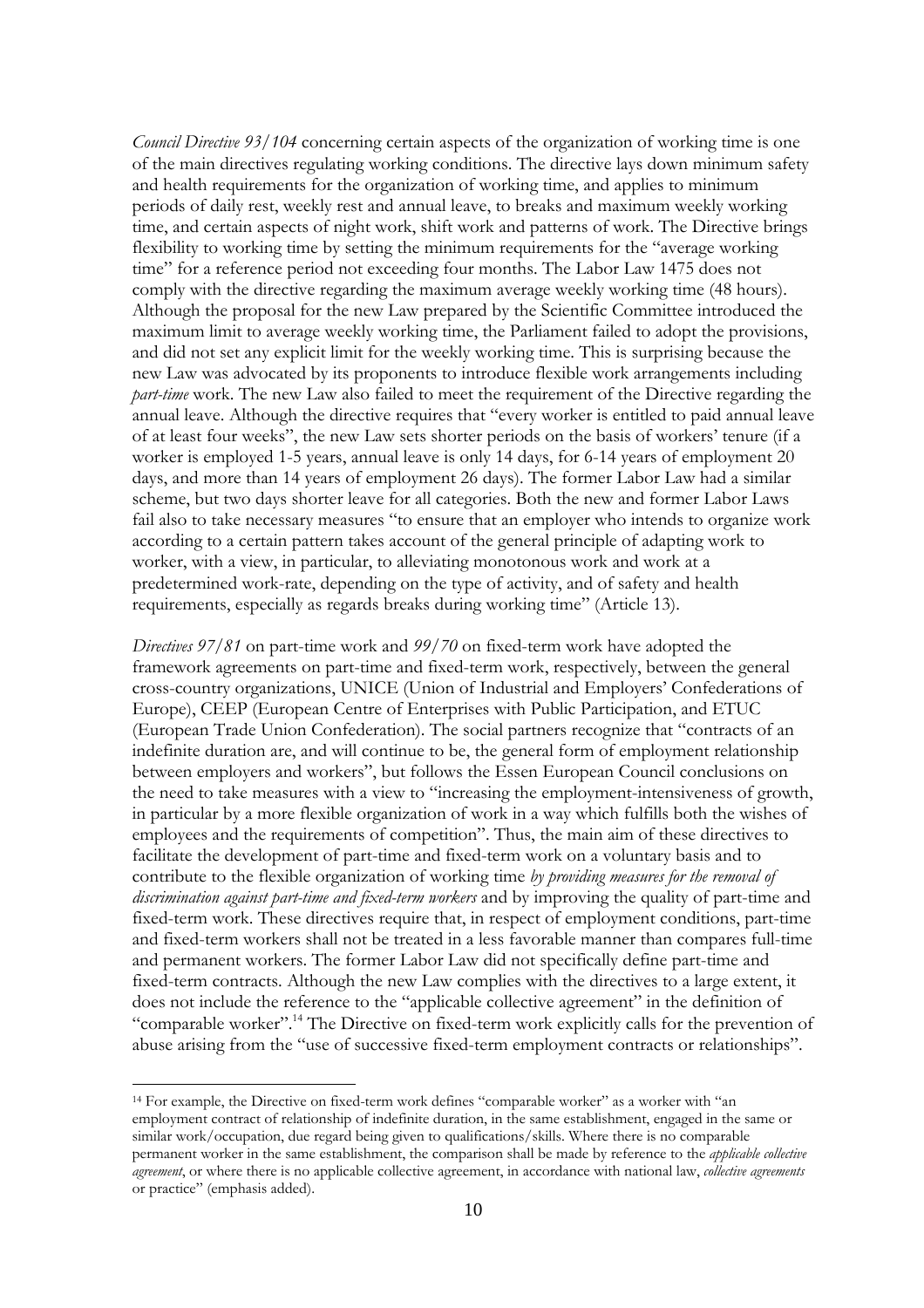The new Law, however, does not impose any restriction on the cumulative duration or the number of successive contracts, but allows successive fixed-term if there is a "sound reason" ("esaslı neden") to do so.

*Directive 98/59* on the approximation of the laws of the Member States relating to collective redundancies has introduced the procedures an employer should follow in contemplating collective redundancies. The former Labor Law has not envisaged any formal procedure in the case of collective redundancies. However, the Law on Employment Protection N. 4773, adopted by the Parliament on August 15, 2002, and entered into force on March 15, 2003, after a lengthy political struggle, replaced Article 24 in comply with the Directive. Law N. 4773 has been repealed by the new Labor Law that endorses the same procedure for collective redundancies (Article 29).

*Directive 2001/23* (that has repealed Directive 77/187) and its amending directive (98/50) is related with the protection of workers' rights in the event of transfers of undertakings, businesses or parts of undertakings or businesses. A related one, *Directive 80/987* (that was amended by the Directive 2002/74) regulates the protection of employees in the event of insolvency of their employers. The directive on transfers stipulates that the "transferor's rights and obligations arising from a contract of employment of from an employment relationship existing on the date of transfer shall, by reason of such transfer, be transferred to the transferee", and the transferor and the transferee shall be jointly and severally liable in respect of obligations, including collective agreements, which arose before the date of transfer from a contract of employment or from an employment relationship existing on the date of transfer (Article 3). Moreover, both the transferor and the transferee shall be required to inform the representatives of their respective employees affected by the transfer. The Labor Law and the Law on Collective Bargaining Agreements (Law 2822) have provided similar safeguards to protect employees' rights. The new Labor Law complies with most of the provisions of the Directive, with the exception of those on "information and consultation" with employees (the Third Chapter).

*Directives 80/987* and *2002/74* set rules to protect employees' claims arising from contracts of employment or employment relationships in the event of their employer's insolvency. The Directive explicitly states that the Member States may not exclude from its scope part-time employees, workers with fixed-term contracts and workers with a temporary employment relationship. Member States "shall take the necessary measures to endure that guarantee institutions guarantee … payment of employees' outstanding claims, resulting from contracts of employment or employment relationships, including, provided for by the national law, severance pay on termination of employment relationships" (Article 3). The former Labor Law does not specifically address the issue of employees' rights in the case of insolvency. However, the Law on Bankruptcy (no. 2004) assigns priority to workers' outstanding claims. The new Law calls for the creation of a Wage Guarantee Fund as a part of the Unemployment Insurance Fund to protect employees' claims, excluding the severance pay.15

*Directive 94/33* sets the necessary measures to prohibit work by children (any person under 15 years of age or who is still subject to compulsory full-time schooling under national law), and minimum working conditions for young people (any person under 18 years of age). The Labor

<sup>15</sup> The draft law prepared by the Scientific Committee envisaged the establishment of a Wage Guarantee Fund (WGF), and required employers to contribute to the Fund 0.5 % of the gross wage. However, the new Labor Law adopted by the Parliament has transferred the financial burden of the WGF on the Unemployment Insurance Fund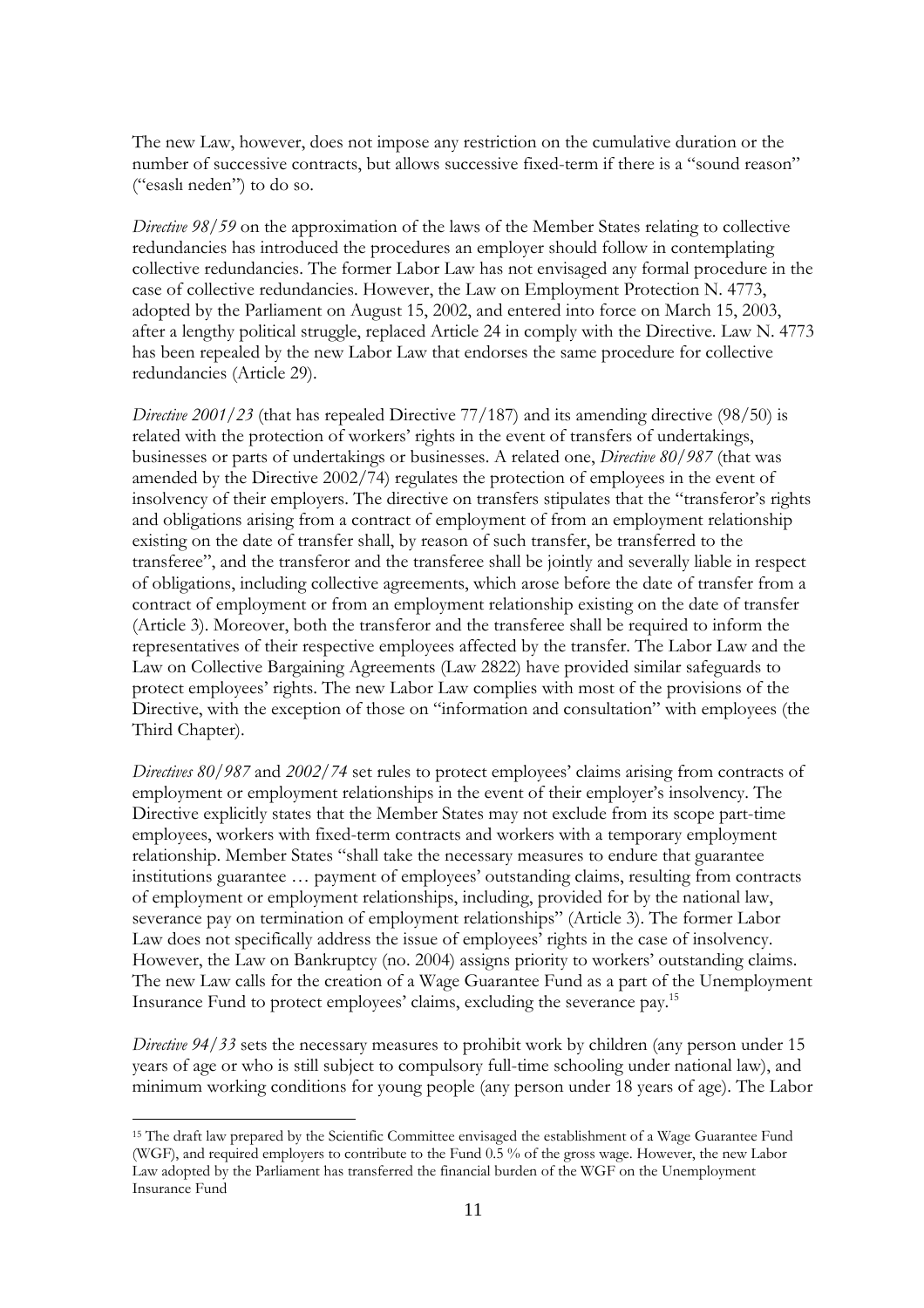Law prohibits employment of any person under 13 years of age, and restricts employment of people under 15. The Law on Apprenticeship and Vocational Training (No. 3308) also regulates employment of children and young people. The new Law satisfies most of the provisions set by the Directive, and refers to the Ministry of Employment and Social Security for regulation the conditions of employment of young people.

*Directive 91/833* requires that employers have an obligation to provide information to an employee on the essential aspects of the contract or employment relationship, not later than two months after the commencement of employment, in the form of a written document. The former Labor Law had a similar clause but did not specify the time limit in which the information has to be provided to the employee. The new Law, in accordance with the Directive, mentions that the document has to be handed over to the employee within two months if there is no employment contract signed by the employee and employer. Although the Directive requires that any change in the conditions refereed to in the written document "must be subject of a written document to be given by the employer to the employee at the earliest opportunity and not later one month after the date of entry into effect of the change in question", the new Law does not enforce this requirement.

A recent directive, published in the *Official Journal* on March 23, 2002, establishes a general framework for informing and consulting employees in the European Community (*Directive 2002/14*). The Directive requires all undertakings employing at least 50 employees, or all establishments employing at least 20 employees in any one Member State to adopt practical arrangements for exercising the right to information and consultation at the appropriate level. Information and consultation shall cover:

- "(a) information on the recent and probable development of the undertaking's or the establishment's activities and economic situation;
- (b) information and consultation on the situation, structure and probable development of employment within the undertaking or establishment and on any anticipatory measures envisaged, in particular where there is a threat of employment;
- (c) information and consultation on decisions likely to lead to substantial changes in work organization or in contractual relations."

Information shall be provided by the employer "at such time, in such fashion and with such content as are appropriate to enable, in particular, employees' representatives to conduct and adequately study and, where necessary, prepare for consultation." A Related directive on the establishment of a European Works Council (*Directive 94/*45) sets the rules and procedures to improve the right to information and to consultation of employees specifically in Communityscale undertakings and Community-scale group of undertakings. Neither the existing Labor Law nor the proposal provide any provisions to establish the framework for informing and consulting employees within the context of these Directives.

There are directives on parental leave  $(96/34)^{16}$ , health and safety conditions  $(89/391)$  and 91/383), and working conditions in specific sectors (93/104, 99/63, 2000/34, 2000/79, etc.). The Turkish Labor Law is in compliance with most of the provisions of these directives.

### **4.3 European Employment Strategy**

<sup>16</sup> Under the parental leave directive (Directive 96/34 of June 3, 1996, on the framework agreement on parental leave concluded by UNICE, CEEP and the ETUC), father and mother are given an individual right of at least 3 months parental leave to take care of their (natural or adopted) child. They have the right to return to the same or an equivalent work place.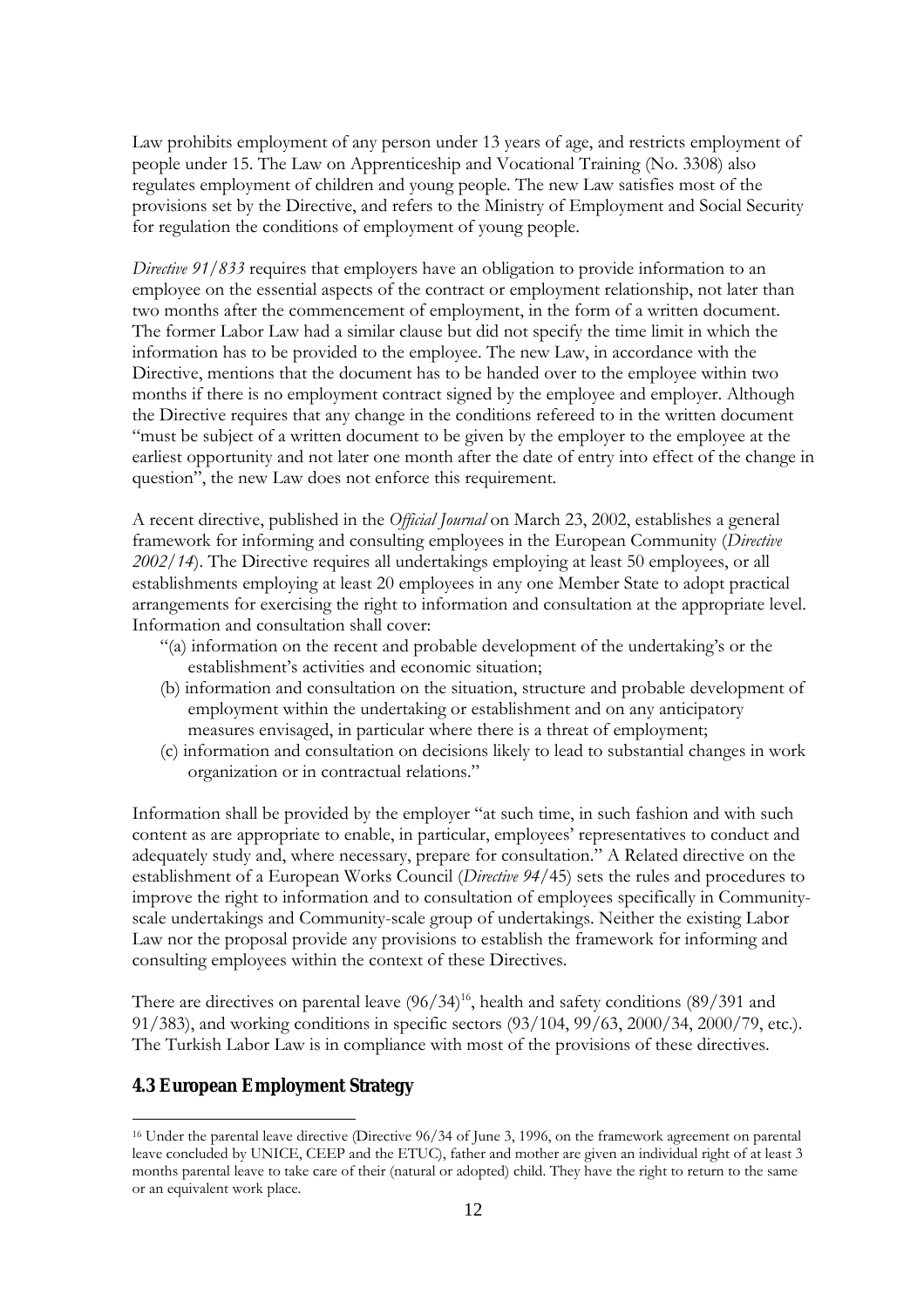### *4.3.1. The European Council Summits*

 $\overline{a}$ 

The Treaties establishing the EU have considered the responsibility for employment and social protection under the exclusive responsibility of the Member States. The role of the Commission was to promote co-operation between the Member States at the EU level. In the early 1990s, persistent European-wide unemployment and structural problems in the labor markets together with the increased integration of national economies led to a process of finding European solutions through closer co-operation and convergence of structural policies, including the employment and social protection policies.

The famous Delors' White Book on *Growth, Competitiveness and Employment* in 1993 set the scene for the development of coordinated employment policies at the EU level. Inspired by the Delors' White Book, the European Council in Essen in 1994 agreed on five objectives<sup>17</sup> and formulated the *Essen Strategy* that was reinforced by successive Council conclusions and resolutions. A permanent *Employment and Labour Market Committee* was created in 1996. The Essen Strategy declared political commitment to the issue of employment, but the strategy itself and its implementation was based on non-binding conclusions of the European Councils. The Amsterdam Treaty (signed in 1997 and entered into force in 1999) and the new Title on Employment provided the necessary legal framework for implementing a coordinated employment policy.

The European Council in Luxembourg (November 1997), which is now known as the *Luxembourg Jobs Summit,* launched the European Employment Strategy (EES) on the basis of the new provisions in the Employment title of the Treaty of Amsterdam before it entered into force. The following European Councils have provided additional orientations and targets for the EES and reinforced its links with other EU policies.

The European Council in *Lisbon* (March 2000) set a new strategic goal for the next decade for the EU ("to become the most competitive and dynamic knowledge-based economy in the world, capable of sustainable economic growth with more and better jobs and greater social cohesion"), and integrated the EES into a wider framework of policy coordination to achieve this strategic goal. The European Council agreed the objective of achieving an employment rate as close as possible to 70 % overall, and exceeding 60 % for women, on average in the EU, by 2010. Following the mid-term review of the first three years of implementation, the Council proposed strengthening the EES.

The European Council in *Nice* (December 2000) introduced the issue of quality as the guiding thread of the Social Policy Agenda, and in particular quality in work as an important objective of the EES.

Confirming the Union and the Member States' commitment to the goal of full employment, the European Council in *Stockholm* (March 2001) added two intermediate and one additional target: the employment rate should be raised to  $67\%$  overall by 2005, 57% for women by 2005 and 50 % for older workers (aged 55 to 64) by 2010.

The *Barcelona* European Council (March 2002) underlined that the goal full employment in the EU is at the core of the Lisbon strategy and constitutes the essential goal of economic and

<sup>&</sup>lt;sup>17</sup> These included the development of human resources through vocational training, the promotion of productive investments through moderate wages policies, the improvement of the efficiency of labor market institutions, the identification of new sources of jobs through local initiatives, and the promotion of access to the world of work for some specific target groups such as young people, long-term unemployed people and women.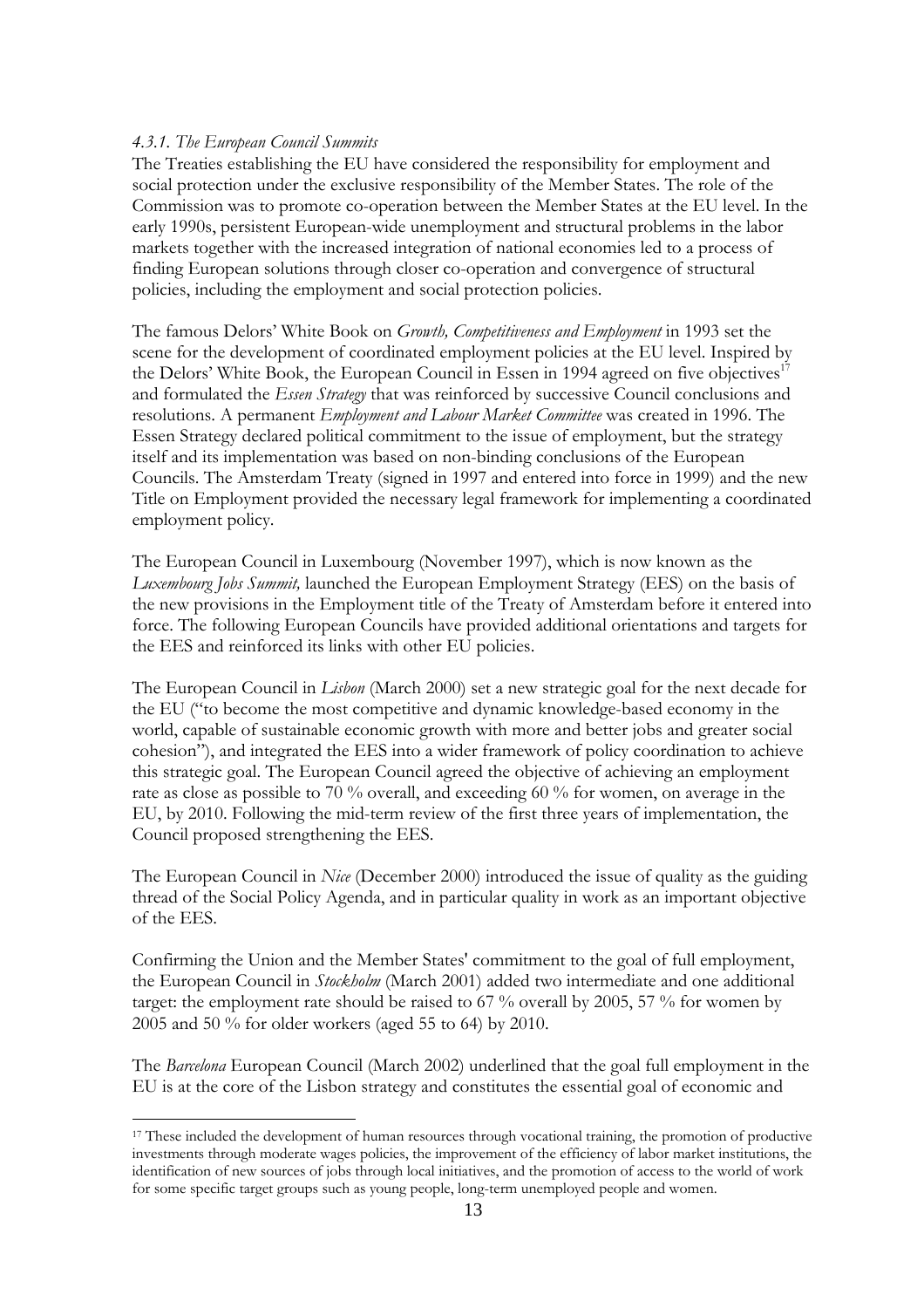social policies. It called for a reinforced Employment Strategy to underpin the Lisbon strategy in an enlarged EU. Following the 2002 evaluation, the Barcelona Council also urged the Council and the Commission to streamline the various policy coordination processes at EU level.

The *Brussels* European Council (March 2003) re-iterated that the Employment Strategy has the leading role in the implementation of the employment and labor market objectives of the Lisbon strategy, and that it and the Broad Economic Policy Guidelines (BEPG) should operate in a consistent way. The European Council called for guidelines to be limited in number, results orientated, allowing Member States to design the appropriate mix of action, and should be supported by appropriate targets.

#### *4.3.2. The 2002 Evaluation of the European Employment Strategy*

The EES, since its inception in 1997 until the evaluation in 2002, was based on four "pillars" (employability, entrepreneurship, adaptability, equal opportunities) together with horizontal objectives. In its fifth year, an extensive evaluation study was conducted to overview the objectives of the EES and to strengthen the policy formulation and implementation process. The study indicated that (European Commission, 2002a)

The comprehensive approach of the EES generally strengthened national employment policy coherence and framework. Policies under each pillar were progressively adjusted and employment priorities were mainstreamed into other policy areas like taxation and social security. In addition, the Strategy has brought about a gradual change in priority from managing unemployment to managing employment growth, and has become gradually embedded in national policy formulation.

Beyond the clear convergence towards the active labour market principles of the EES in the earlier years of the strategy, the evaluation shows that other policies were also significantly influenced by the EES (notably gender equality and social inclusion policies). ... Over the years, the EES has added momentum to longer term structural reforms in labour markets, not least through the use of recommendations, addressed to individual Member States, adopted by the Council on a proposal from the Commission.

The EES also fostered political agreement on new common paradigms, such as lifelong learning and quality in work. The need for lifelong learning, and the complementarity between education and training systems has become generally accepted and Member States are all in the process of re-designing their education and training policies in a more integrated way. Quality in work appeared as a new priority in the Employment Guidelines for 2000.

### *4.3.3. Streamlining Policy Processes*

Following the Barcelona Council, the Commission adopted its Communication on streamlining the annual economic and employment policy coordination cycles (European Commission, 2002b). The main idea is to re-organize existing EU coordination processes around a few key points to make the coordination cycle more transparent and intelligible and strengthen its visibility and impact. In line with the overall Lisbon Strategy, this process is expected to reinforce the focus on the medium term and to improve policy coherence. Within the new approach the BEPGs are expected to provide the overarching economic policy coordination, while the leading role on employment policy coordination will lie with the Employment Guidelines (EGs) and Recommendations to Member States.

The main building blocks of a better and more clearly articulated policy coordination cycle can briefly be described as follows (European Commission, 2003a and 2003b):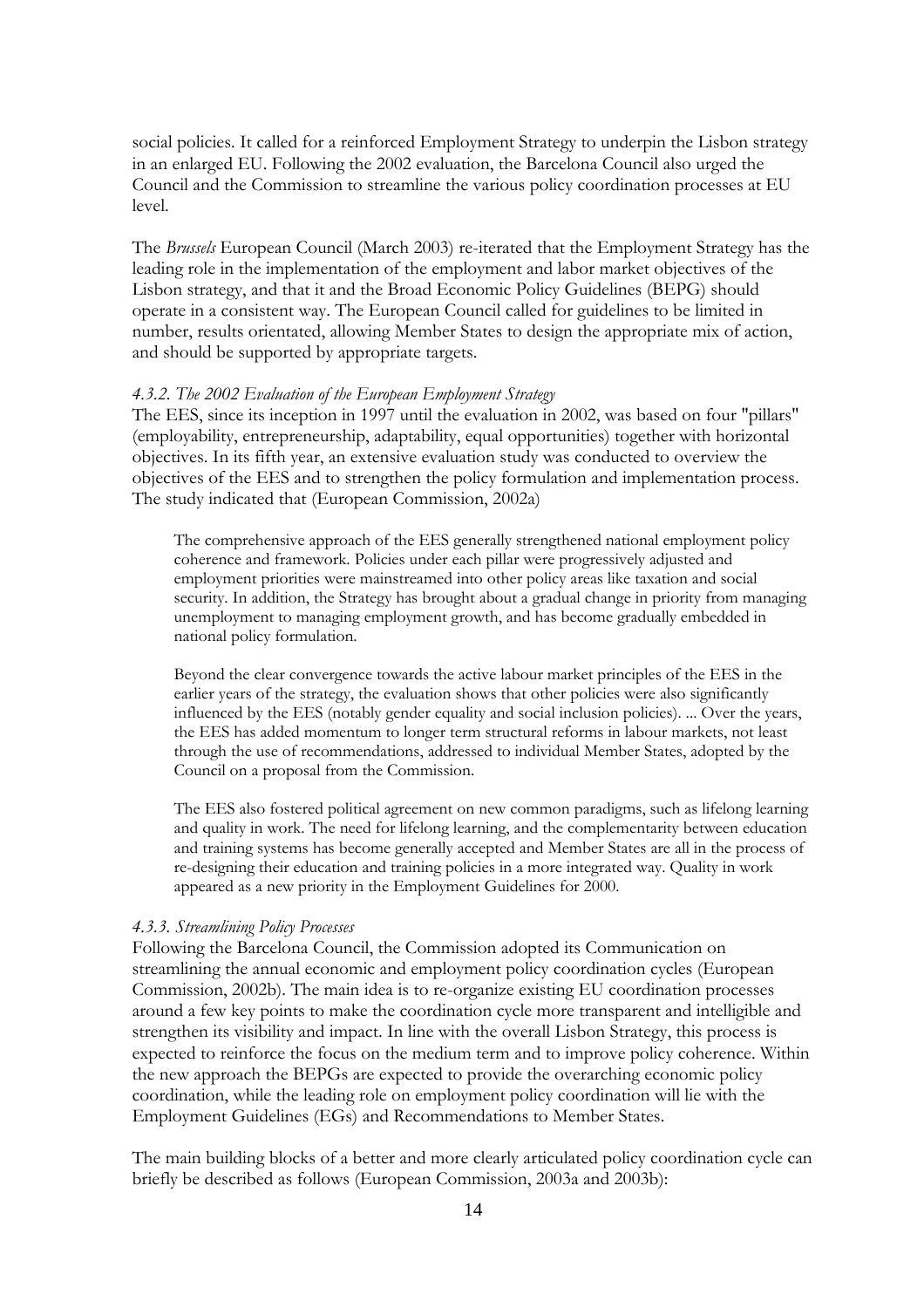*(i) Preparation of the Spring European Council:* The Commission would, in its Spring Report, highlight the main areas where further progress has to be made and the key policy orientations on which general guidance is required from the Spring European Council. The Spring Report would be complemented and presented together with the Implementation Package (including the Implementation Report on the BEPGs [Broad Economic Policy Guidelines] and the draft Joint Employment Report and the implementation report on the Internal Market Strategy). The Commission's various reports and scoreboards (including *inter alia* the Cardiff Report, the State aids, innovation and enterprise policy scoreboards) will feed into the Implementation Package and the Spring Report. This Commission input would assist different Council formations, as well as any other appropriate actor, in reviewing implementation in their specific policy areas.

*(ii) The Spring European Council:* The Spring European Council is a defining moment in the annual policy co-ordination cycle. It reviews implementation and, on that basis, gives general political orientations on the main policy priorities.

*(iii) Commission proposals for new guidelines and recommendations: On the basis of the Spring European* Council political orientations, the Commission would present its proposals for further action in the various policy areas together in a Guidelines Package (which would include the Commission drafts for general and country-specific policy recommendations as contained in the BEPGs; the EGs [Employment Guidelines]; and the annual employment recommendations to Member States). This Package, the first of which would be issued in April 2003, would, in principle, cover a three-year period, i.e. up to 2006. The guidelines would continue to be issued every year to take account of possible major new developments, but should otherwise remain stable until 2006, unless circumstances require otherwise. Consistent with the recommendations of the BEPGs and the outcome and conclusions of the Cardiff process, the Internal Market Strategy - which will accompany the Guidelines Package - would deal with internal market matters at Community level up to 2006, and would be adjusted in the intervening years only if necessary.

*(iv) Adoption of new guidelines and recommendations:* After, where appropriate, further preparation by the competent Council formations ahead of the June European Council and following the latter's consideration, the relevant Council formations would adopt the BEPGs, the EGs and the Employment Recommendations to Member States and/or endorse action plans (e.g. the Internal Market Strategy) in their competence areas.

*(v) Concentration of implementation review in Quarter 4:* A better streamlined review of implementation requires:

• Systematic information provision by Member States on the implementation of policies agreed at European level. In this context, there may be scope for rationalising and streamlining current national reporting requirements. Fewer and more comprehensive reports2, allowing also for coverage of information on newly identified issues (thus avoiding the need to add new reports and procedures), might help in clarifying and ensuring the coherence of Member States' responses to policy recommendations issued by the Community; these reports should ideally be presented together in October at the latest. The National Employment Plans would be sent as a separate document around the same time.

• An implementation assessment by the Commission. On the basis of the available information (through reports, through bilateral contacts and through the results of various benchmarking exercises), the Commission services would assess implementation in the various relevant policy areas.

The Commission will present the findings of its review in the form of a new Implementation Package together with the Commission's Spring Report in mid-January, marking the start of a new cycle.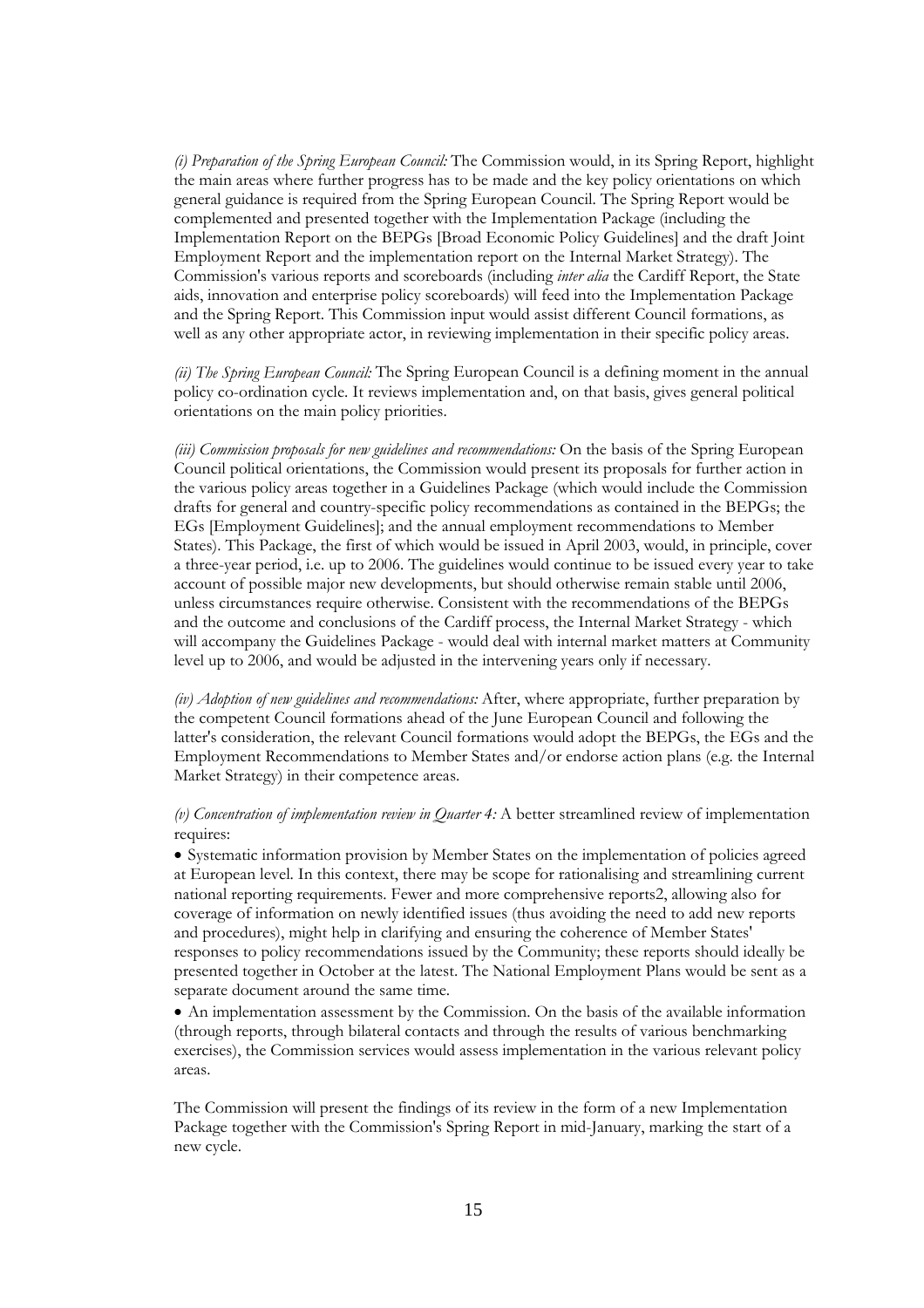### *4.3.4. 10 Commandments, Targets and Indicators*

The European Council has identified and confirmed three objectives for the EES:

*1. Full employment:* Employment rate overall (67 % in 2005 and 70 % in 2010 on average for the EU), for women (57 % in 2005 and 60 % in 2010), for older workers (50 % in 2010)

*2. Quality and productivity at work:* Satisfaction with pay and working conditions, health and safety at the work place, the availability of flexible work organization, working time arrangements and the balance between flexibility and security. Full attention is given to increasing productivity, in particular through continued investment in human capital, technology and work organization.

*3. Cohesion and an inclusive labor market:* The reduction of unemployment and of the remaining disparities in access to the labor market, both in socio-economic and regional terms, is a matter both of equity and of efficiency of the EES.

To support these three objectives, the Commission has identified 10 priorities ("10 commandments") for action in the new guidelines. The 10 commandments are as follows:

- 1. help unemployed and inactive to find a job, prevent long-term unemployment
- 2. encourage entrepreneurship and improve climate for business start-ups
- 3. promote adaptability of workers and firms to change
- 4. provide more and better investment in human capital
- 5. increase labor supply and promote active ageing
- 6. promote gender equality in employment and pay
- 7. combat discrimination against disadvantaged groups
- 8. improve financial incentives to make work pay
- 9. reduce undeclared work substantially
- 10. promote occupational and geographical mobility

The Commission has also defined specific targets that could be used as a part of the assessment of progress on implementing the guidelines. The targets are as follows:

- personalized job search plan for all unemployed before fourth month of unemployment by 2005
- work experience or training for all unemployed before twelfth month of unemployment (before six months for young and vulnerable) by 2005
- 30% of long-term unemployed in work experience or training by 2010
- reduction of 15% in rate of accidents at work, and a reduction of 25% for high-risk sectors by 2010
- 80% of 25-64 year olds to have at least upper secondary education by 2010
- increase rate of participation of adults in education and training to 15% on average in the EU, and to at least 10% in every Member State by 2010
- increase in investment by companies in training of adults from the existing level of the equivalent of 2.3% of labor costs up to 5% of labor costs on average in the EU by 2010
- an increase in the effective average exit age from the labor market from 60 to 65 years on average in the EU by 2010
- elimination of gender gaps in employment and halving of gender pay gaps in each Member State by 2010
- childcare places available for 33% of 0-3 year olds and 90% of those from 3 years to mandatory school age in each Member State by 2010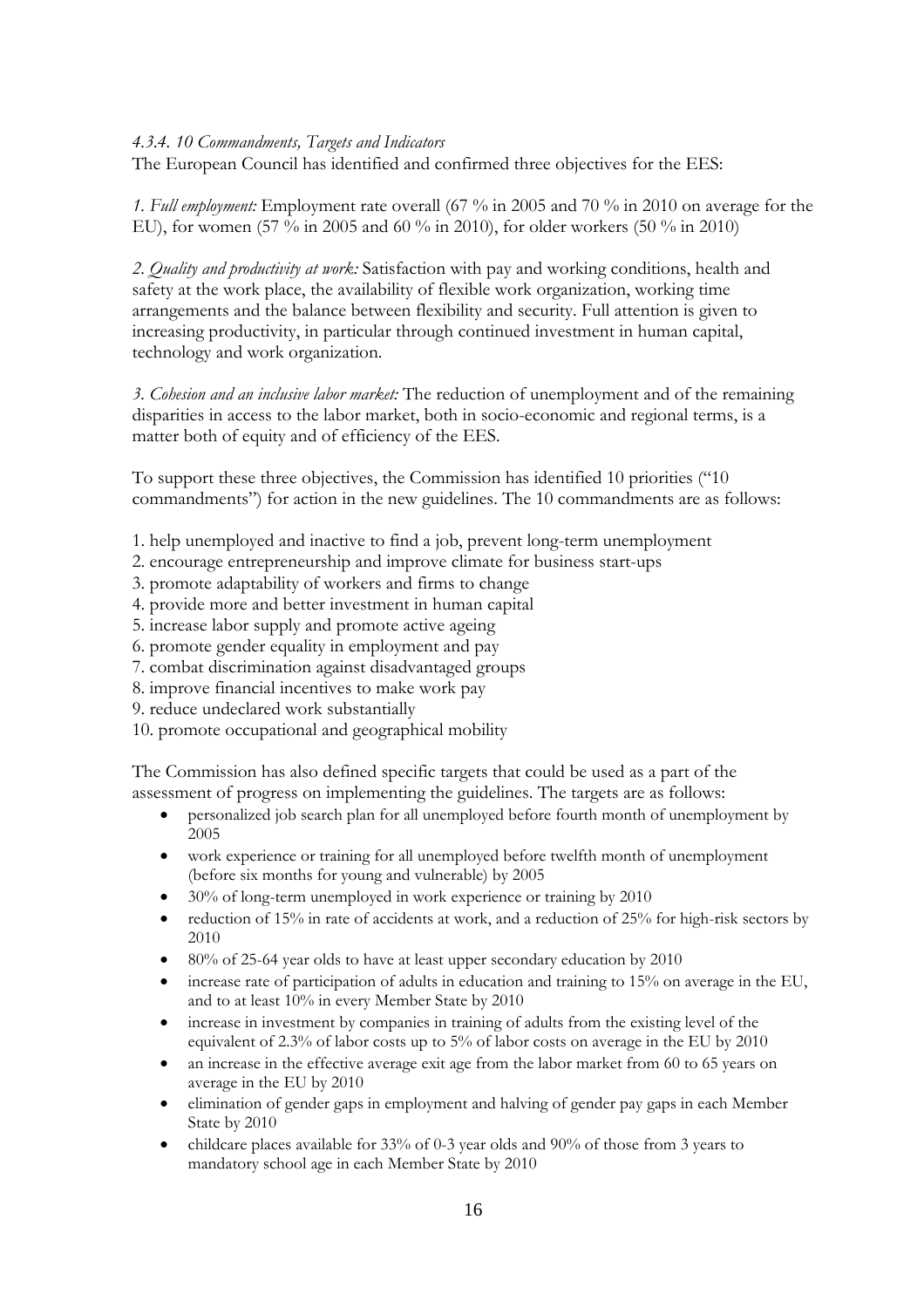- halving of the school drop-out rate in each Member State and reduction of EU average dropout rate to 10% by 2010
- reduction by half in each Member State in the unemployment gaps for people defined as being at a disadvantage in accordance with national definitions by 2010
- reduction by half in each Member State in the employment gap between non-EU and EU nationals by 2010
- all job vacancies advertised by national employment services should be accessible and be able to be consulted by anyone in the EU by 2005
- national targets to be set for: business training; reduction of red tape for start-ups; per capita increase of public and private investment in human resources; tax burden on low-paid workers; undeclared work.

### *4.3.5. EU Labor Market Policies and Enlargement*

The Commission initiated in 1999 a co-operation process on employment with the CCs. The objective of this process is to encourage CCs to define employment policies that prepare them for membership of the EU and progressively adjust their institutions and policies. Moreover, the financial support for accession would be directed towards the employment policy priorities identified in this co-operation process (European Commission, 2003c).

It was agreed that in a first step CCs and the Commission would analyze the key challenges for employment policies in Joint Assessments Papers (JAPs). The work was started with background studies funded by the Commission in co-operation with the European Training Foundation. The first JAPs were signed with the Czech Republic, Slovenia, Poland and Estonia in 2000 and early 2001, followed by Malta, Hungary, Slovakia, Cyprus and Lithuania in late 2001/early 2002 and by Romania, Bulgaria in Autumn 2002. The JAP with Latvia was signed in February 2003. Co-operation with Turkey is at an early stage; the background study for the Employment Policy Review was prepared in the early 2003 under the auspices of the Turkish Employment Organization (İŞKUR) (Tunalı *et al*., 2003). This will form the basis of a JAP to be drawn up jointly with the European Commission.

The CCs and the Commission agreed to monitor the implementation of the JAP commitments. After the signature of the JAPs the main commitments were discussed in a series of technical seminars between Commission and representatives of different institutions in the CCs. The Göteborg European Council of June 2001 asked candidate countries to translate the EU economic, social and environmental objectives underpinning the *Lisbon Strategy* into their national policies and announced that the Synthesis Communication 2003 would include information on CCs in this respect.

## 5. Employment Protection and Labor Market Flexibility in Turkey

The growing interest in labor market flexibility has provided an impetus for empirical studies that aim at *measuring* the degree of labor market flexibility, mainly at the national and regional level. Researchers have developed two sets of measures. The first set of measures, pioneered by OECD's influential study on employment protection legislation, is based on a set of indicators of labor market regulation that summarize the information on the regulatory environments. OECD has constructed a database of internationally comparable data on certain economy-wide and industry-specific product market and labor market regulations (for the methodology, the database, and summary indicators, see Nicoletti, Scarpetta and Boylaud, 2000). Since the OECD database allows researchers to make international comparisons and to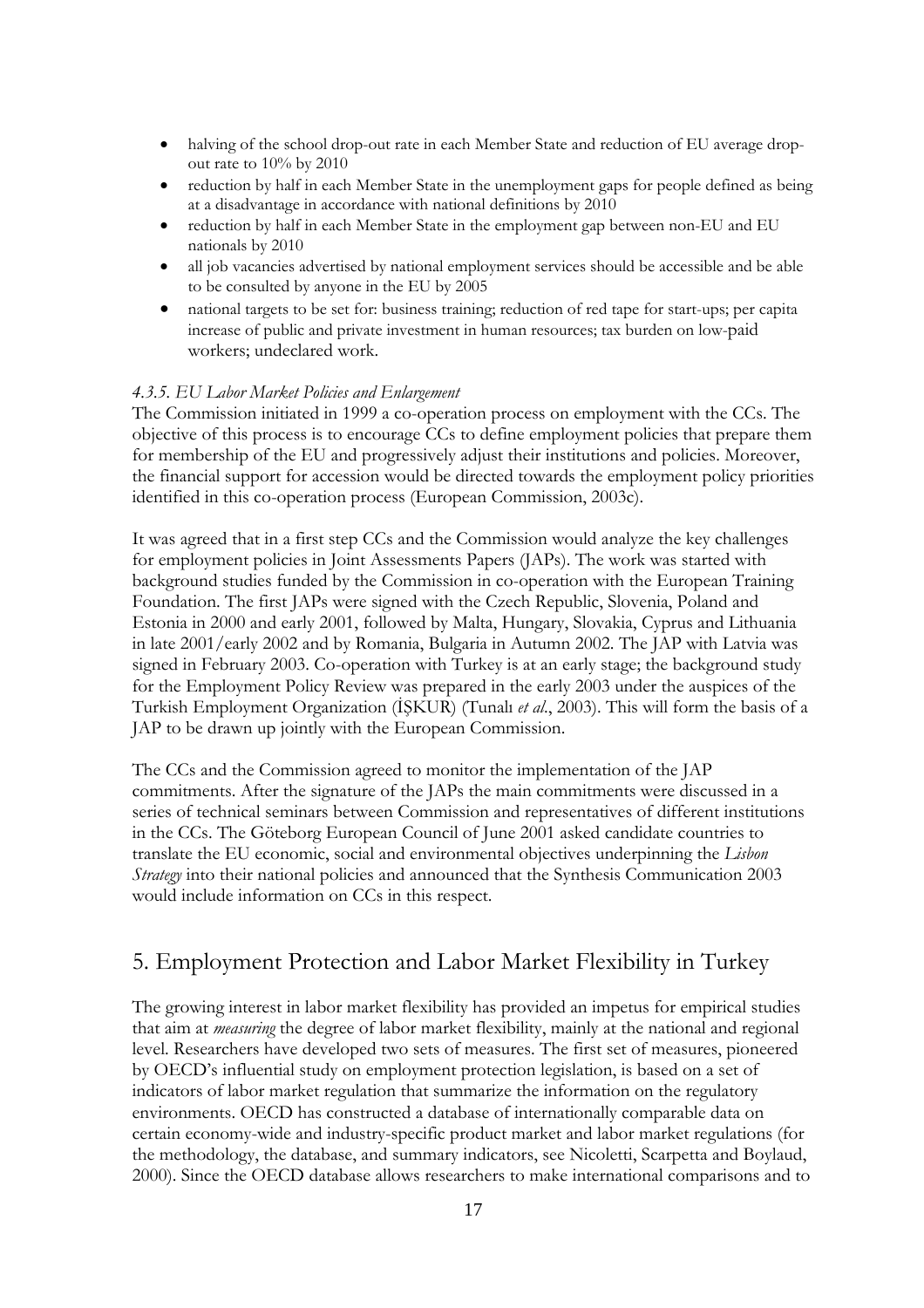analyze the impact of labor market regulations on economic performance in a cross-country setting, it led to a surge in empirical studies, and estimation of similar indicators for other countries. For example, Heckman and Pagés (2002), Riboud, Sánchez-Páramo and Silva-Jáuregui (2002), and Cazes and Nesporova (2003) have calculated EPL indicators for Latin American, CEEC, and transition countries, respectively. In a similar fashion, Betcherman, Luinstra and Ogawa (2001) present a detailed analysis of labor market regulations in 17 countries, including Turkey. In this section, we will compare the strictness of EPL in Turkey under the former Labor Law (that formed the basis for OECD indicators) and the new Labor Law, with the OECD countries.

The second set of measures, that we define as direct measures, is based on the estimation of various aspects of labor market flexibility by using the data on labor market variables. In this study, we will use three types of direct measures to assess the labor market flexibility in Turkey: wage differentials, job turnover, and mode-based indicators (employment and wage flexibility).

### **5.1. Employment Protection Legislation**

The OECD EPL Index, calculated by Nicoletti, Scarpetta and Boylaud (2000), exploits the raw data published in the *OECD Employment Outlook 1999* (see OECD, 1999). The data cover two basic elements of the EPL system (restrictions on dismissals of workers with *regular contracts*, and restrictions on the use of *temporary forms of employment contracts*), and refer to the situation in most of the OECD countries in the late 1980s as well as in 1998.

Regulations for regular contracts (permanent employment) cover detailed indicators on

- procedural requirements (the process that has to be followed from the decision to lay off a worker to the actual termination of the contract),
- notice and severance pay (for three tenure periods beyond any trial period), and
- prevailing standards of and penalties for "unfair" dismissals.

The following elements were considered for regulations for temporary contracts (fixed-term contracts and contracts under temporary work agencies, TWAs):

- "Objective" reasons under which a fixed-term (or a TWA) contract could be offered
- The maximum number of successive renewals
- The maximum cumulated duration of the contract

Nicoletti, Scarpetta and Boylaud (2000) assigned a score from 0 to 5 for each indicator depending on the degree of strictness of employment protection implied by that indicator, and conducted a factor analysis to aggregate the detailed indicators of each domain (regular employment and temporary employment) into summary indicators of the strictness of regulation by domain. The overall index of stringency of EPL (the EPL Index) was obtained by simply averaging the two summary indicators for regular and temporary contracts. The factor analysis was conducted on the 1998 regulatory indicators for 21 OECD countries for which most information was available.

Table 4 presents the summary indicators for all 25 countries (ranked in descending order by the strictness of the EPL index) for the late 1990s. Turkey has a very high overall score (ranked  $2<sup>nd</sup>$ ), mainly because of the score it gets from temporary employment domain (index value 4.6, the highest among all countries in the table).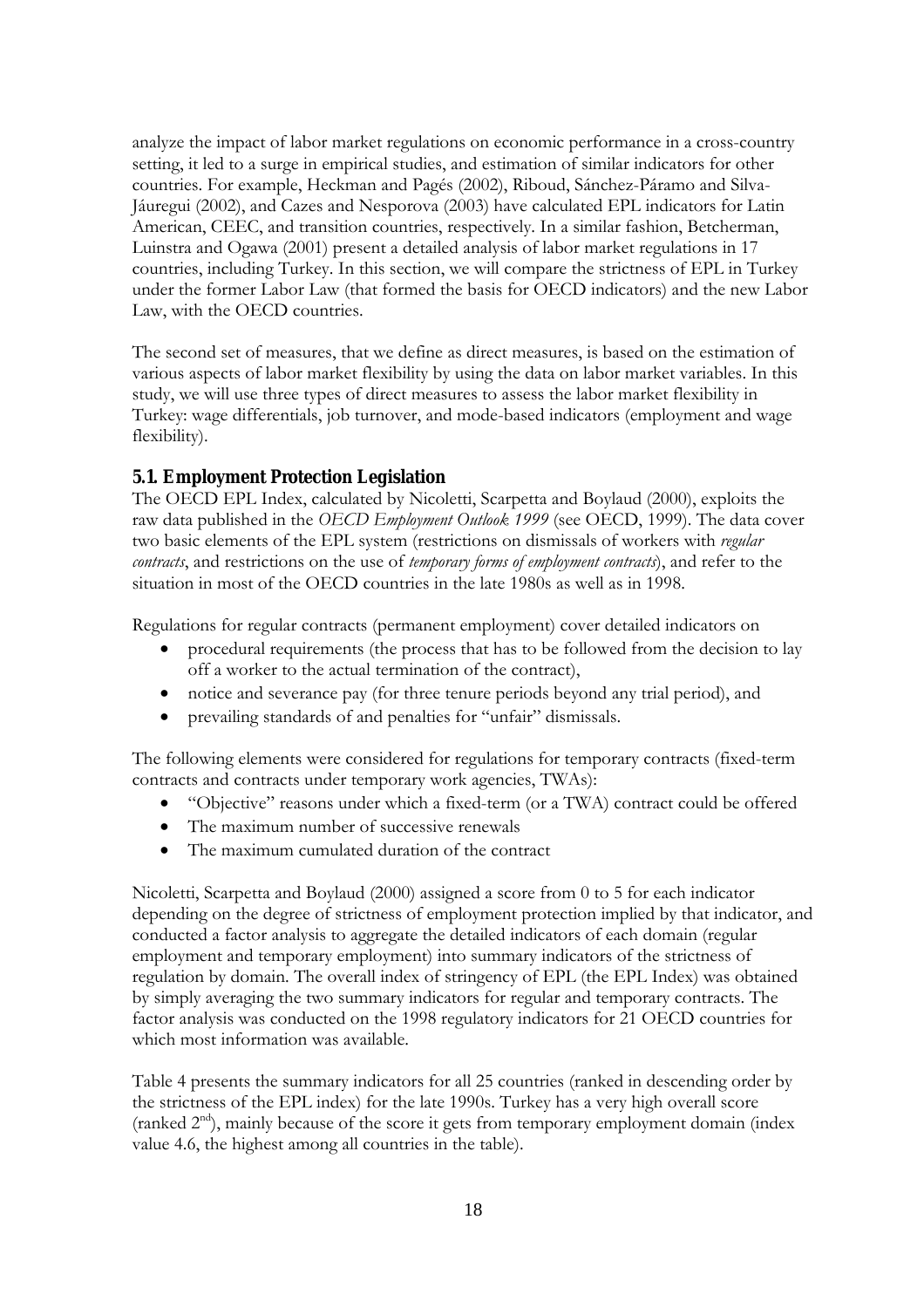Table 5 presents basic indicators, EPL, and EPL index scores for regular employment for three countries, Germany (a leading country case from the EU, Turkey's main trade partner), Spain (a late comer in the EU), Poland (a case for CCs), the US (the extreme case among the OECD countries), and Turkey. The data for Turkey are presented in two columns. The first column refers to the situation prevailing under the former Labor Law N. 1475, and the data were taken from Nicoletti, Scarpetta and Boylaud (2000). The second column refers to the current situation with the new Labor Law N. 4857 (values of some indicators are based on our judgments). Table 6 presents the same data for temporary employment.

As can be seen in Table 5, the EPL Index for regular employment for Turkey had higher scores mainly because of high severance payments after 4 and 20 years of tenure, trial period before the eligibility arises, and unfair dismissal compensation (20 years of tenure). Since the new Labor Law changes these provisions, there is a significant reduction in the EPL index values for regular employment. The EPL Index for temporary employment had higher scores because of the restrictions on fixed-term contracts, and the lack of legal framework for TWAs. The draft Labor Law had special provisions regarding the TWAs, but these provisions were left out in the law adopted by the Parliament. The new Labor Law allows, with the written consent of the worker, for temporary transfer between enterprises belonging to the same holding company, or between different companies if the worker is employed in a similar position, up to 12 months in total. For fixed-term contracts, the Law does not impose any restriction on the maximum cumulative duration/renewal. Thus, the new Law provides flexibility, according to the OECD definition, for temporary employment.

Figure 1 shows the EPL Index for the same group of countries, and the contribution of each main category (factors) on the EPL Index. As evident in the figure, the changes introduced by the new Labor Law N. 4857 have dramatically reduced the EPL Index for Turkey, mainly by making temporary employment easier. If new regulations provide the legal basis for TWAs, the index value will be much smaller.

Although the EPL measures are extensively used in empirical studies, they have a number of known shortcomings. First, there are significant *measurement problems*. As Addison and Teixeira (2001) mention, measuring the stringency of employment protection merely from the legal texts may not provide a good indicator for the monetary costs to employers because the costs to employers depend on various other factors like voluntary turnover, the occupational and tenure distributions of the labor force that define the entitlements for severance pay, etc.

Second, the *coverage* of the law and regulations is very important. The OECD EPL Index ignores almost completely the coverage issue. The EPL Index is a simple average of the indices for regular and temporary employment, although temporary employment accounts only 20% of wage earners in Turkey. Moreover, the employment protection provisions of the new law do not cover establishments employing less than 30 workers that leaves more than 40% of workers registered at the Social Insurance Institution (Sosyal Sigortalar Kurumu, SSK) out of protection (*2000 HLFS* data). The law also excludes certain sectors and activities.

Third, *enforcement and implementation* of the law is a major issue in countries like Turkey. As Bertola, Boeri and Cazes (1999) discuss in detail, the EPL is enforced in different degrees, and a simple ranking of countries on the basis of legal provisions may lead to misleading results.

Finally, the existing EPL measures neglect the *links and interactions* between EPL and other labor market institutions, such as unemployment benefit schemes, wage-setting institutions,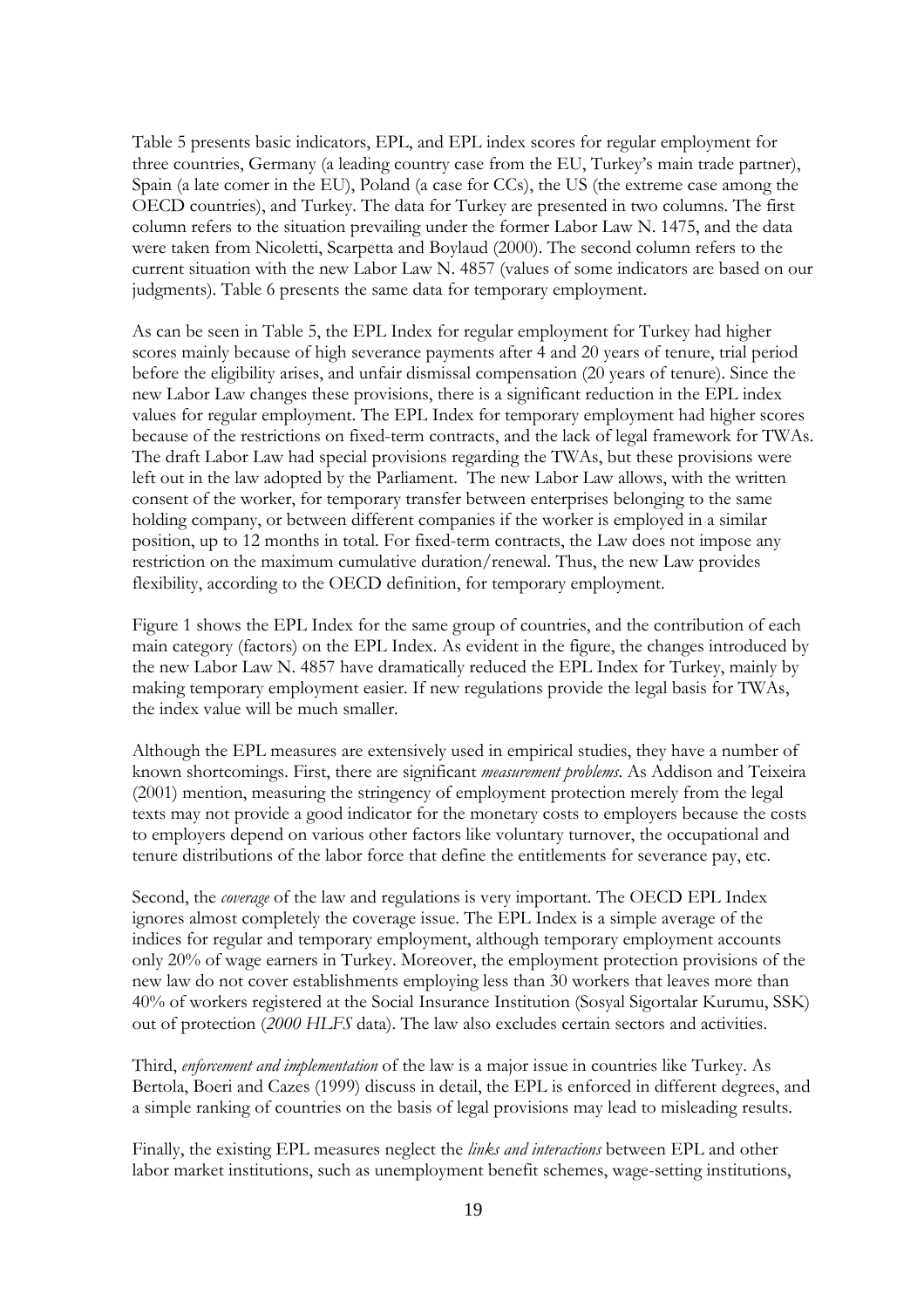early retirement, pensions, etc. Some of these institutions could be substitutes, some others complementary. "Protection against job loss is all the more desirable when only scant unemployment insurance is available, and unemployment insurance is highly appreciated when weak job security provisions increase the risk of job loss. Indeed, in some countries job security - especially case law favourable to employees - does appear to be inversely correlated to the coverage and level of unemployment insurance (suggesting a trade-off between the strictness of EPL and the unemployment benefit system, as in Denmark, Italy or Spain, for example) or other adjustment tools such as early retirement provisions." Bertola, Boeri and Cazes (2000). Blanchard (2002) observes that there is an inverse relation between the degree of employment protection and the generosity of the state unemployment insurance system in the Continental Europe. He explains this inverse relationship by suggesting that these institutions are two different ways of addressing the same failures, each one more appropriate to the circumstances of the country. This is exactly the case in Turkey. The unemployment insurance legislation was enacted in 1999 (Law N. 4447), and started to provide unemployment benefits for those eligible in 2002. Therefore, severance pay was considered as a kind of protection and insurance against unemployment in the implementation of the former Labor Law, and it proved to be easier to change the provisions on severance pay in the new Labor Law after introducing the unemployment insurance system in the country.

There is almost a consensus on the impact of EPL on flows from and into unemployment (Jackman, Layard and Nickell, 1996; Blanchard, 2000). On the one hand, higher EPL decreases hiring that makes it difficult to find a new job for the unemployed, and thus increases long term unemployment. On the other hand, higher EPL also decreases firing and decreases (short term) unemployment. The net effect on unemployment is ambiguous.

Blanchard (2000) shows that there is a negative correlation between flow into unemployment and the OECD EPL ranking (Figure 2), and a positive correlation between unemployment duration and the EPL (Figure 3), but no correlation at all between the unemployment rate and the EPL (Figure 4), as predicted by the theory. The Turkish data<sup>18</sup>, not available in Blanchard's study, were also plotted on Figures 2-4. Turkey is an apparent outlier in Figure 2, and in Figure 3 to a lesser extent. In other words, the data on flow into unemployment suggest less strict employment protection than it is implied by the OECD index. This discrepancy could be regarded an indication of the caveats of EPL, as discussed above, for a country like Turkey.

### **5.2. Direct Measures of Labor Market Flexibility**

Rigidities in labor markets are expected to change the behavior of economic agents, and labor market outcomes. In this study, we use three measures that could reflect the extent of labor market rigidities. Because of the lack of internationally comparable data, we focus on the manufacturing industries.<sup>19</sup>

*Wage differentials* tend to be lower in countries with rigid labor markets, because various labor market institutions, especially labor unions and minimum wage legislation, usually aim at wage compression across sectors and different categories of workers. If the labor market does not operate efficiently in the sense that wages are set completely by "market forces", then wage differentials would be lower.

<sup>18</sup> The Turkish data were calculated from the HLFS for the period 2000-2002. 19 Unless otherwise stated, the data from the UNIDO *Industrial Statistics Database* at the ISIC (Rev. 2) 3-digit level are used throughout this section.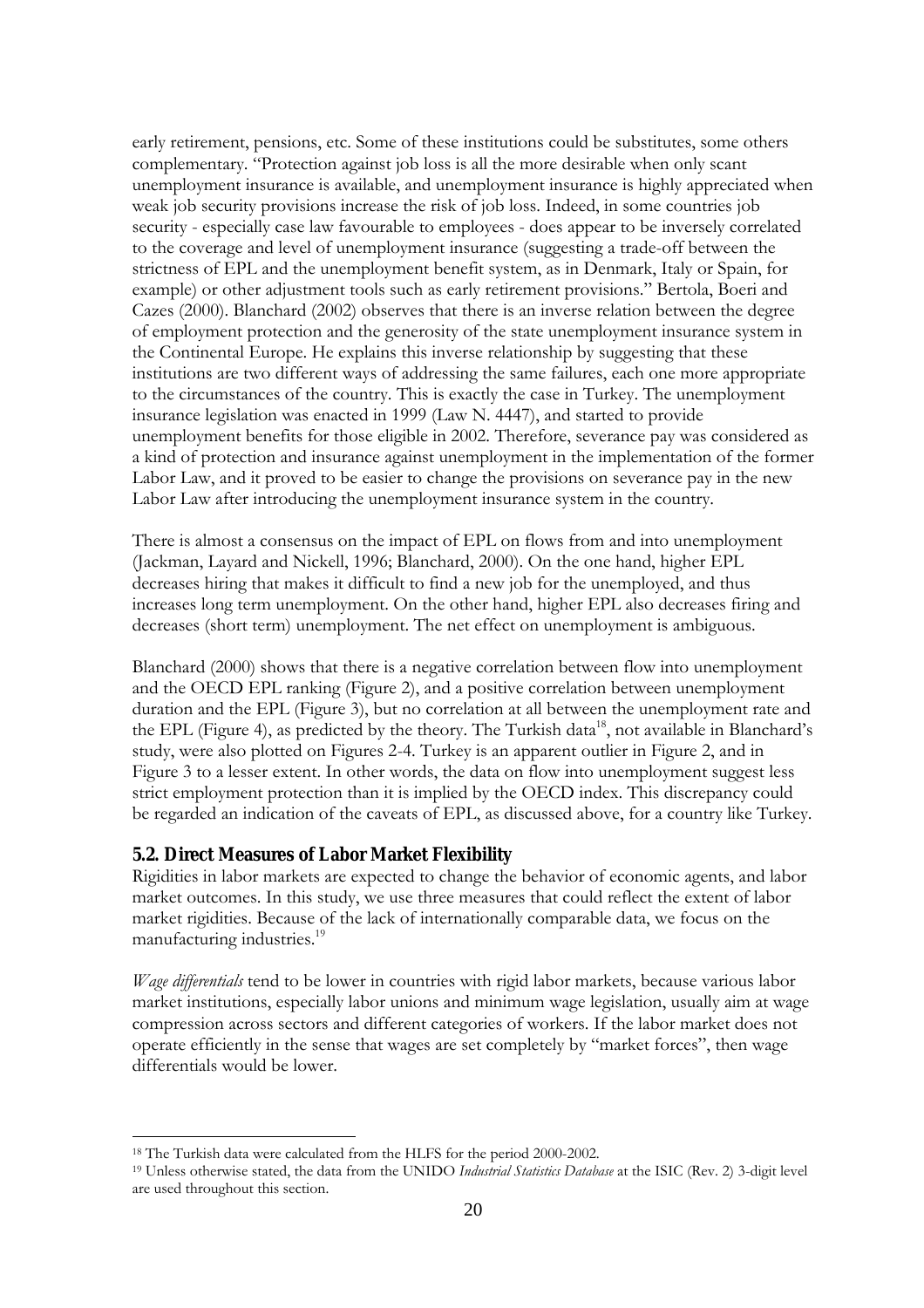Figure 5a depicts the data on the evolution of inter-industry wage differentials<sup>20</sup> for a selected group of countries for the period 1980-2000. Throughout the period, Turkey had a much wider inter-industry wage differentials than the US (the benchmark case for flexible labor markets), Greece and Spain (two EU countries), and Hungary and Poland (two CCs). As may be expected, Poland and Hungary had relatively low wage differentials in the 1980s, but they have experienced a widening gap in inter-industry wages since the late 1980s as a result of transition towards the market economy. Wage differentials in Turkey had increased in the late 1980s when real wages increased rapidly in the post-military period, and declined in the period of wage depressions in the late 1990s. The same data are presented for developed EU countries and the US in Figure 5b. Among all the developed countries depicted in Figure 5b, the US has the highest wage differentials in the manufacturing industry, and the Scandinavian countries have the lowest wage differentials. The data in Figures 5a and 5b seem to conform to the widely held beliefs that the Scandinavian countries have more equal income and wage distribution as a result of their specific centralized wage setting institutions.

Rigidities in labor markets make the cost of firing, and the potential cost of hiring higher. Thus, expansion and contraction of firms will be more costly, new firm formation will be limited, and the exit rate will be lower. All those factors will reduce *job turnover*. Table 7 presents the data on job turnover for a group of countries. The rate of job turnover for Turkey is calculated only for manufacturing establishments employing more than 10 workers. The data for the manufacturing industry are available for Chile, Columbia, and the US. For all other countries, the data are available for the whole economy. The US data seem to suggest that the job turnover rate is lower in the manufacturing industry than in other sectors.

The average job turnover rate for the Turkish manufacturing industry for the period 1980- 2000 is 21%, i.e., the proportion of jobs created and destroyed in a year is 21 % of all jobs available. The rate for Turkey is somewhat higher than the one observed in the US, and slightly lower than those in Columbia and Chile. Although there are a number of problems in cross-country comparisons, one could claim that the job turnover rate in Turkey seems to be high. Table 8 presents the same data for the public sector and private sector by size categories for two sub-periods, 1980-1990, and 1990-2000. The job turnover rate is much higher in the private sector, especially among small establishments, because of high rates of entry and exit. Job turnover due to expansion and contraction dominates entry and exit in the case of medium-sized and large establishments. There seems to be a slight increase in the job turnover rate in the 1990s.

*Model-based indicators* are extensively used in empirical studies to assess employment and wage flexibility (for example, see Nickell and Layard, 1999; Fabiani and Rodriguez-Palenzuela 2001; Plasmans *et al.* 2002). These indicators are based on the coefficients of adjustment terms or elasticities in employment and/or wage equations.

Employment flexibility can be defined as the speed of adjustment of employment in a labor demand equation. A simple dynamic conditional labor demand equation can be written as

$$
L_{t,i} = \beta_i + \beta_j L_{t,i,i} + \beta_2 Q_{t,i} + \beta_3 w_{t,i} + \varepsilon_{t,i}
$$

 $\overline{a}$ 

where *L*, *Q* and *w* refer to the number of employed, real output and real product wage, respectively. All variables are in log form. The subscripts *t* and *i* denote time, and the cross-

<sup>20</sup> Inter-industry wage differential is defined as the coefficient of deviation of (log) industry wages.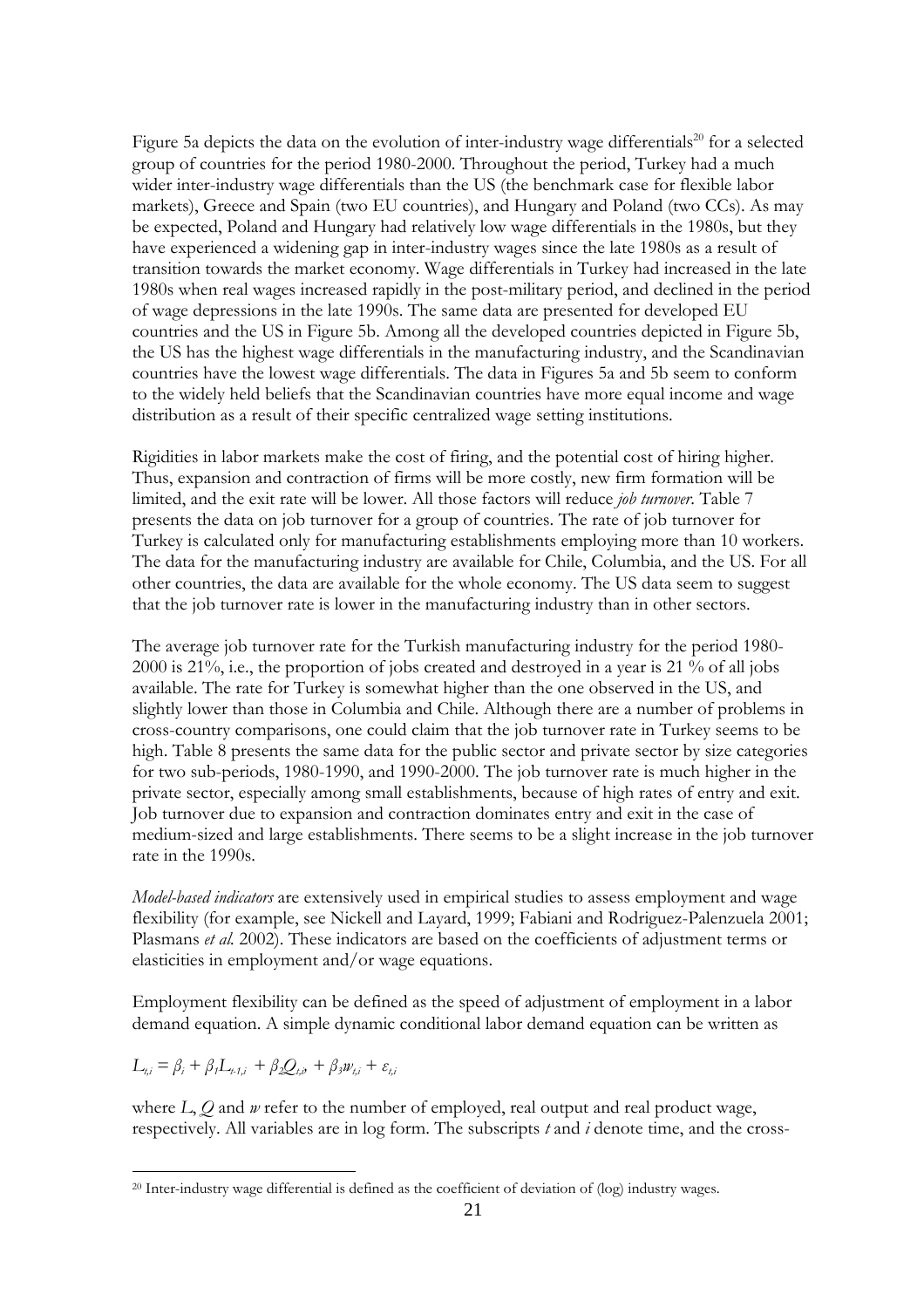sectional unit (industry or firm), respectively. *ε* are the usual error terms. The coefficient of the lagged employment,  $\beta$ <sup>*f*</sup>, measures the speed of adjustment, and the coefficient of the wage variable,  $\beta$ <sup>3</sup>, the wage elasticity of labor demand.

The wage equation can be defined in a similar way, and can be used to estimate the effects of independent variables on wages. In real wage equations, the unemployment rate is usually included into the model to estimate the degree of real wage flexibility, because the coefficient of the unemployment term reflects how sensitive real wages are to the unemployment level. If the rate of unemployment is higher (than the NAIRU), then the real wage is expected to decline to clear the market, i.e., a statistically significant negative coefficient is expected for the unemployment term. The absolute value of the coefficient will indicate how fast the labor market adjusts.

Because of the lack of data, we estimated only the dynamic labor demand equation for a group of OECD and CCs by using panel data at the ISIC (Rev. 2) 3-digit level for the period 1980- 2000. GMM is used to estimate the model in difference form. Figure 6 plots the adjustment parameter against the wage elasticity. Since a military government ruled the country in the early 1980s, we re-estimated the same equation for Turkey for the 1990s. As in the case of almost all measures, the US seems to have a flexible labor market for the manufacturing industries. The adjustment parameter is small that implies fast adjustment, and the wage elasticity is high. The rate of adjustment is rather slow in Turkey, but it seems to be getting faster in the 1990s.

There are only a few empirical studies that measure wage flexibility for Turkey. Onaran (2002) estimated a wage equation by using panel data at the industry level, and found that real wages are quite flexible in the post-1980 period.<sup>21</sup> Ilkkaracan and Selim's (2002) findings on the basis of a cross-sectional estimation of individual-level wage equation suggest that there is a statistically significant negative correlation between wages and regional unemployment rates. Separate regressions for men and women, however, show a wage curve to exist only in the male labor market. Unemployment elasticity is higher in the private sector, supporting the anecdotal evidence that the private sector has more flexible employment practices that the public sector does.

The evidence presented here suggest that the EPL in Turkey seems to be "rigid", but it excludes a large part of the economy, legally, small businesses and certain sectors, and illegally, the informal sector. There also seems to be some enforcement problems. A number of measures studied here shows that the labor market for the manufacturing industry, which is probably the most regulated and unionized sector, is quite flexible. Moreover, the new labor law provides legal basis for flexible employment practices, like part-time and fixed-term employment.

## 6. Problems and Prospects: An Assessment

The labor market institutions in Turkey face with four major challenges in the next couple of decades:<sup>22</sup>

<sup>&</sup>lt;sup>21</sup> As shown by Agell and Bennmarker (2002) for the Swedish case, it is easier to achieve real wage flexibility even if nominal wages are "rigid" in an inflationary environment. 22 See also Tunal<sup>ı</sup> *et al.* (2003).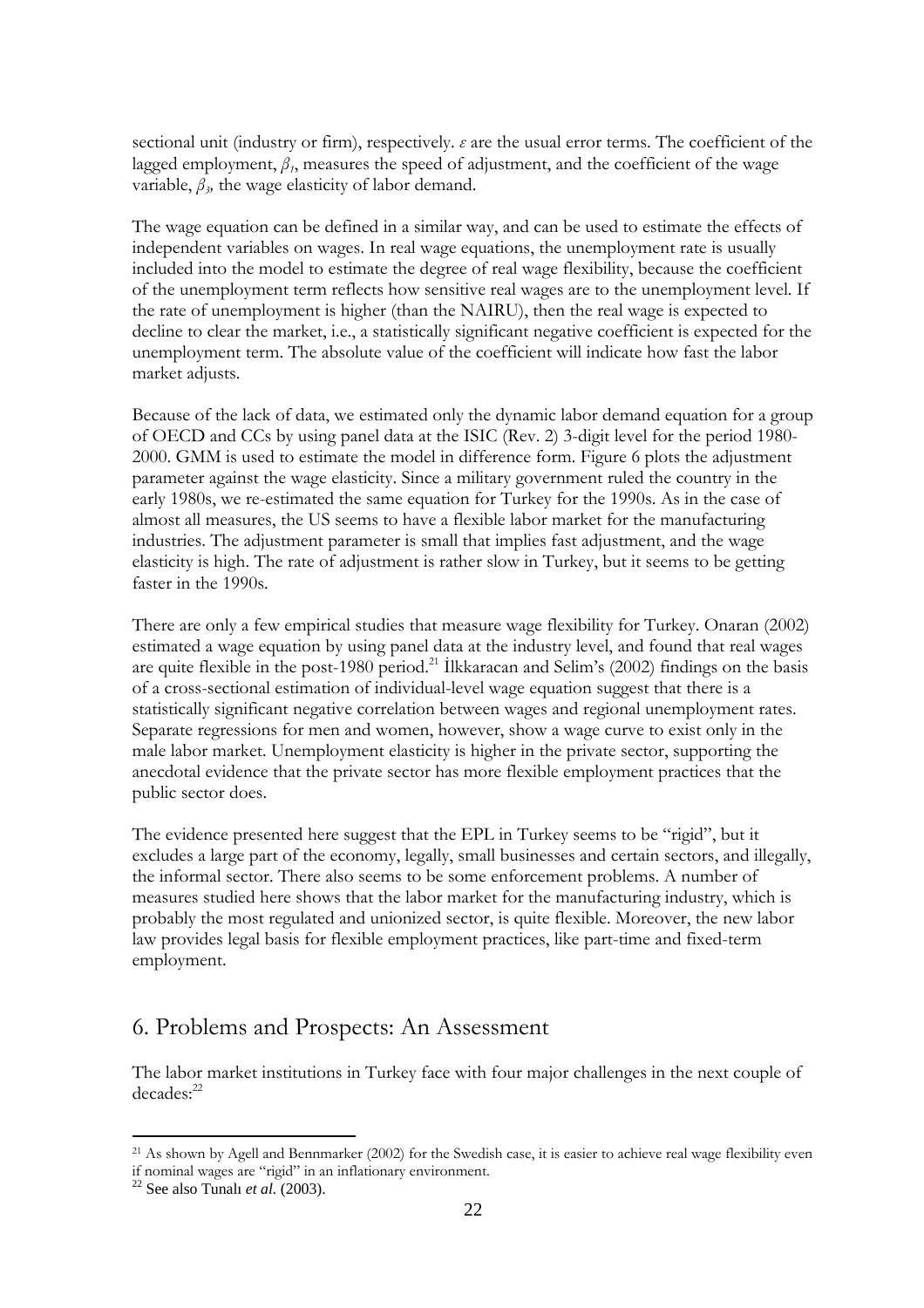1. The share of agriculture in total employment will continue to decline, and more jobs, especially in the service sector, have to be created.

2. Employment rate has to be increased, most importantly by increasing the participation rate for urban women. This requires a substantial increase in employment opportunities for urban women, especially an increase in part-time jobs.

3. The share of young people will remain quite high compared to the EU and candidate countries. This demographic structure presents both a window of opportunity for the Turkish economy, but also a heavy burden, especially on the educational and training system.

4. The "informal sector" continues to be an important source of low quality, low wage jobs. It provides a room for survival for a huge number of small and medium-sized enterprises (SMEs) that enjoy flexible employment practices, and avoid paying taxes, SSCs, etc. Therefore, the "informal sector" helps to curb the pressures on employment, but at the same time hinder the generation of better jobs by the formal sector.

The prospect for EU membership has initiated a number of changes in the legal framework and labor market institutions in order to adopt the Community *acquis*. Against the background of these four challenges, the likely effects of adopting and implementing the *acquis* could be discussed under three levels: the impact of the new Labor Law that has introduced a number of directives (the short term), the impact of adopting and implementing all employment directives (the medium and long term), and the impact of designing and implementing employment policies in line with the objectives and targets of the EES.

### **6.1. The Impact of the New Labor Law**

 $\overline{a}$ 

As the comparisons indicate, the new Labor Law (N. 4857) has introduced a number of changes in accordance with the EC Directives, but there is a need for further reform in the Labor Law and related regulations to comply fully with the *acquis*. The potential effects of the changes introduced by the new Labor Law can be summarized as follows.

First, the new Labor Law has provided a legal basis for "atypical" employment relationships, namely part-time and fixed-term employment. This is the most welcome aspect of the new law by employers. However, as mentioned in Section 2, part-time employment is not widespread in Turkey (except the agricultural sector). Moreover, average weekly working time is quite long, and there has been an effective lobbying against implementing the Directive's provision  $(93/104)$  regarding the maximum average weekly working time (48 hours).<sup>23</sup> According to the SIS's *Household Labour Force Statistics* (2000), 41.5 % of all paid workers work 50 hours or longer in a week. Therefore, the Law is not expected to have any significant impact on parttime employment. Given the emphasis on labor market flexibility, one may expect a tendency towards increasing use of fixed-term and subcontract labor. Although the directives on parttime and fixed-term employment require "that, in respect of employment conditions, parttime and fixed-term workers shall not be treated in a less favorable manner than comparable full-time and permanent workers", it could be difficult to enforce these provisions in the

<sup>&</sup>lt;sup>23</sup> In the former Labor Law N. 1475, "weekly working time" was 45 hours that had to be equally distributed over the week. The new Law N. 4857 defines "*normal* average weekly working time" for which the worker is paid at the "normal" wage rate (the average is calculated over two months) as 45 hours. The Law sets the maximum annual limit for the overtime work at 270 hours. Thus, if a worker works 50 weeks a year, then the maximum average weekly working time will be 50.4 hours.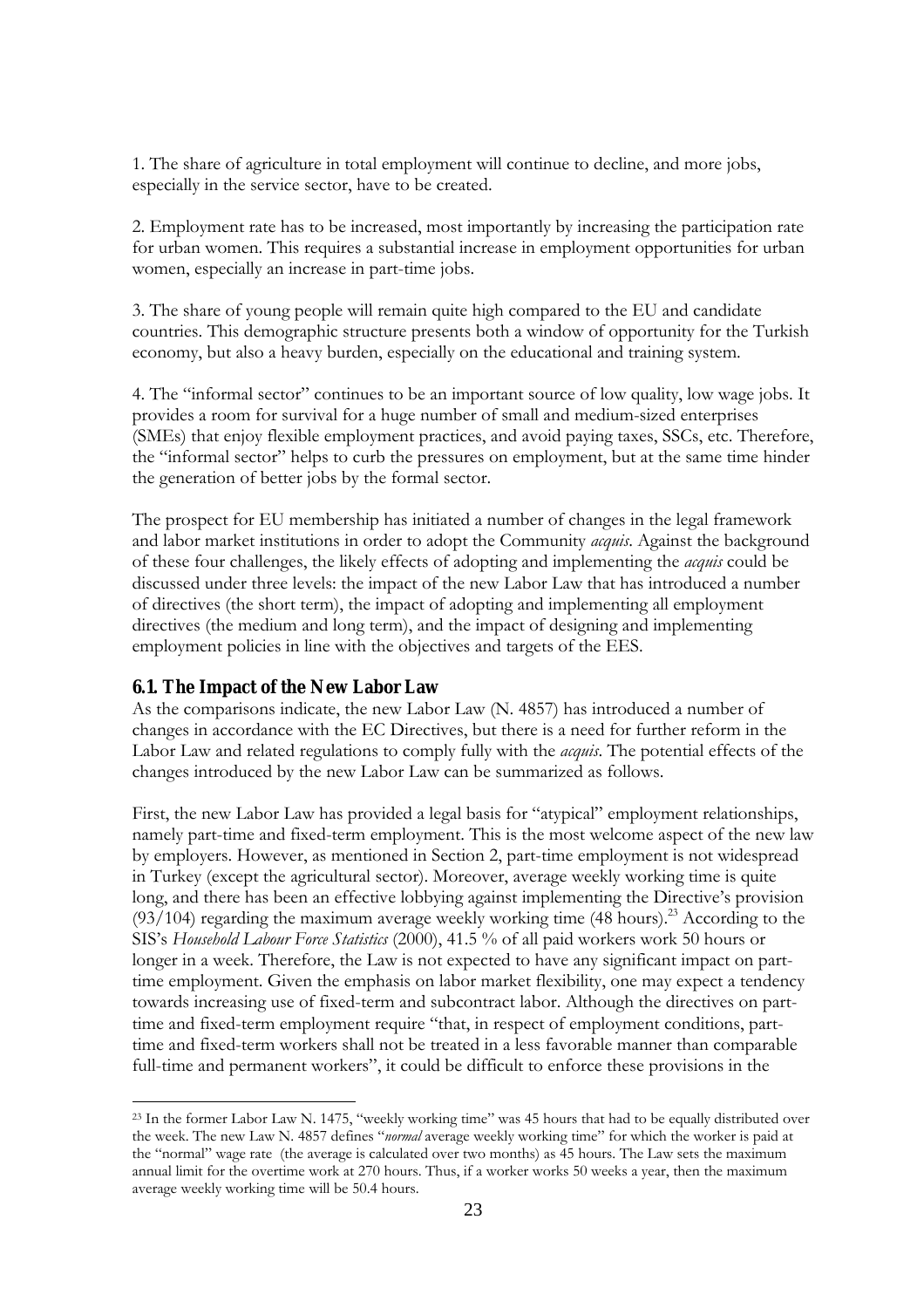Turkish context, at least in the medium-term, because the Turkish Labor Law does not provide sufficient safeguards to protect part-time and fixed-term employees. Moreover, the Law does not impose any restriction on the cumulative duration or the number of successive contracts. Thus, the employers are expected to lower labor costs by gradually switching to fixed-term contracts and subcontract labor. However, this strategy, if it is considered to be the main strategy to improve competitiveness, could easily turn out to be a "low road" labor flexibility practice that may lead to a neglect of accumulating human capital.

Second, the new Law reduces the cost of layoffs by establishing a special Severance Payment Fund (SPF). Firms are required to pay 3 % of the wage bill to the fund and the fund will cover all severance payments. Thus, the overall effect of the change in severance pay system is likely to reduce firms' (hiring and firing) costs.

Third, the new Labor Law has included most of the articles of the Law on Employment Protection N. 4773, but reduced the coverage of employment protection by excluding those establishments employing less than 30 workers (the Law N. 4773 excluded only those employing less than 10 workers). Therefore, the new Labor Law has legally provided extensive flexibility to small establishments.

To summarize, the changes introduced by the new Labor Law N. 4857 address mainly the short-term concerns of employers to achieve labor marker flexibility. However, as shown in our analysis in Section 5, even the labor market for the manufacturing industry seems to be quite flexible. Therefore, excessive emphasis on labor market flexibility may lead to the adoption of a "defensive strategy" by firms that ignores the importance of human capital, entrepreneurship, and innovativeness that the Turkish economy needs to be equipped with to tackle the challenges mentioned before. This process may also delay the restructuring of the corporate sector because it would tilt the field of competition in favor of less productive firms that reduce their costs by relying on atypical employment relations and avoiding all social expenditures.

The new Labor Law, by increasing flows from and to unemployment, is likely to change the structure of unemployment. The proportion of short-term unemployment may increase, as it is observed, for example, after the labor market reform in Columbia (Kugler, 1999; Kugler and Cárdenas, 1999).

### **6.2. The Impact of Adopting and Implementing the Employment Acquis**

Although the new Labor Law has made some progress in the field of social policy and employment, it is still far from full alignment with the *acquis*. Therefore, Turkey needs to make extensive amendments to its laws and regulations in order to fully comply with the *acquis*. As the comparison between the new Labor Law and Directives indicates, those provisions that are not yet incorporated into the Labor Law are exactly those that add some costs on firms (for example, the provisions on maximum weekly working time, and minimum period of annual leave). These provisions, if implemented, may increase the costs of firms a few percentage point of the wage bill.

The most important discrepancy between the Turkish Labor Law (both the former one and the new law) and the Directives is the complete disregard of any social dialogue, employee participation and consultation, and employees' right to be informed in the Turkish Labor Law. As can be seen in Table 3, the new Law does not refer to the provisions of Directives regarding informing workers, and does not address at all the Directive (2002/14) on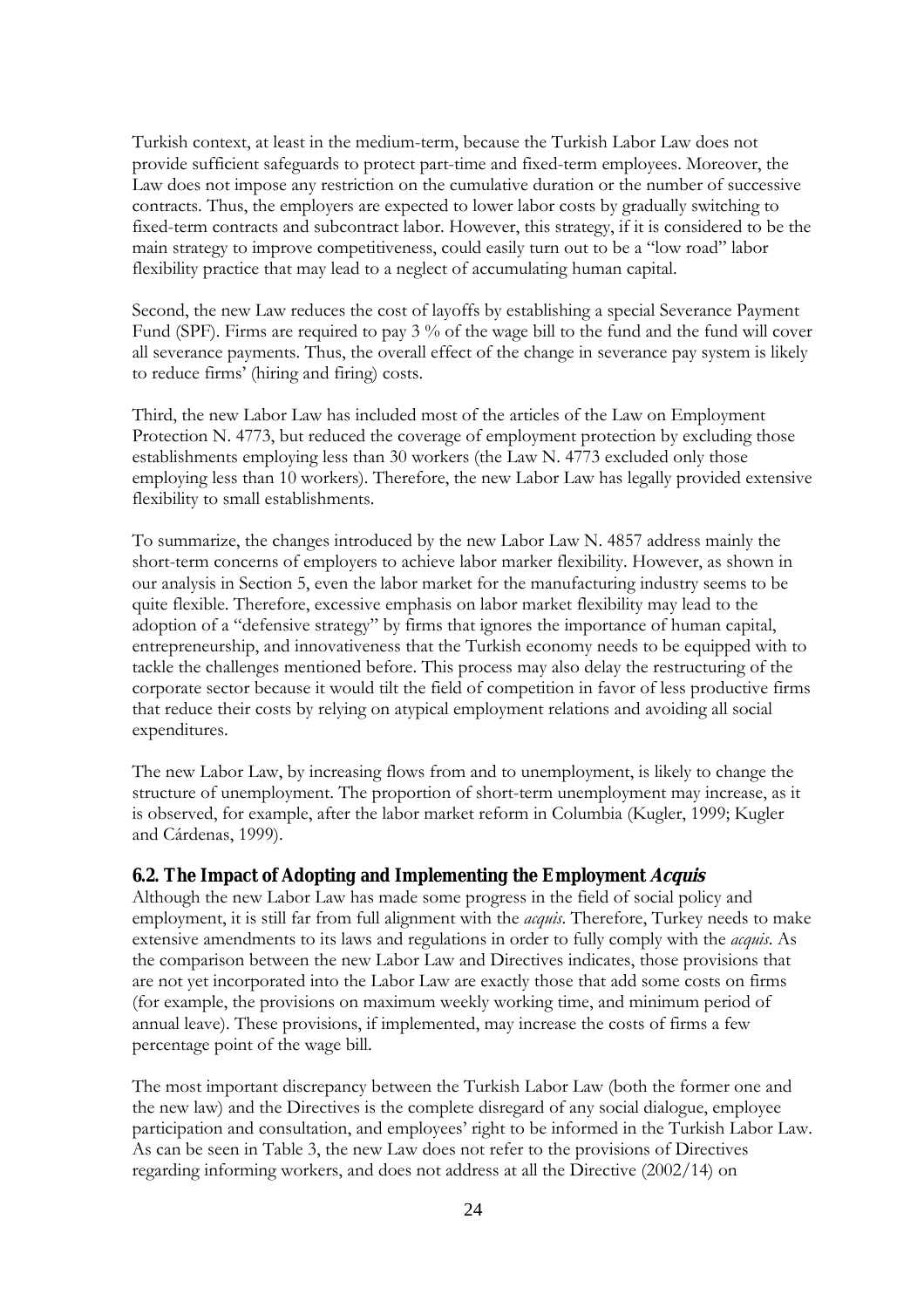consultation and employee representation. Although the draft law prepared by the tripartite Scientific Committee referred to the employees' representatives, all these referrals were omitted in the final version of the law adopted by the Parliament. Therefore, it is no surprise that the European Commission's report on the progress towards accession by CCs emphasizes that "[s]teps have been taken in the field of social policy and employment [in Turkey], but are not always in full conformity with the *acquis*. There is an urgent need to develop and strengthen the conditions for a genuine social dialogue at all levels." (European Commission, 2002d) The *Regular Report on Turkey's Progress towards Accession* summarizes what needs to be done as follows:

As regards social dialogue, despite improvements for trade union rights in free trade zones, further progress needs to be made as a matter of priority to create the conditions for a free and genuine bipartite as well as tripartite social dialogue at all levels in line with the *acquis*. Turkey should make rapid progress towards establishing full trade union rights that includes elimination of restrictive thresholds for forming a trade union branch and requirement of 10% threshold for a trade union to be eligible for collective bargaining at company level. The law on public servants' trade unions, which was adopted in June 2001 and which is not in line with the Community *acquis* and the relevant ILO Conventions ratified by Turkey, has not been amended. The law contains a number of provisions which entail significant constraints on the right to organise in the public sector. Notably, there are restrictive provisions relating to the exclusion of the right to strike and to collective bargaining. The percentage of the labour force covered by collective agreements is extremely low; it is estimated to be below 15%. No social dialogue exists in most private enterprises, which may limit the proper implementation of the Community *acquis* at enterprise level. … Promoting social inclusion and developing a national employment strategy in line with the European Employment Strategy is a matter of priority. (European Commission, 2002e)

Social dialogue and employee participation are crucial for the implementation of the *acquis*, but the current emphasis on short-term solutions makes it difficult to establish co-operative relationships between employers and employees (for the current level of social dialogue in CCs, see Rychly and Pritzer, 2003).

The Copenhagen criteria for membership include the *acquis* criterion that highlights the importance, not only of incorporating the *acquis* into national legislation, but also of ensuring its effective application through appropriate administrative and judicial structures.<sup>24</sup> The effective application of the *acquis* by extending the coverage to include the informal sector would be by far the most important impact of the accession process. In other words, the firms in the informal sector have to be forced to abide by laws and regulations, i.e., they will share the costs of taxes and SSCs with the formal sector firms. This process is likely to eliminate a part of firms operating in the informal sector, and lead to a painful adjustment process in the medium-term. With the gradual elimination of the informal sector, the long run effect is very likely to be positive for productivity, growth, and employment. A simple quantitative analysis is performed in Section 6.4 to assess the impact of this process.

### **6.3. The Impact of Coordinating Employment Policies**

 $\overline{a}$ 

Turkey as a candidate country has committed itself to progressively adjust and coordinate its labor market institutions and employment policies with those of the EU. Turkey and the Commission are expected to analyze the key challenges for employment policies in a Joint Assessment Paper (JAP), and the JAP commitments will systematically be monitored. This

 $^{24}$  This process may also help to fully implement ILO Conventions. For the ILO Conventions ratified by Turkey, see Bronstein (2003).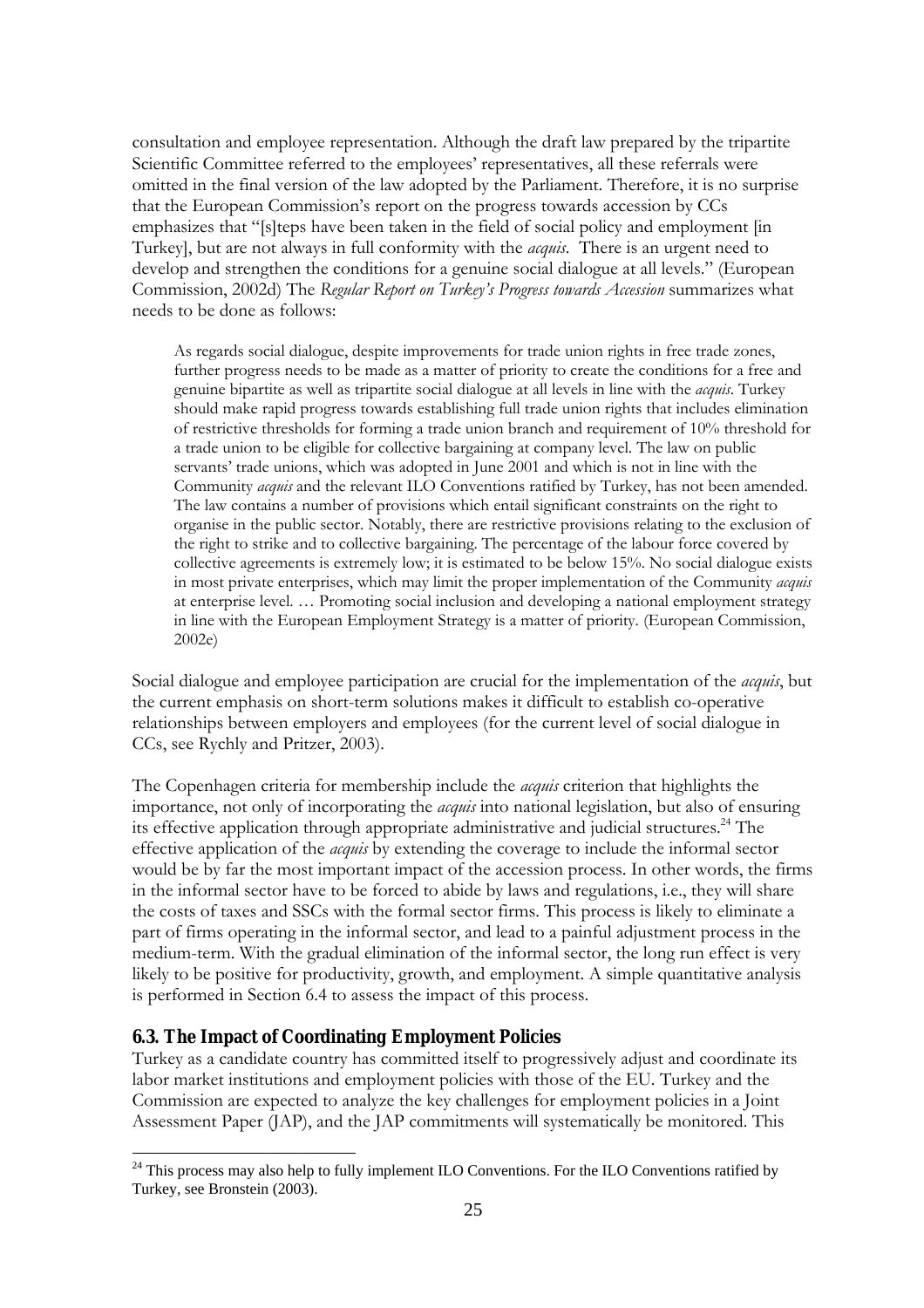process of cooperation and coordination is likely to have two crucial effects in policy making in Turkey.

First, Turkey is to establish the institutional framework that is necessary for designing and implementing employment policies. This requires major improvements in the national statistical system, strengthening the Turkish Employment Organization (ISKUR), etc.<sup>25</sup> Second, Turkey is hopefully going to implement, after decades of neglect and disorientation, consistent and systematic employment policies that bring forward long term objectives. These policies should be in conformity with the three objectives of the EES (full employment, quality and productivity at work, and cohesion and an inclusive labor market) that are also priority issues for Turkey. 10 Commandments (especially objectives on more and better investment in human capital, gender equality in employment and pay, eliminating undeclared work, promotion of occupational mobility) are likely to cause an upsurge in short-term adjustment costs of the corporate sector, although they would be extremely beneficial in the medium and long run. New employment policies are likely to have a significant positive impact on productivity and growth in the long-term if they are accompanied by coherent competition and technology and innovation policies.

### **6.4. A Simulation Analysis**

 $\overline{a}$ 

Since the implementation of laws and regulations by covering the informal sector is likely to lead to by far the most important effect in the accession process, we conduct a simple simulation exercise to measure the order of magnitude of these effects in the private manufacturing industry.

The first step in any analysis on the informal sector is likely to start with an estimation of its size and characteristics. Since there is almost no data available for the informal sector, we make the following assumptions:

- The SIS's *Household Labor Force Survey* measures total manufacturing employment. The number of "informal workers" is equal to the number of people employed in microenterprises.
- The *Annual Survey of Manufacturing Industries* (ASMI) reflects the average characteristics of establishments categorized by size.
- Informal sector firms do not pay any tax (including the income tax for employees) and SSCs.
- Informal sector firms are as productive as "small" formal sector firms that employ 10- 24 people.

Figure 7 depicts the distribution of employment, value added, and output in the private manufacturing sector in 2000. Firms are classified into four groups, large (employing 150 or more people), medium (employing 25-49 people), small (employing 10-24 people), and informal (small firms and informal sector firms). Under our assumptions, the share of informal workers is about 41 % in private manufacturing, and 40 % in all manufacturing.<sup>26</sup>

 $25$  The Law establishing the Turkish Employment Organization (N.4904) was enacted by the Parliament on June 25, 2003.

 $26$  Since we assume that the number of workers employed in the informal sector is equal to the number of people employed in the micro-enterprises, the share of informal sector is likely to be overestimated. According to the HLFS, about one million people (29 % of the total) employed in the private manufacturing industry were not covered by any social insurance system. Since there is abundant anecdotal evidence on underreporting of wage income, the share of the informal sector has to be larger than 29 %.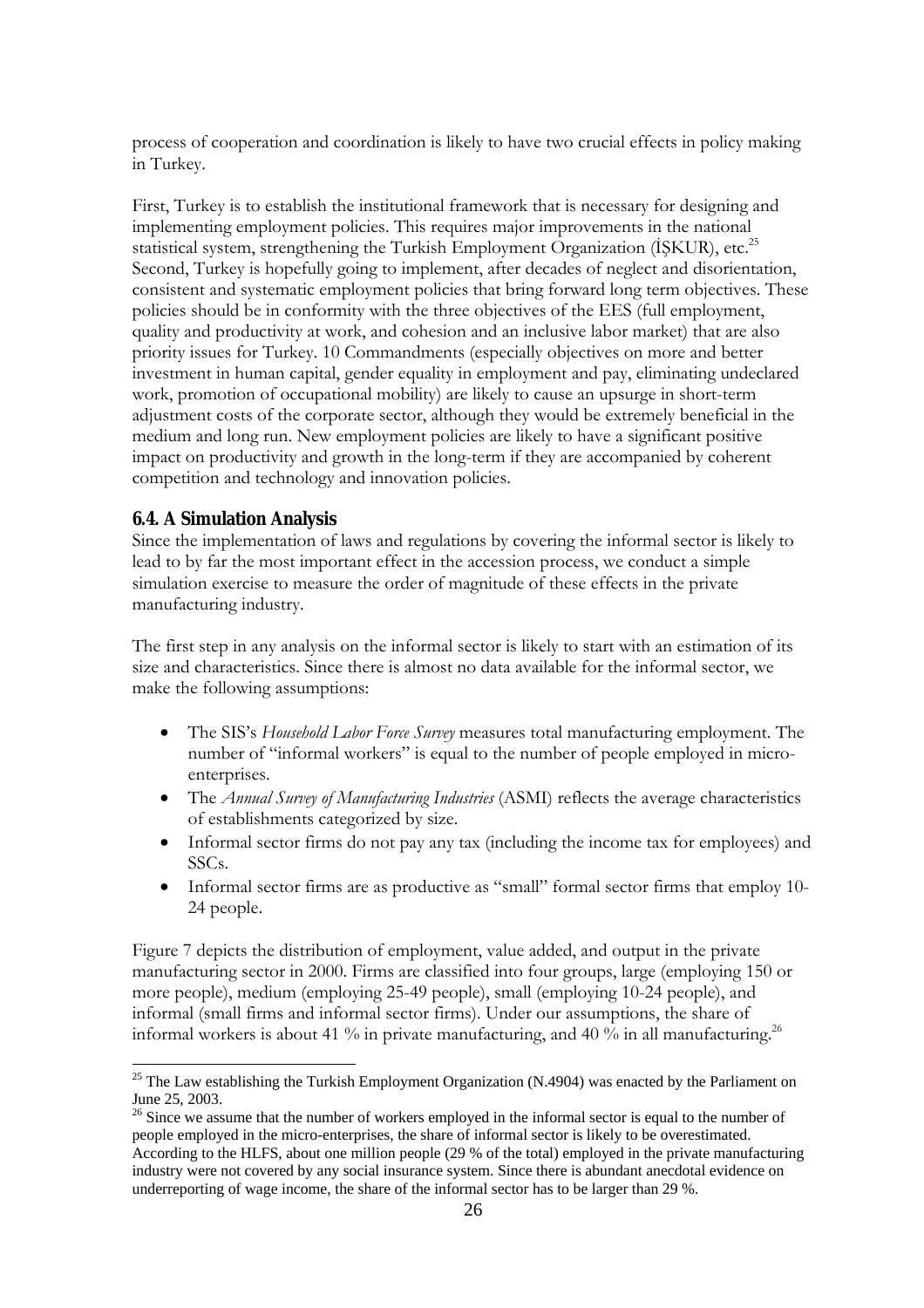This figure is comparable with the share of informal workers in Brazilian manufacturing (20.6%) and in Colombia (%54.0) in the late 1990s (Goldberg and Pavcnik, 2003).

The share of the informal sector in total value added (and output) is estimated by assuming value added per employee in the informal sector is equal to the net value added (value added minus all taxes and social security expenditures) per employee in small formal sector firms (for the composition of output, see Table 9). Under these assumptions, the informal sector produces only 25 % of total value added in private manufacturing.

Figure 8 shows the structure of value added by four categories of firms. Since cumulative employment is plotted on the horizontal axis, the area under the line defines total value added produced by that category. Large firms are the most productive group. The informal sector firms are only 31 % as productive as the larger firms. The share of labor costs including severance payments in *value added* is 27.6 % for large firms, 26.3 % for medium-sized and 26.6  $\%$  for small firms. The informal sector firms pay only 16.2  $\%$  of value added as wages to their employees.

If all informal sector firms and workers start to pay income and corporate taxes, and SSCs, their sales price will increase about 6 % to earn the same amount of profit and to pay the same net wage. The value added tax will add another 5 percentage points. In other words, the benefit of operating in the informal sector is somewhat higher than 10 % of the sales price (including the value added tax).

We conduct five simulations: in the first simulation (*Case 1*), we assume that all informal sector firms pay taxes and SSCs, but there is no change in the nominal size of the manufacturing industry. Therefore, an increase in prices that is caused by the increase in the costs of informal sector firms leads to decline in demand in the same proportion. We also assume that the market shares of four categories of firms do not change.

When the informal sector firms pay taxes and SSCs, total revenue of the government and social security institutions will increase to a large extent. Therefore, we assume in *Case 2* that the government reduces tax and social security rates such that total tax and social security revenue remain the same. This policy will of course help formal sector firms by reducing their costs.

Since the assumption on constant market shares is not realistic given the fact that informal sector firms have to increase their prices, in the third simulation (*Case 3*), we assume that the informal sector firms lose half of their market shares. The next case (*Case 4*) introduces a reduction in tax and social security rates into Case 3 simulation.

Finally, in *Case 5*, we take into consideration long-term effects in Case 4 by assuming that total output increases by 10 % (as a result of productivity increases and other effects).

In all simulations, we assume that the structure and level of output remain the same for the formal sector firms. Nominal net wages and profits for the informal sector firms are assumed to remain constant. Thus, our analysis is limited to the effects of reallocation of output between formal and informal sector firms within the same industry.

Table 10 summarizes simulation results. The *Base Case* shows the current situation. When the informal sector firms start to pay taxes and SSCs (Case 1), the immediate impact will be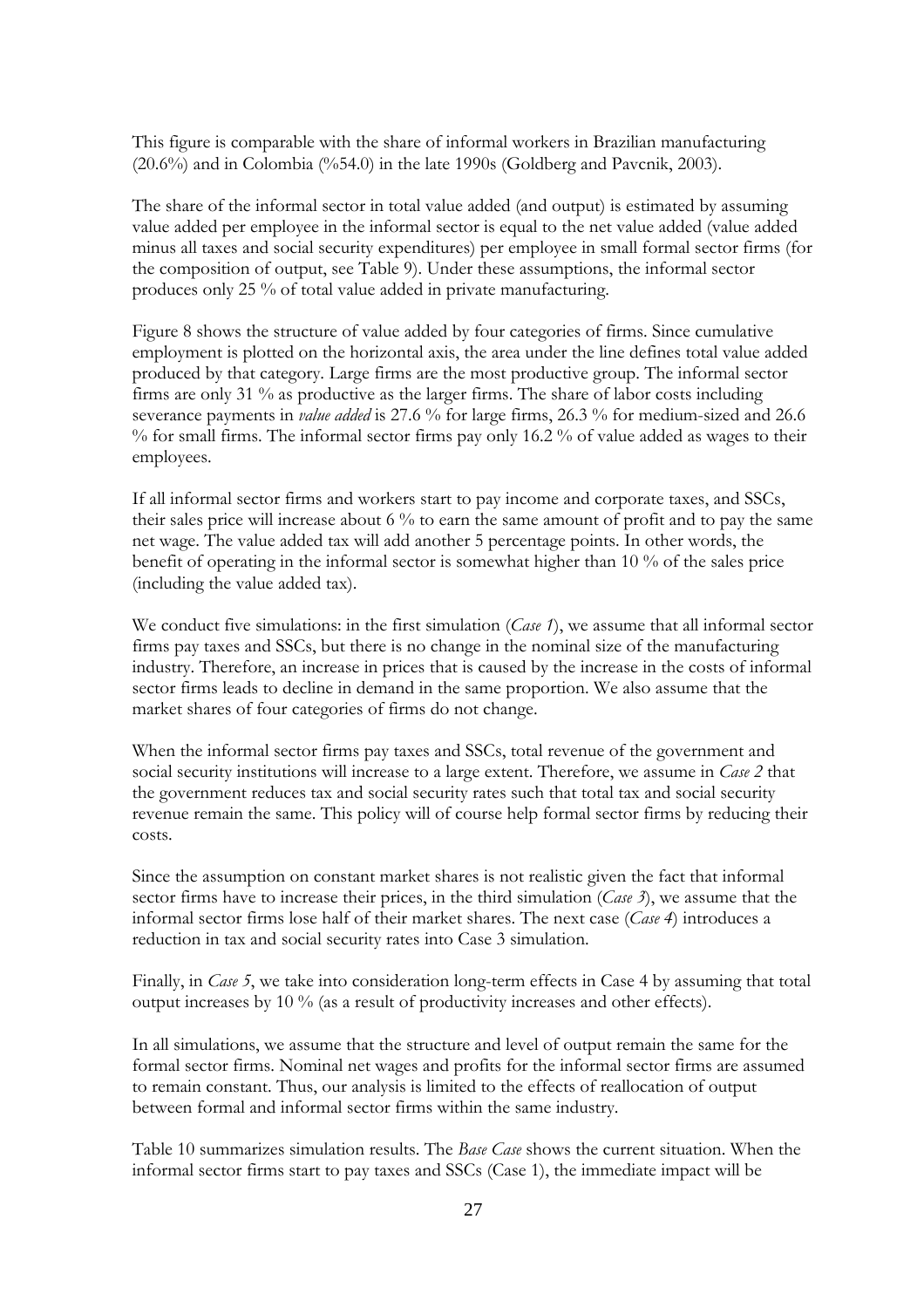observed in a reduction in manufacturing employment (4.3 %; about 150,000 jobs are lost) following the decline in output. Total wage payments will also decline (3.0 %), but the average net wage will increase because it is the informal sector that will experience the highest employment loss. The share of profits in total output (the profit margin) declines by 3.2 %. There is a huge increase in tax and social security revenue (about 35 %). In the second case, the government reduces SSC rate by 28.5 %, income tax rate by 26.4 %, and value added tax rate by 29.8 % so that total revenue remain at the Base level. The reductions in tax and social security rates help to moderate employment losses (now only 1.5 %), and the decline in the profit margin  $(0.2 \%)$ .

If the informal sector firms exit *en masse* from the market as a result of their increasing costs (Case 3), the impact on employment will be dramatic: although we assume that there is no change in nominal output, the decline in employment will be 8.9 % because of lower output/labor ratio in the informal sector. Since low wage jobs will be lost, there will be a substantial increase in average wage rate (8.7 %) that will make, employees as a group, not much worse off. In this case, tax and social security revenue will increase more compared to Case 1 because of higher average wages and income in the formal sector. A reduction in tax and social security rates will again moderate employment losses.

If the manufacturing industry achieves to grow during this period (we assume 10 % growth), then employment will increase 4.2 % even if half of the informal sector firms would be eliminated, and the average wage rate and the profit margin will increase by 9  $\%$  and 2  $\%$ , respectively. The government, to get the same amount of revenue as it gets in the Base case, has to cut tax and social security rates substantially (36-38 %).

Our simple simulation exercise shows that there could be significant short-term, transitory costs, in terms of a loss in employment opportunities, in eliminating the informal sector. These costs could be reduced if the economy achieves a faster rate of economic growth.

### 7. Conclusions and Policy Implications

Turkey has embarked upon changing its institutional structure regarding employment and social affairs. The new Labor Law has introduced a number of changes in accordance with the Community directives, mainly those provisions that help to establish flexible employment relationships, but there is an apparent need for further reform in the Labor Law and other regulations to comply fully with the *acquis*. The adoption of the remaining regulations of the *acquis* regarding employment and social affairs is likely to raise the costs of adjustment especially for the informal sector firms. Moreover, it also requires a comprehensive change in the mindset of employers if the regulations (on equal treatment of fixed-term and part-time workers, employee participation and consultation, etc.) are to be implemented. Since Turkey needs to address all these issues in its Employment Strategy while paying attention to the EU's long-term objectives and targets (full employment, quality and productivity at work, and cohesion and an inclusive labor market), there is an opportunity to solve underlying problems that have plagued the processes of economic growth and employment generation for decades. There are four areas of action that need special consideration.

First, strengthening the institutional capacity (like the Turkish Employment Organization, İŞKUR) to develop and implement employment strategies is a priority. Moreover, there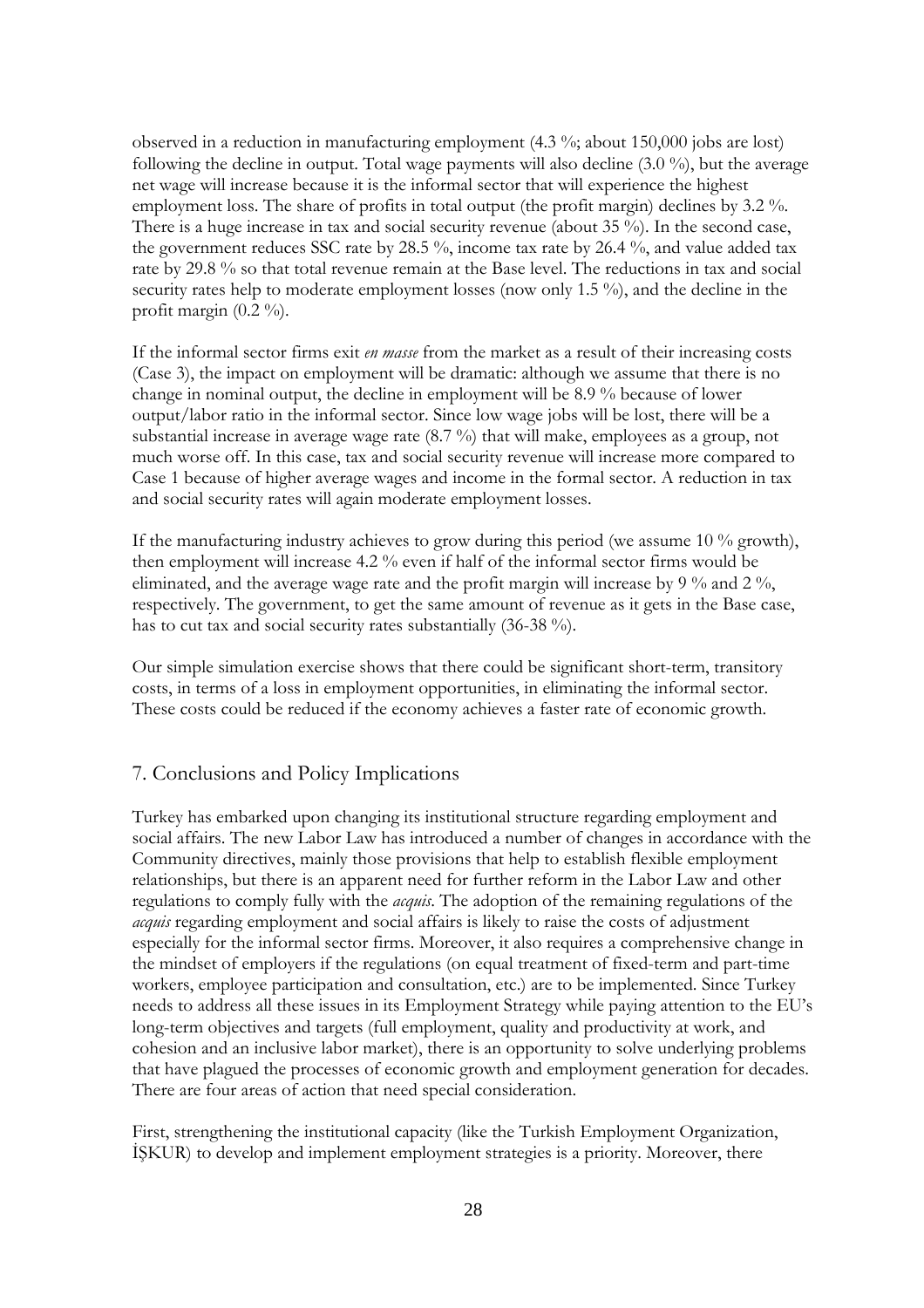should be an institutional framework that guarantees commitment, consistency, and continuity in employment policies.

Second, the costs of adjustment have to be reduced for the successful implementation of new regulations, and the gradual elimination of the informal sector. Temporary reductions in tax and social security rates for new firms and hiring new workers could be helpful in this regard.

Third, firms could be encouraged, supported, and even forced to adopt competitive strategies based on employing a "skilled, trained and adaptable workforce", as in the sprit of Article 125 of the Treaty. These include various support schemes and initiatives for on-the-job training<sup>27</sup>, and technology development, transfer and diffusion programs especially designed for SMEs.

Finally, employment generation and matching the demand and supply for skills would be important to confront with the main challenges summarized in Section 6 (urbanization, feminization, etc.). Special attention is due to be paid to providing part-time jobs (for urban women) by enforcing equal treatment for part-time workers, and strengthening and widening the scope of active labor market policies. The establishment of a national qualification and certification system could help to match the demand and supply for skills.

### References

- Acemoglu, D. and Pischke, J. (1998). "Why Do Firms Train? Theory and Evidence", *Quarterly Journal of Economics* (113): 79-119.
- Acemoglu, D. and Pischke, J. (1999), "Beyond Becker: Training in Imperfect Labor Markets", *Economic Journal* (109): 112-142.
- Adaman, F. (2003). *Study on the Social Protection Systems in the 13 Applicant Countries: Turkey Country Study*, Study financed by the EC DG for Employment and Social Affairs.
- Addison, J.T. and Teixeira, P. (2001). *The Economics of Employment Protection*, IZA Discussion Paper No. 381, Bonn.
- Agell, J. (1999). "On the Benefits from Rigid Labour Markets: Norms, Market Failures, and Social Insurance", *Economic Journal* (109): 143-164.
- Agell, J. and Bennmarker, H. (2002). *Wage Policy and Endogenous Wage Rigidity: A Representative View from the Inside*, Institute for Labour Market Evaluation (IFAU) Working Paper No. 2002:12, Stockholm.
- Algoé Consultans (2002). *The Construction of an Index of Labour Market Adaptability for EU Member States*, Report of a study funded by the European Commission and directed by Algoé Consultans in conjuction with Alphametrics Limited.
- Baker, D., Glyn, A., Howell, D. and Schmitt, J. (2002). *Labor Market Institutions and Unemployment: A Critical Assessment of the Cross-Country Evidence*, New School University Center for Economic Policy Analysis (CEPA) Working Paper 2002-17, New York.

 $27$  Recall that the EU aims at increasing investment by companies in training of adults (on-the-job training) from the existing level of the equivalent of 2.3 % of labor costs up to 5.0 % of labor costs on average in the EU by 2010. Although there is no reliable data on firm-sponsored training in Turkey, one could conjecture that the proportion of firm-sponsored training to labor cost is very small in Turkey.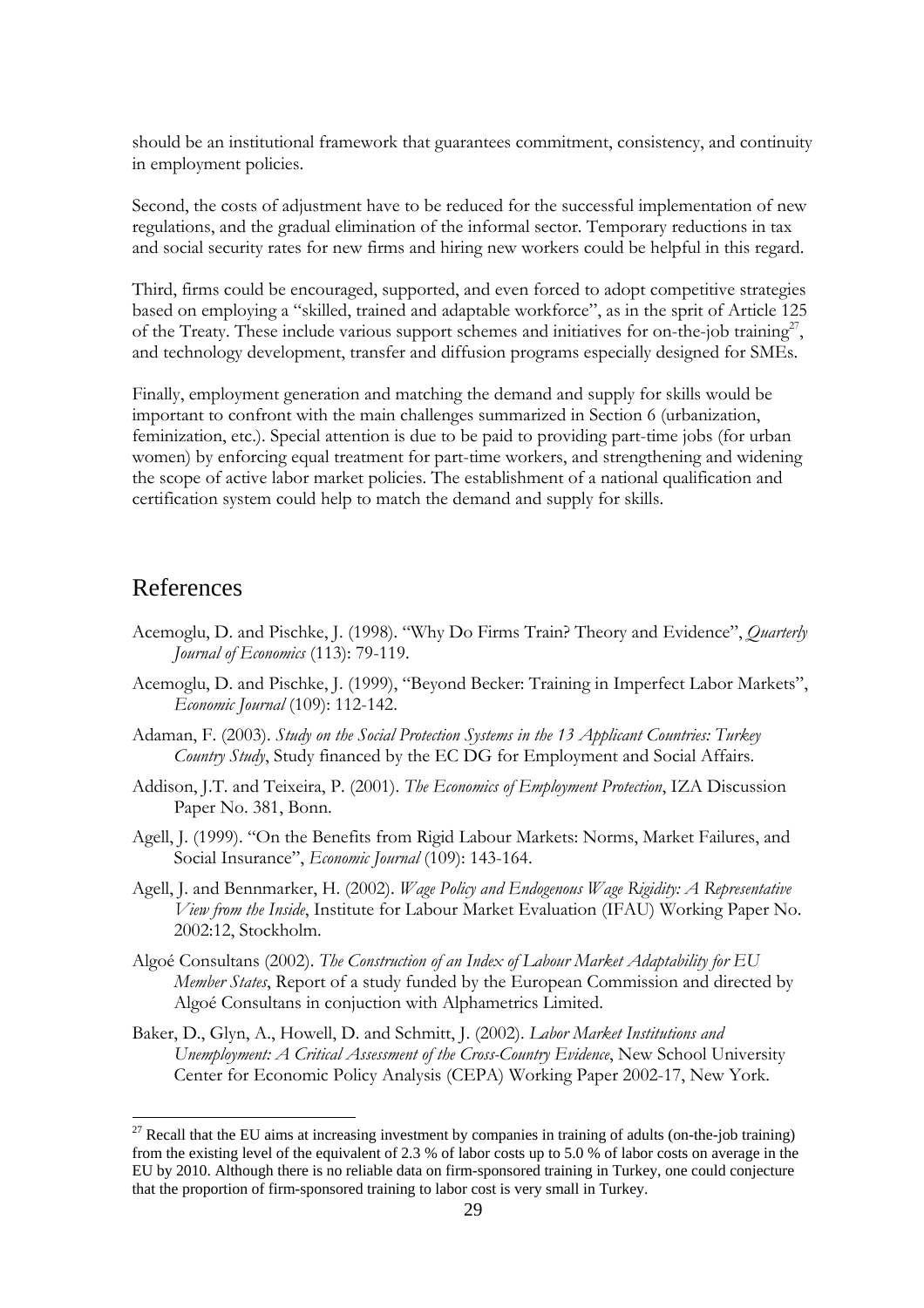- Ballot, G. and Taymaz, E. (2001). "Training Policies and Economic Growth in an Evolutionary World", *Structural Change and Economic Dynamics* (12): 311-329.
- Bassanini, A. and Ernst, E. (2002). "Labour Market Regulation, Industrial Relations and Technological Regimes: A Tale of Comparative Advantage", *Industrial and Corporate Change* (11): 391-426.
- Belot, M., Boonez, J. and van Ours, J. (2002). *Welfare Effects of Employment Protection*, CentER Discussion Paper, No. 2002-48, Tilburg University.
- Belot, M. (2002). *Why is the Employment Protection Stricter in Europe than in the US?* Unpublished paper, CentER, Tilburg University.
- Bertola, G., Boeri, T. and Cazes, S. (1999). *Employment Protection and Labour Market Adjustment in OECD Countries: Evolving Institutions and Variable Enforcement*, ILO, Employment and Training Papers No. 48.
- Bertola, G., Boeri, T. and Cazes, S. (2000). *Employment Protection in Industrialized Countries: The Case for New Indicators,* Paper presented at the EC workshop on "Concepts and Measurement of European Labour Markets Flexibility/Adaptability Indices", October 26-27, 2000, Brussels.
- Betcherman, G., Luinstra, A. and Ogawa, M. (2001). *Labor Market Regulation: International Experience in Promoting Employment and Social Protection*, World Bank Social Protection Discussion Paper Series No. 128, Washington, D.C.
- Blanchard, O. (2000). *Employment Protection, Sclerosis, and the Effect of Shocks on Unemployment*, LSE Lionel Robbins Lectures, Lecture 3, October, London.
- Blanchard, O. (2002). *Designing Labor Market Institutions,* Remarks at the conference "Beyond Transition", April, Warsaw.
- Brodsky, M.M. (1994). "Labor Market Flexibility: A Changing International Perspective", *Monthly Labor Review* (November): 53-60.
- Bronstein, A. (2003). *Labour Law Reform in EU Candidate Countries: Achievements and Challenges*, Paper presented at the ILO High-Level Tripartite Conference on Social Dialogue and Labour Law reform in EU Accession Countries, Malta, February 28–March 1.
- Cazes, S. and Nesporova, A. (2003). *Labour Market Flexibility and Employment Security in Transition Countries*, Geneva: ILO.
- European Commission DG for Employment and Social Affairs (2002). *Employment in Europe 2002: Recent Trends and Prospects*, Brussels: EC.
- European Commission (2002a). *Taking Stock of Five Years of the European Employment Strategy*, COM (2002) 416 final, Brussels: EC.
- European Commission (2002b). *Communication from the Commission on Streamlining the Annual Economic and Employment Policy Co-Ordination Cycles*, COM (2002) 487 final, Brussels: EC.
- European Commission (2002c). *Draft Joint Employment Report 2002*, COM (2002) 621 final, Brussels: EC.
- European Commission (2002d). *Towards the Enlarged Union: Strategy Paper and Report of the European Commission on the Progress towards Accession by Each of the Candidate Countries*, COM(2002) 700 final, Brussels: EC.
- European Commission (2002e). *Regular Report on Turkey's Progress Towards Accession*, SEC (2002) 1412, Brussels: EC.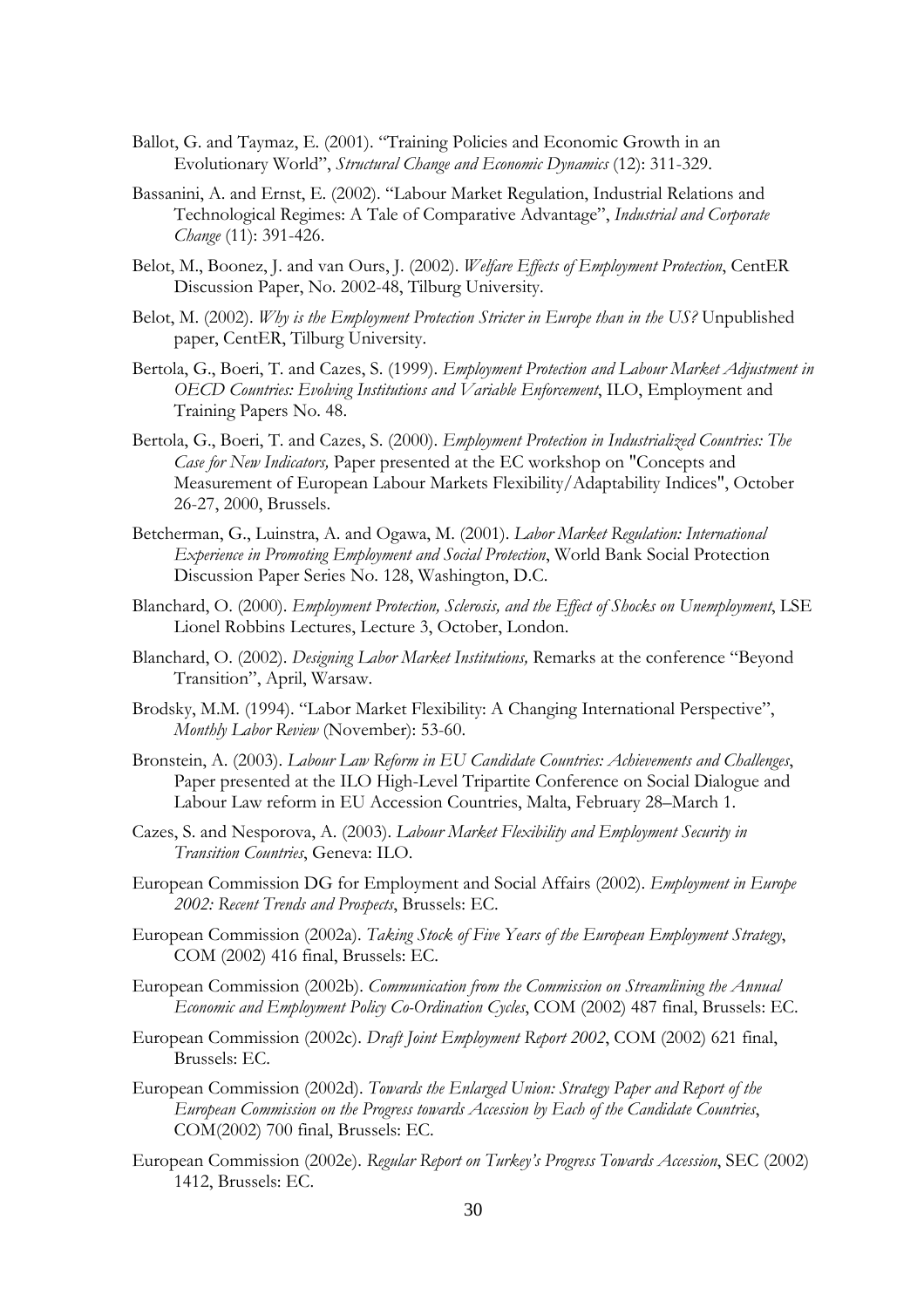- European Commission (2003a). *Proposal for a Council Decision on Guidelines for the Employment Policies of the Member States*, COM (2003)176 final Brussels: EC.
- European Commission (2003b). *Recommendation for a Council Recommendation on the Implementation of Member States Employment Policies,* COM (2003)177 final, Brussels: EC.
- European Commission (2003c). *Progress on the Implementation of the Joint Assessment Papers on Employment Policies in Candidate Countries*, COM(2003) 37 final, Brussels: EC.
- European Commission (2003d). *The Future of the European Employment Strategy (EES): "A Strategy for Full Employment and Better Jobs for All"*, COM(2003) 6 final, Brussels: EC.
- Fabiani, S. and Rodriguez-Palenzuela, D. (2001). *Model-Based Indicators of Labour Market Rigidity*, European Central Bank Working Paper No. 21.
- Falkner, G., Hartlapp, M., Leiber, S. and Treib, O. (2002). *Opposition through the Backdoor? The Case of National Non-Compliance with EU Directives*, Institute for Advanced Studies, Political Science Series No. 83, Vienna.
- Goldberg, P.K. and Pavcnik, N. (2003). *The Response of the Informal Sector to Trade Libarelization*, NBER Working Paper No. 9443, Cambridge, MA.
- Heckman, J. and Pagés, C. (2002). "Introduction", in J. Heckman and C. Pagés (eds.), *Law and Employment: Lessons from Latin America and the Caribbean*, NBER, forthcoming.
- Hermans, S. (2001). *Avrupa Birliği'nin Sosyal Politikası ve Türkiye'nin Uyumu*, Çev. H. Cansevdi, Istanbul: İktisadi Kalkınma Vakfı .
- İlkkaracan, İ. and Selim, R. (2002). *The Role of Unemployment in Wage Determination: Further Evidence on the Wage Curve from Turkey*, New School University Center for Economic Policy Analysis (CEPA) Working Paper 2002-11, New York.
- Jackman, R., Layard, R. and Nickell, S. (1996). *Combatting Unemployment: Is Flexibility Enough?* LSE; Centre for Economic Performance Discussion Paper No. 293, London.
- Kleinknecht, A. (1998). "Is Labour Market Flexibility Harmful to Innovation?", *Cambridge Journal of Eocnomics* (22): 387-396.
- Kugler, A.D. (1999). "The Impact of Firing Costs on Turnover and Unemployment: Evidence from the Colombian Labor Market Reform", *International Tax and Public Finance Journal* (6): 389-410.
- Kugler, A.D. and Cárdenas, M. (1999). *The Incidence of Job Security Regulations on Labor Market Flexibility and Compliance in Colombia*, Inter-American Development Bank Research Network Working Papers R-428.
- Michie, J. and Sheehan, M. (2003). "Labour Market Deregulation, 'Flexibility' and Innovation", *Cambridge Journal of Economics* (27): 123-143.
- Nicoletti, G., Scarpetta, S. and Boylaud, O. (2000). *Summary Indicators of Product Market Regulation with an Extension to Employment Protection Legislation*, OECD Economics Department Working Papers No. 226, Paris.
- Nickell, S. and Layard, R. (1999). "Labor Market Institutions and Economic Performance", in O. Ashenfelter and D. Card (eds.), *Handbook of Labor Economics*, Vol 3, Elsevier.
- Onaran, Ö. (2002), "Measuring Wage Flexibility: The Case of Turkey before and after Structural Adjustment", *Applied Economics* (34): 767-781.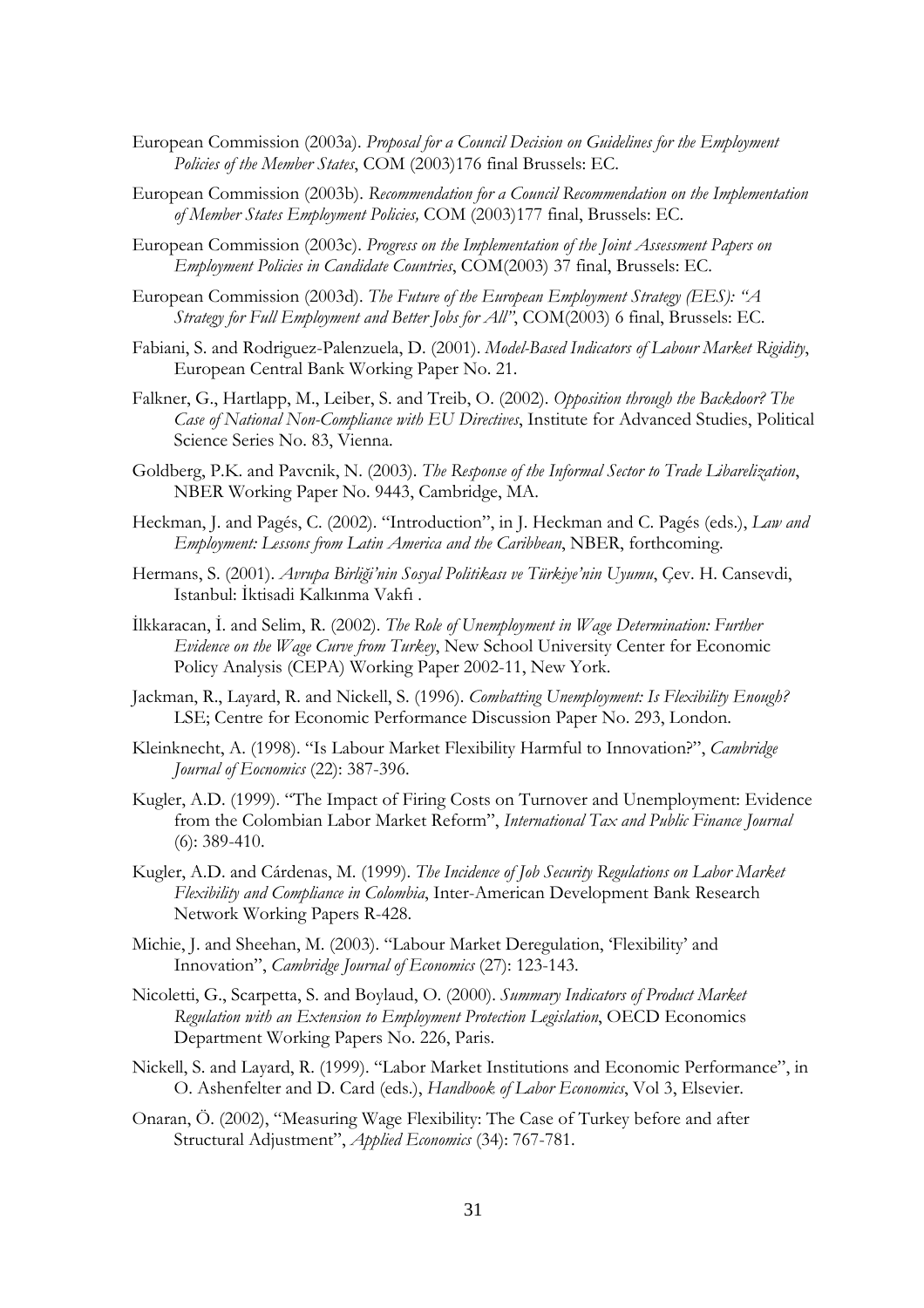- OECD (1994a). *OECD Jobs Study, Evidence and Explanations*, Part I: Labor Market Trends and Underlying Forces of Change. Paris: OECD.
- OECD (1994b.) *OECD Jobs Study, Evidence and Explanations*, Part II: The Adjustment Potential of the Labor Market. Paris: OECD.
- OECD (1999). *OECD Employment Outlook*, Paris: OECD.
- Plasmans, J., Meersman, H., van Poeck, A. and Merlevede, B. (2002). *The Unemployment Benefit System and Wage Flexibility in EMU: Time-varying Evidence in Five Countries*, University of Antwerp, Department of Economics Working Paper.
- Rychly, L. and Pritzer, R. (2003). *Social Dialogue at National Level in the EU Accession Countries*, ILO Working Paper, Geneva.
- Riboud, M., Sánchez-Páramo, C. and Silva-Jáuregui, C. (2002). *Does Eurosclerosis Matter? Institutional Reform and Labor Market Performance in Central and Eastern European Countries in the 1990s*, World Bank Social Protection Discussion Paper Series No. 0202, Washington, D.C.
- Salvanes, K.G. (1997). "Market Rigidities and Labour Market Flexibility: An International Comparision", *Scandinavian Journal of Economics* (99): 315-333.
- Scarpetta, S. and Tressel, T. (2002). *Productivity and Convergence in a Panel of OECD Industries: Do Regulations and Institutions Matter?* OECD Economics Department Working Papers No.342, Paris.
- Tunalı, İ., Ercan, H., Başlevent, C., and Öztürk, O. (2003). *Background Study on Labor Market and Employment in Turkey*, Report prepared for the European Training Foundation and presented at the special seminar "On the Way to Integration with the EU, Labor Market and Employment in Turkey", organized by İŞKUR, Ankara, February 27 [downloaded from www.iskur.gov.tr]

### Web Sites

Laws and regulations in Turkey http://www.yargitay.gov.tr/bilgi/kanun\_liste/index.html

Council Directives on employment http://europa.eu.int/comm/employment\_social/soc-dial/labour/index\_en.htm

EU DG for Employment and Social Affairs http://europa.eu.int/comm/dgs/employment\_social/index\_en.htm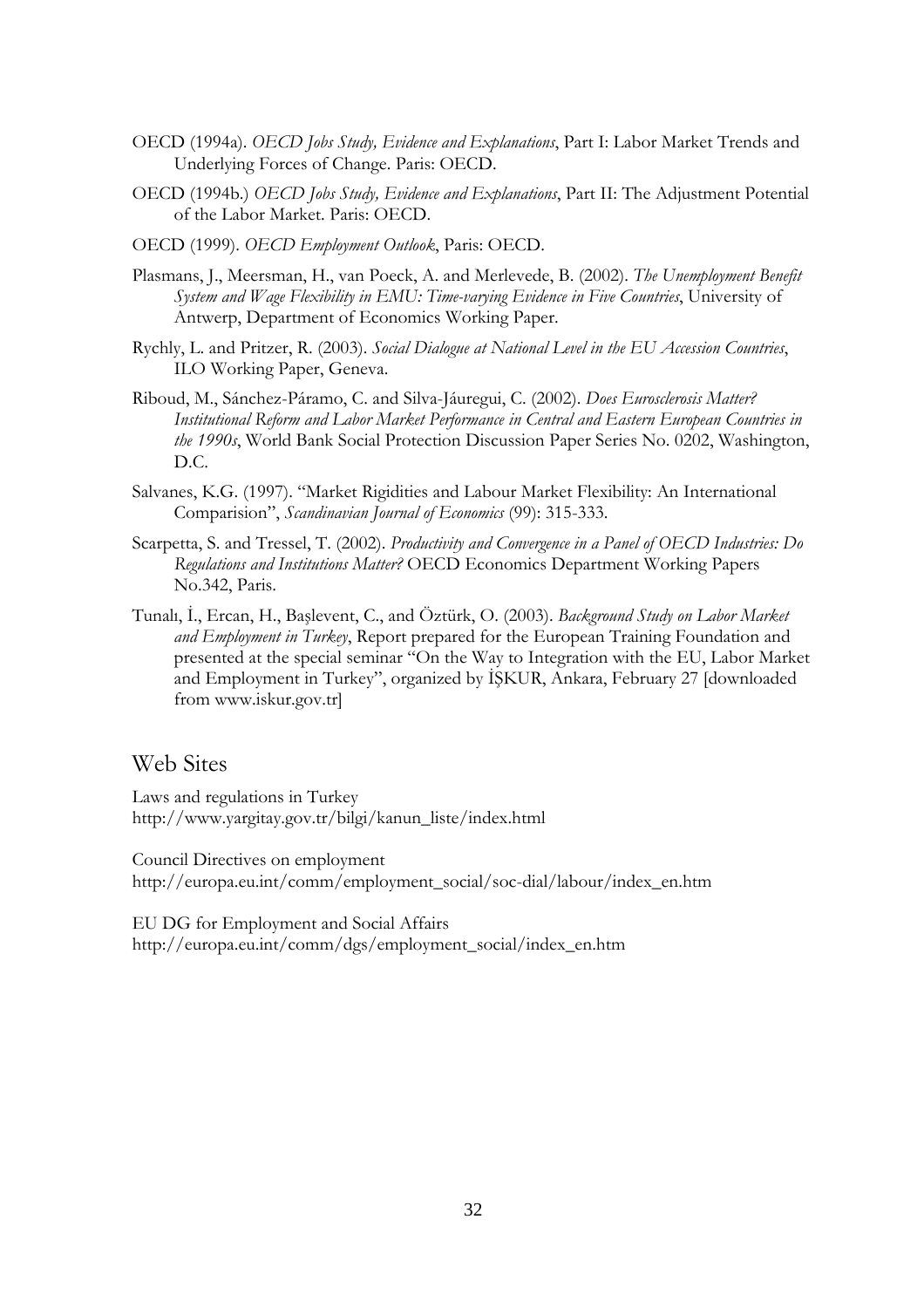# Tables

Table 1. Employment indicators, the EU and a selected group<sup>a</sup> of candidate countries, 2000

|                                                                   | Turkey | EU     | <b>Bulgaria</b>  | Hungary | Poland     | Romania |
|-------------------------------------------------------------------|--------|--------|------------------|---------|------------|---------|
| Total population (000)                                            | 64059  | 370914 | 6832             | 9927    | 30535      | 22338   |
| Population aged 15-64 (000)                                       | 41147  | 247708 | 5502             | 6760    | 25652      | 15213   |
| Total employment (000)                                            | 20579  | 165537 | 2872             | 3807    | 14518      | 10898   |
| Employment rate (% population aged 15-64)                         | 48.2   | 63.2   | 51.5             | 55.9    | 55.1       | 64.2    |
| FTE employment rate (% population aged 15-64)*                    | 49.3   | 57.9   | $50.3^{b}$       | 56.0    | $53.0^{b}$ | 63.8    |
| Self-employed (% total employment)                                | 24.5   | 15.0   | 14.7             | 14.5    | 22.5       | 25.4    |
| Part-time employment (% total employment)*                        | 20.7   | 17.8   | 3.4 <sup>b</sup> | 3.6     | 10.6       | 16.4    |
| Fixed-term contracts (% total employment)*                        | 10.0   | 13.6   | $5.7^{b}$        | 5.8     | 4.2        | 1.6     |
| Employment in Services (% total employment)                       | 47.3   | 69.0   | 54.0             | 59.8    | 50.3       | 29.0    |
| Employment in Industry (% total employment)                       | 18.2   | 26.7   | 32.8             | 33.8    | 31.1       | 25.8    |
| Employment in Agriculture (% total employment)                    | 34.5   | 4.3    | 13.2             | 6.5     | 18.7       | 45.2    |
| Unemployment rate (% labor force)                                 | 6.6    | 7.9    | 16.2             | 6.6     | 16.3       | 7.0     |
| Youth unemployment rate (% labor force 15-24)                     | 13.2   | 15.5   | 33.3             | 12.3    | 35.7       | 17.8    |
| Long term unemployment rate (% labor force)                       | 1.3    | 3.7    | 9.5              | 3.1     | 7.3        | 3.4     |
| a Candidate Countries with more than 5 million population in 2000 |        |        |                  |         |            |         |

a Candidate Countries with more than 5 million population in 2000

b 2001

\* calculated from SIS, *HLFS 2000* .

*Sources:* Turkey from SIS, *HLFS 2000* ; all other countries: EC DG Employment and Social Affairs, 2002.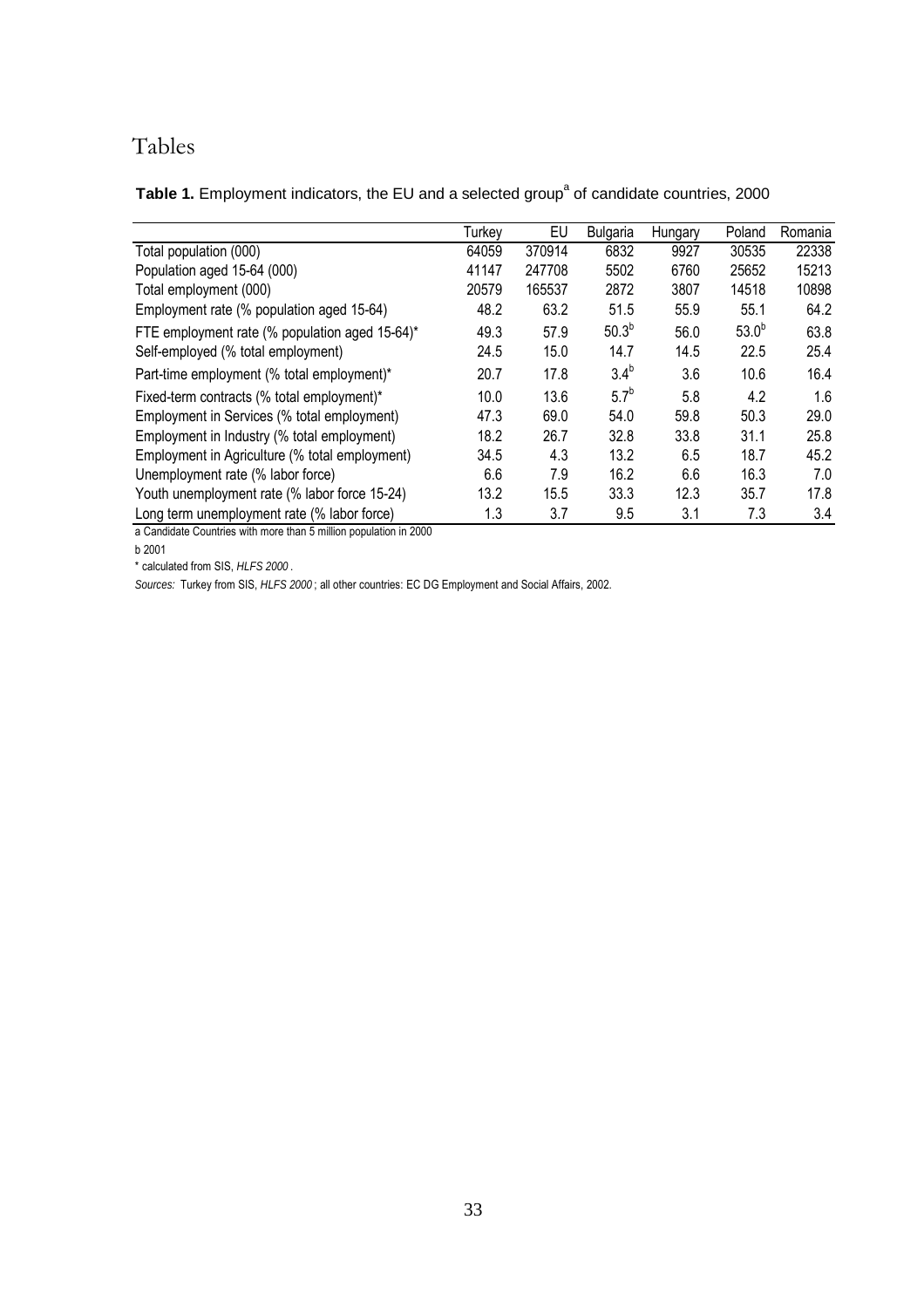|                      | Income tax      | Social security contributions |                | Total           | Labor  |
|----------------------|-----------------|-------------------------------|----------------|-----------------|--------|
|                      |                 | employee                      | employer       |                 | costsb |
| Australia            | $\overline{24}$ | $\overline{0}$                | $\overline{0}$ | $\overline{24}$ | 33964  |
| Austria              | 8               | 14                            | 23             | 45              | 34030  |
| Belgium              | 21              | 11                            | 24             | 55              | 43906  |
| Canada               | 18              | 6                             | $\overline{7}$ | 31              | 34793  |
| Czech Rep.           | 8               | 9                             | 26             | 43              | 18631  |
| Denmark              | 32              | 11                            | 1              | 43              | 36690  |
| Finland              | 20              | 5                             | 20             | 45              | 35513  |
| France               | 9               | 9                             | 29             | 48              | 32856  |
| Germany              | 17              | 17                            | 17             | 51              | 42197  |
| Greece               | 0               | 12                            | 22             | 35              | 20570  |
| Hungary              | 13              | 9                             | 24             | 46              | 11934  |
| Iceland              | 21              | $\mathbf{0}$                  | 5              | 26              | 25379  |
| Ireland              | 10              | 4                             | 10             | 24              | 27775  |
| Italy                | 14              | 7                             | 25             | 46              | 35709  |
| Japan                | 6               | 9                             | 10             | 24              | 32287  |
| Korea                | $\overline{c}$  | 6                             | 8              | 16              | 32116  |
| Luxembourg           | 7               | 12                            | 12             | 32              | 37573  |
| Mexico               | $\overline{2}$  | 1                             | 13             | 16              | 10295  |
| Netherlands          | 6               | 19                            | 10             | 36              | 36019  |
| New Zealand          | 20              | $\mathbf{0}$                  | $\mathbf 0$    | 20              | 26629  |
| Norway               | 19              | 7                             | 11             | 37              | 36262  |
| Poland               | 5               | 21                            | 17             | 43              | 16268  |
| Portugal             | 4               | 9                             | 19             | 32              | 15376  |
| Slovak Rep.          | 5               | 9                             | 28             | 42              | 13249  |
| Spain                | 10              | 5                             | 23             | 38              | 27156  |
| Sweden               | 18              | 5                             | 25             | 48              | 33345  |
| Switzerland          | 9               | 10                            | 10             | 30              | 37710  |
| Turkey               | 12              | 12                            | 18             | 42              | 17367  |
| United Kingdom       | 14              | 7                             | 8              | 30              | 32557  |
| <b>United States</b> | 15              | 7                             | $\overline{7}$ | 30              | 34650  |

**Table 2.** Income tax plus employees' and employers' social security contributions (as % of labor costs), 2002<sup>a</sup>

a. Single individual without children at the income level of the average production worker. Note that such

workers do not receive family benefits.

b. Annual labor cost per worker, dollars with equal purchasing power

*Source:* OECD, *Taxing Wages* , *2002* (M00039058.pdf)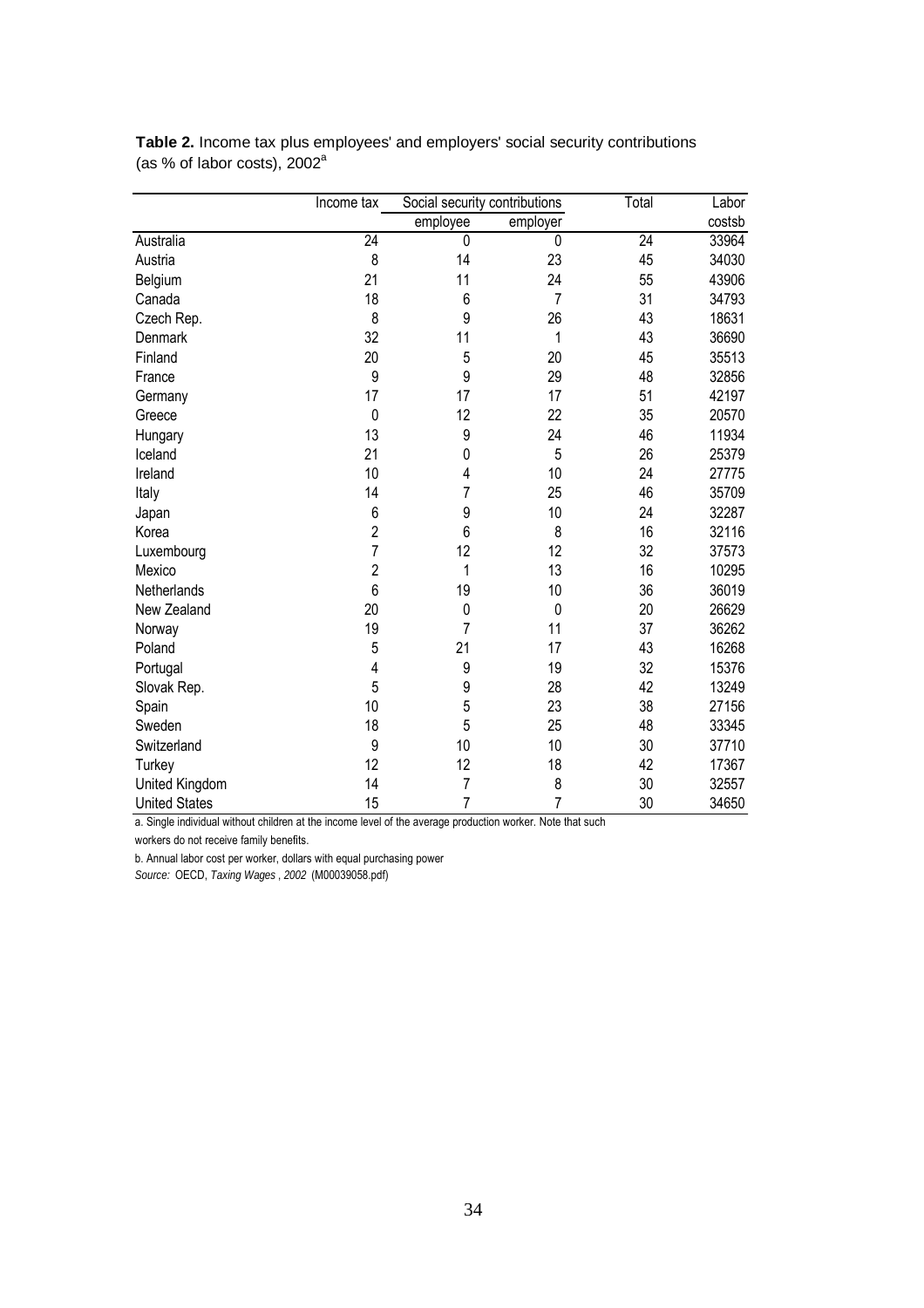| Family-type:            | single    | single    | single    | single   | married   | married      | married                 | married      |
|-------------------------|-----------|-----------|-----------|----------|-----------|--------------|-------------------------|--------------|
|                         | no child. | no child. | no child. | 2 child. | 2 child.  | 2 child.     | 2 child.                | no child.    |
| Wage level <sup>b</sup> | 67        | 100       | 167       | 67       | $100 - 0$ | $100 - 33^a$ | $100 - 67$ <sup>a</sup> | $100 - 33^a$ |
| Australia               | 19.7      | 23.6      | 32.0      | $-10.5$  | 14.7      | 16.8         | 19.2                    | 20.3         |
| Austria                 | 39.9      | 44.8      | 50.0      | 16.3     | 29.6      | 31.9         | 34.4                    | 42.5         |
| Belgium                 | 48.9      | 55.3      | 61.1      | 32.9     | 40.1      | 42.5         | 48.5                    | 49.8         |
| Canada                  | 26.8      | 30.8      | 31.8      | 4.6      | 20.9      | 24.5         | 27.4                    | 27.9         |
| Czech Rep.              | 41.8      | 43.5      | 45.8      | 18.0     | 28.7      | 35.4         | 39.3                    | 42.3         |
| Denmark                 | 40.4      | 43.4      | 51.2      | 15.8     | 30.9      | 35.7         | 38.4                    | 40.5         |
| Finland                 | 40.4      | 45.4      | 51.2      | 26.7     | 38.5      | 37.4         | 39.3                    | 42.5         |
| France                  | 37.8      | 47.9      | 50.5      | 30.1     | 39.2      | 37.8         | 39.9                    | 43.0         |
| Germany                 | 45.9      | 51.3      | 55.8      | 29.1     | 32.5      | 38.7         | 43.0                    | 45.9         |
| Greece                  | 34.3      | 34.7      | 40.2      | 34.3     | 35.1      | 34.9         | 34.8                    | 35.3         |
| Hungary                 | 42.0      | 46.3      | 54.8      | 17.7     | 30.2      | 32.1         | 34.9                    | 44.2         |
| Iceland                 | 19.4      | 25.8      | 31.0      | $-6.4$   | 1.9       | 12.3         | 19.0                    | 19.4         |
| Ireland                 | 16.6      | 24.5      | 34.4      | $-13.3$  | 9.0       | 13.5         | 16.9                    | 19.1         |
| Italy                   | 42.7      | 46.0      | 49.9      | 25.4     | 34.0      | 39.3         | 41.8                    | 42.9         |
| Japan                   | 23.2      | 24.2      | 27.1      | 20.4     | 20.3      | 21.8         | 22.6                    | 23.3         |
| Korea                   | 14.8      | 16.0      | 20.3      | 14.4     | 15.4      | 15.0         | 15.3                    | 15.3         |
| Luxembourg              | 27.3      | 31.5      | 39.0      | 1.3      | 9.0       | 12.8         | 15.4                    | 25.9         |
| Mexico                  | 11.4      | 16.1      | 22.4      | 11.4     | 16.1      | 13.4         | 14.2                    | 13.4         |
| Netherlands             | 37.2      | 35.6      | 40.4      | 18.2     | 25.2      | 29.1         | 32.6                    | 33.6         |
| New Zealand             | 18.8      | 20.0      | 25.7      | 1.6      | 18.2      | 19.2         | 19.5                    | 19.2         |
| Norway                  | 33.8      | 36.9      | 43.5      | 14.0     | 27.2      | 29.2         | 31.4                    | 34.5         |
| Poland                  | 41.4      | 42.7      | 43.8      | 36.5     | 37.7      | 41.4         | 42.2                    | 41.4         |
| Portugal                | 29.5      | 32.5      | 38.0      | 18.9     | 23.4      | 24.6         | 27.1                    | 30.2         |
| Slovak Rep.             | 40.3      | 41.4      | 44.7      | 23.8     | 29.6      | 34.1         | 35.9                    | 40.5         |
| Spain                   | 33.9      | 38.2      | 41.9      | 28.3     | 31.4      | 34.5         | 34.7                    | 35.7         |
| Sweden                  | 45.9      | 47.6      | 52.0      | 35.3     | 40.5      | 41.3         | 42.7                    | 46.6         |
| Switzerland             | 27.0      | 29.6      | 33.8      | 12.6     | 18.1      | 20.5         | 23.6                    | 27.3         |
| Turkey                  | 41.3      | 42.4      | 44.3      | 41.3     | 42.4      | 41.7         | 41.9                    | 41.7         |
| United Kingdom          | 24.7      | 29.7      | 32.9      | $-10.8$  | 18.2      | 18.0         | 22.4                    | 24.7         |
| <b>United States</b>    | 27.3      | 29.6      | 35.2      | 5.0      | 17.6      | 22.7         | 25.0                    | 27.8         |

**Table 2b.** Income tax plus employee and employer contributions less cash benefits, by family-type and wage level (as % of labour costs), 2002

a. Two-earner family

b. Percentage of the wage rate for an average production worker

*Source:* OECD, *Taxing Wages, 2002* (M00039058.pdf)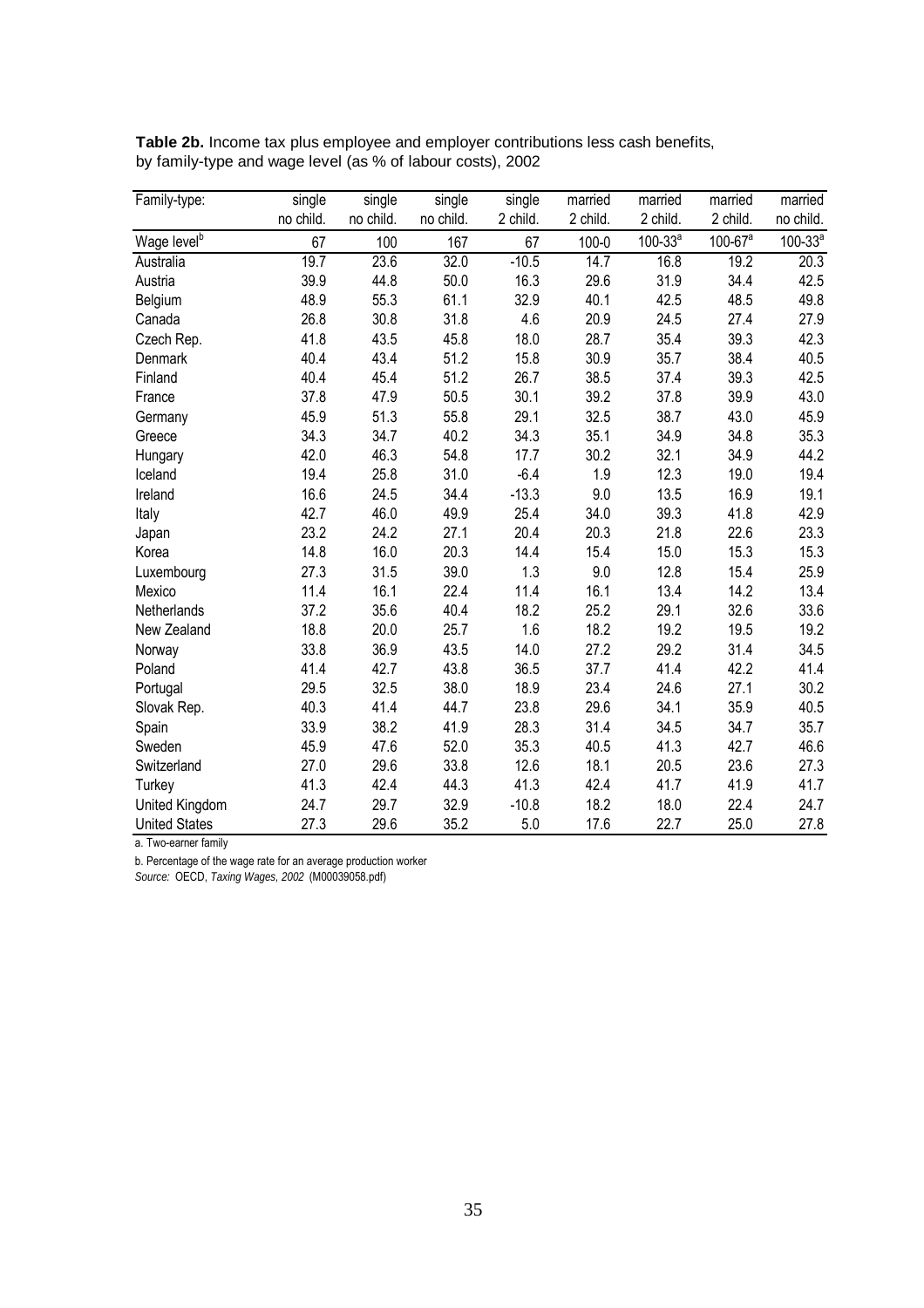| <b>Directive</b>                                       | <b>Issues/Regulations</b>                                                   | Labor Law                            | New Labor Law                       |
|--------------------------------------------------------|-----------------------------------------------------------------------------|--------------------------------------|-------------------------------------|
| Date of issue                                          |                                                                             | Law 1475                             | Law 4857                            |
|                                                        |                                                                             | [Relevant articles]                  |                                     |
| [Enter into force]<br>93/104 Organization of           | • normal weekly work                                                        | $\bullet$ +                          | [Relevant articles]                 |
|                                                        | • max weekly working time                                                   |                                      | $\bullet$ + (45 hours)              |
| working time                                           |                                                                             |                                      |                                     |
| 23 November 1993                                       | • min period of daily rest                                                  | $\bullet$                            |                                     |
| [23 November 1996]                                     | • min period of weekly rest                                                 |                                      |                                     |
|                                                        | • min period of annual leave                                                |                                      |                                     |
|                                                        | $\bullet$ shift work                                                        | $+$                                  |                                     |
|                                                        | • night work (info / health)                                                | $\bullet$ - (excl. men)              |                                     |
|                                                        | • patterns of work                                                          |                                      |                                     |
|                                                        |                                                                             | $[A. 41, 43, 49, 61-65, 73]$         | $[A. 41, 46, 53-70]$                |
| 99/70 Framework agreement                              | · definition of fixed-term work                                             | No specific clause on                | $\bullet$ +                         |
| on fixed-term work                                     | · definition of "comparable                                                 | fixed-term work                      | $\bullet$ ?                         |
| (UNICE/CEEP/ETUC)                                      | permanent worker"                                                           |                                      |                                     |
| 28 June 1999                                           | • abuse arising from the use of                                             |                                      | $\bullet$ ? (no limit)              |
| [10 July 1999]                                         | successive fixed-term contracts                                             |                                      |                                     |
|                                                        | • rights of fixed-term workers                                              |                                      | $\bullet$ +                         |
|                                                        | • information / training                                                    |                                      | $• ?/-$                             |
|                                                        |                                                                             | [A.8 defines only temporary          | [A. 11-12]                          |
|                                                        |                                                                             | and permanent work]                  |                                     |
| 97/81 Framework agreement                              | · definition of fixed-term work                                             | No specific clause on                | $\bullet$ +                         |
| on part-time work                                      | • definition of "comparable                                                 | part-term work                       | •?                                  |
| (UNICE/CEEP/ETUC)                                      | full-time worker                                                            |                                      |                                     |
| 15 December 1997                                       | • no shift from full-time to part-time                                      |                                      | $\bullet$ +                         |
| [20 January 2000]                                      | work without consent                                                        |                                      |                                     |
|                                                        | • rights of part-time workers                                               |                                      | $\bullet$ +                         |
|                                                        | • information / training                                                    |                                      | $\bullet$ ? / $-$                   |
|                                                        |                                                                             | [A.8 defines only temporary          | [A. 13]                             |
|                                                        |                                                                             | and permanent work]                  |                                     |
| 98/59 Collective redundancies                          | • definition of collective redundancy $\bullet - / +$ (changed by Law 4773) |                                      | $\bullet$ +                         |
|                                                        |                                                                             | $\bullet$ -/ + (changed by Law 4773) | $\bullet$ + (exc. A 2.3.b.v and vi) |
|                                                        | • information and consultation                                              |                                      |                                     |
| 20 July 1998                                           |                                                                             |                                      | $\bullet$ +                         |
| [1 September 1998]                                     | • procedure                                                                 | $\bullet$ -/ + (changed by Law 4773) |                                     |
|                                                        |                                                                             | [A. 24]<br>$\bullet$ +               | [A. 29]<br>$\bullet$ +              |
| 2001/23 Employees' rights in<br>the event of transfers | · employees' rights                                                         | $\bullet$ +                          | $\bullet$ +                         |
| 12 March 2001                                          | · employers' liabilities                                                    |                                      | $\bullet$ $-$                       |
|                                                        | • info and consultation                                                     |                                      |                                     |
| [12 April 2001]                                        | $\bullet$ claims                                                            | [A. 14, 53, Law 2822 A. 8]           | [A. 6]<br>$\bullet$ +               |
| 80/987 Protection of employees                         |                                                                             | No specific clause                   | $\bullet$ +                         |
| in the event of insolvency                             | · guarantees (guarantee                                                     | [Law 2004 on bankruptcy, A 206       |                                     |
| [Amended by 2002/74]                                   | institution)                                                                | workers' claims have priority in     |                                     |
| 20 Oct 1980/23 Sept 2002                               | • coverage                                                                  | the event of insolvency]             | $\bullet$ +                         |
| [28 Oct 1983 / 8 Oct 2002]                             |                                                                             |                                      | [A. 33]                             |
| 94/33 Protection of young                              | · definition of "young"                                                     |                                      | $\bullet$ +<br>$\bullet$ +          |
| people at work                                         | · employers' obligations                                                    |                                      |                                     |
| 22 June 1994                                           | • restrictions                                                              |                                      | • [to be regulated by               |
| [22 June 1996]                                         |                                                                             | [A. 67. Also regulated by the        | the MESS]                           |
|                                                        |                                                                             | Law on Apprenticeship and            | $[A. 71 - 73, 85, 87]$              |
|                                                        |                                                                             | Vocational Training, No. 3308]       |                                     |
| 91/533 Information for                                 | • information content                                                       | $\bullet$ +?                         | $\bullet$ +?                        |
| employees                                              | $\bullet$ time limits                                                       | $\bullet$ $-$                        | $\bullet$ +                         |
| 14 October 1991                                        | $\bullet$ enforcement                                                       | $\bullet$ +                          | $\bullet$ +                         |
| [30 June 1993]                                         |                                                                             | [A. 9 and 11]                        | [A. 8]                              |
| 2002/14 Consultation and                               | • information content                                                       | $\bullet$ $-$                        | $\bullet$ $-$                       |
| employee representation                                | • coverage                                                                  |                                      |                                     |
| 11 March 2002<br>[23 March 2005/2007]                  | • procedures / enforcement                                                  |                                      |                                     |

### **Table 3.** EU directives and the Turkish Labor Law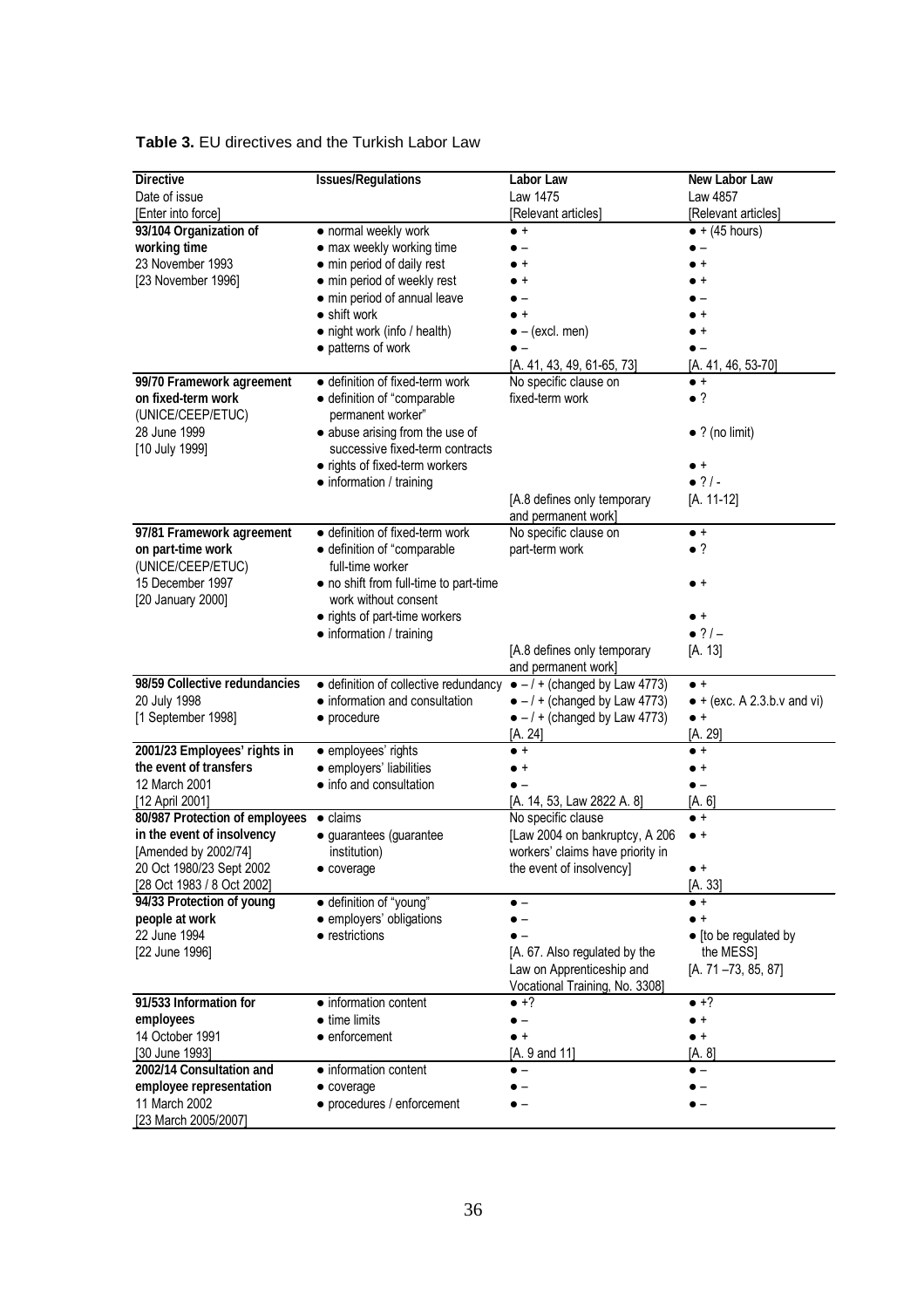|                      |                  | EPL Index        |                  |
|----------------------|------------------|------------------|------------------|
|                      | Average          | Regular          | Temporary        |
|                      |                  | contracts        | contracts        |
| Portugal             | $\overline{3.7}$ | $\overline{4.3}$ | $\overline{3.2}$ |
| Turkey               | 3.6              | 2.6              | 4.6              |
| Greece               | 3.5              | 2.6              | 4.5              |
| Italy                | 3.3              | 3.0              | 3.6              |
| Spain                | 3.2              | 2.8              | 3.7              |
| France               | 3.1              | 2.5              | 3.7              |
| Norway               | 2.9              | 2.9              | 2.8              |
| Germany              | 2.8              | 3.0              | 2.5              |
| Japan                | 2.6              | 3.0              | 2.3              |
| Austria              | 2.4              | 2.8              | 2.0              |
| Netherlands          | 2.4              | 3.2              | 1.5              |
| Sweden               | 2.4              | 3.0              | 1.8              |
| Belgium              | 2.1              | 1.6              | 2.6              |
| Finland              | 2.1              | 2.3              | 1.9              |
| Poland               | 1.9              | 2.3              | 1.4              |
| Czech Republic       | 1.7              | 3.0              | 0.5              |
| Denmark              | 1.5              | 1.7              | 1.2              |
| Hungary              | 1.4              | 2.2              | 0.6              |
| Switzerland          | 1.3              | 1.3              | 1.2              |
| Australia            | 1.1              | 0.9              | 1.2              |
| Ireland              | 1.0              | 1.7              | 0.3              |
| New Zealand          | 1.0              | 1.6              | 0.5              |
| Canada               | 0.6              | 0.9              | 0.3              |
| United Kingdom       | 0.5              | 0.7              | 0.3              |
| <b>United States</b> | 0.2              | 0.1              | 0.3              |

**Table 4.** Employment Protection Legislation Index OECD countries (late 1990s)

*Source:* Nicoletti, Scarpetta and Boylaud (2000).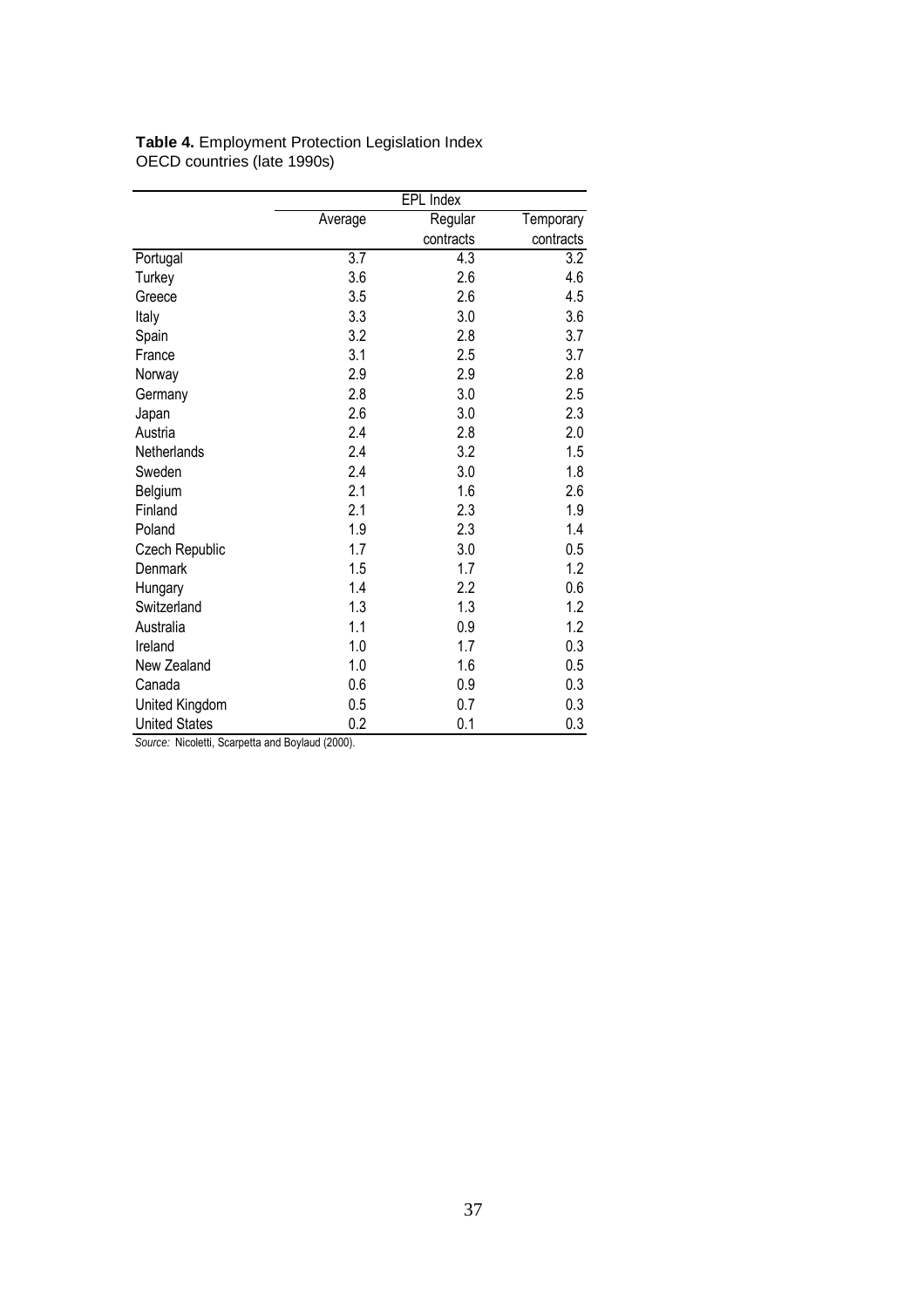#### **Table 5.** Employment protection legislation for regular employment (selected OECD countries)

|                                                                                  |               | Germany | Poland  | Spain                                                 | US    | Turkey |       |
|----------------------------------------------------------------------------------|---------------|---------|---------|-------------------------------------------------------|-------|--------|-------|
|                                                                                  |               |         |         |                                                       |       | .1475  | .4857 |
|                                                                                  |               |         |         | <b>Employment Protection Legislation</b>              |       |        |       |
| Regular procedural inconveniences                                                |               |         |         |                                                       |       |        |       |
| Procedures                                                                       | Scale 0 to 3  | 2.5     | 2.0     | 2.0                                                   | 0.0   | 2.0    | 1.0   |
| Delay to start of notice                                                         | Days          | 17.0    | 13.0    | 1.0                                                   | 1.0   | 1.0    | 1.0   |
| Notice and severance pay for no-fault individual dismissals by tenure categories |               |         |         |                                                       |       |        |       |
| Notice period after                                                              |               |         |         |                                                       |       |        |       |
| 9 months                                                                         | <b>Months</b> | 1.0     | 1.0     | 1.0                                                   | 0.0   | 1.0    | 1.0   |
| 4 years                                                                          | <b>Months</b> | 1.0     | 3.0     | 1.0                                                   | 0.0   | 2.0    | 2.0   |
| 20 years                                                                         | <b>Months</b> | 7.0     | 3.0     | 1.0                                                   | 0.0   | 2.0    | 2.0   |
| Severance pay after                                                              |               |         |         |                                                       |       |        |       |
| 9 months                                                                         | Months        | 0.0     | 0.0     | 0.5                                                   | 0.0   | 0.0    | 0.0   |
| 4 years                                                                          | <b>Months</b> | 0.0     | 0.0     | 2.6                                                   | $0.0$ | 4.0    | 0.0   |
| 20 years                                                                         | <b>Months</b> | 0.0     | $0.0\,$ | 12.0                                                  | 0.0   | 20.0   | 0.0   |
| Difficulty of dismissals                                                         |               |         |         |                                                       |       |        |       |
| Definition of unfair dismissal                                                   | Scale 0 to 3  | 2.0     | 0.0     | 2.0                                                   | 0.0   | 0.0    | 0.0   |
| Trial period before eligibility arises                                           | <b>Months</b> | 6.0     | 1.8     | 2.5                                                   |       | 2.0    | 2.0   |
| Unfair dismissal comp. (20 years)                                                | Months        | 24.0    | 3.0     | 22.0                                                  |       | 26.0   | 6.0   |
| <b>Extent of reinstatement</b>                                                   | Scale 0 to 3  | 1.5     | 2.0     | 0.0                                                   | 0.5   | 0.0    | 0.0   |
|                                                                                  |               |         |         | <b>Employment Protection Legislation Index Scores</b> |       |        |       |
| Regular procedural inconveniences                                                |               |         |         |                                                       |       |        |       |
| Procedures                                                                       |               | 5.0     | 4.0     | 4.0                                                   | 0.0   | 4.0    | 2.0   |
| Delay to start of notice                                                         |               | 2.0     | 2.0     | 0.0                                                   | 0.0   | 0.0    | 0.0   |
| Notice and severance pay for no-fault individual dismissals by tenure categories |               |         |         |                                                       |       |        |       |
| Notice period after                                                              |               |         |         |                                                       |       |        |       |
| 9 months                                                                         |               | 3.0     | 3.0     | 3.0                                                   | 0.0   | 3.0    | 3.0   |
| 4 years                                                                          |               | 2.0     | 4.0     | 2.0                                                   | 0.0   | 4.0    | 4.0   |
| 20 years                                                                         |               | 4.0     | 2.0     | 1.0                                                   | 0.0   | 1.0    | 1.0   |
| Severance pay after                                                              |               |         |         |                                                       |       |        |       |
| 9 months                                                                         |               | 0.0     | 0.0     | 1.0                                                   | 0.0   | 0.0    | 0.0   |
| 4 years                                                                          |               | 0.0     | 0.0     | 4.0                                                   | 0.0   | 6.0    | 0.0   |
| 20 years                                                                         |               | 0.0     | 0.0     | 4.0                                                   | 0.0   | 6.0    | 0.0   |
| Difficulty of dismissals                                                         |               |         |         |                                                       |       |        |       |
| Definition of unfair dismissal                                                   |               | 4.0     | 0.0     | 4.0                                                   | 0.0   | 0.0    | 0.0   |
| Trial period before eligibility arises                                           |               | 3.0     | 5.0     | 5.0                                                   | 0.0   | 5.0    | 5.0   |
| Unfair dismissal comp. (20 years)                                                |               | 4.0     | 0.0     | 4.0                                                   | 0.0   | 5.0    | 1.0   |
| <b>Extent of reinstatement</b>                                                   |               | 3.0     | 4.0     | 0.0                                                   | 1.0   | 0.0    | 0.0   |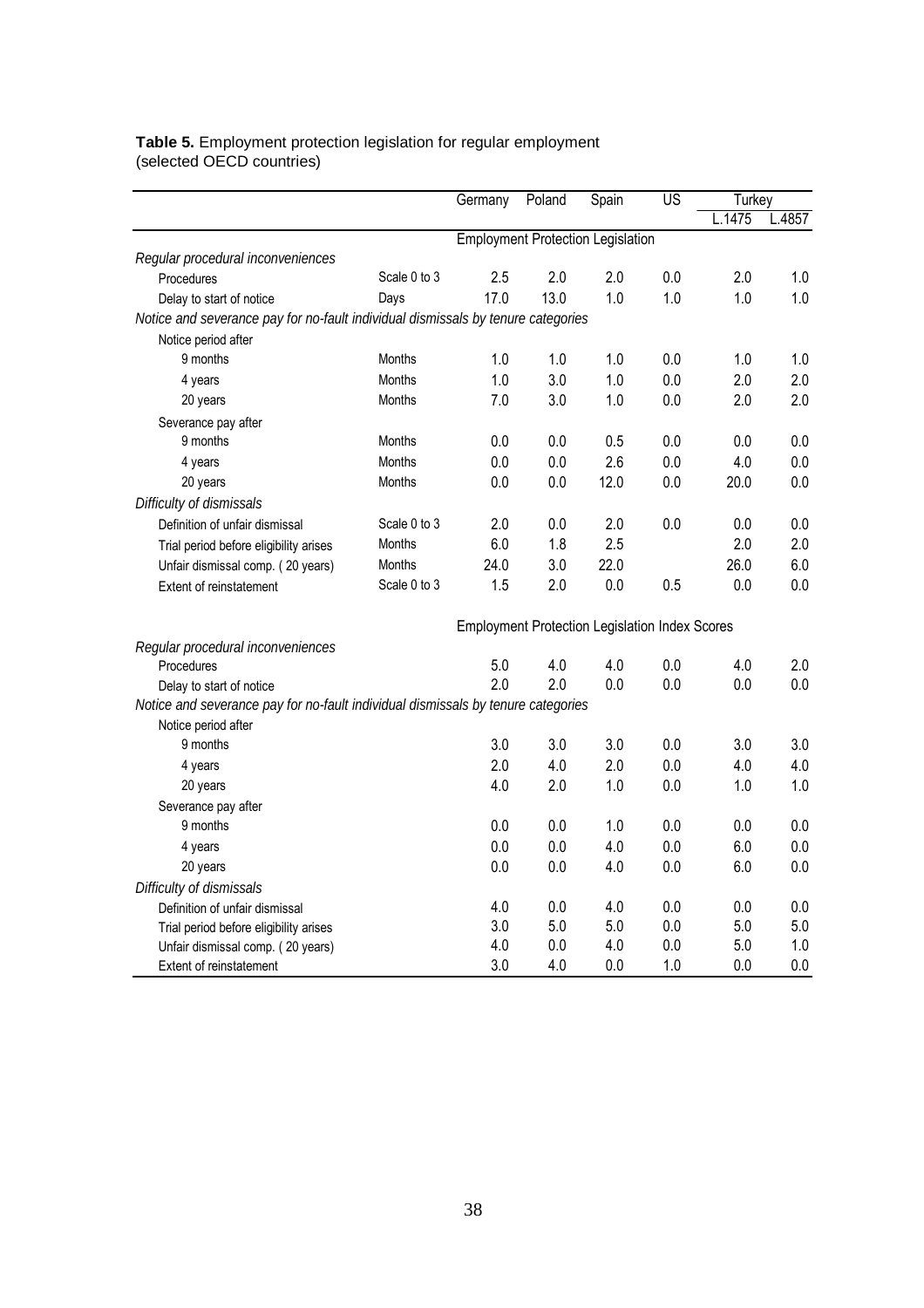#### **Table 6.** Employment protection legislation for temporary employment (selected OECD countries)

|                                            |              | Germany | Poland                                                | Spain | US       | Turkey   |          |
|--------------------------------------------|--------------|---------|-------------------------------------------------------|-------|----------|----------|----------|
|                                            |              |         |                                                       |       |          | L.1475   | L.4857   |
|                                            |              |         | <b>Employment Protection Legislation</b>              |       |          |          |          |
| <b>Fixed-term contracts</b>                |              |         |                                                       |       |          |          |          |
| Valid cases other than the usual objective |              |         |                                                       |       |          |          |          |
| reasons                                    | Scale 0 to 3 | 2.5     | 3.0                                                   | 1.0   | 3.0      | 0.0      | 2.0      |
| Max number of successive contracts         | Number       | 4.0     | 2.0                                                   | 3.0   | No limit | 1.5      | No limit |
| Max cumulated duration                     | Months       | 24.0    | No limit                                              | 36.0  | No limit | No limit | No limit |
| Temporary work agencies (TWAs)             |              |         |                                                       |       |          |          |          |
| Types of work for which TWA employment is  |              |         |                                                       |       |          |          |          |
| legal                                      | Scale 0 to 4 | 3.0     | 4.0                                                   | 2.0   | 4.0      | 0.0      | 4.0      |
| Restrictions on number of renewals         | Yes/No       | Yes     | Yes                                                   | Yes   | No limit |          |          |
| Max cumulated duration of temporary work   |              |         |                                                       |       |          |          |          |
| contracts                                  | Months       | 12.0    | No limit                                              | 36.0  | No limit |          |          |
|                                            |              |         | <b>Employment Protection Legislation Index Scores</b> |       |          |          |          |
| <b>Fixed-term contracts</b>                |              |         |                                                       |       |          |          |          |
| Valid cases other than the usual objective |              |         |                                                       |       |          |          |          |
| reasons                                    |              | 1.0     | 0.0                                                   | 4.0   | 0.0      | 6.0      | 2.0      |
| Max number of successive contracts         |              | 2.0     | 4.0                                                   | 3.0   | 0.0      | 5.0      | 0.0      |
| Max cumulated duration                     |              | 3.0     | 0.0                                                   | 2.0   | 0.0      | 0.0      | 0.0      |
| Temporary work agencies (TWAs)             |              |         |                                                       |       |          |          |          |
| Types of work for which TWA employment is  |              |         |                                                       |       |          |          |          |
| legal                                      |              | 1.5     | 0.0                                                   | 3.0   | 0.0      | 6.0      | 4.0      |
| Restrictions on number of renewals         |              | 4.0     | 4.0                                                   | 4.0   | 2.0      |          |          |
| Max cumulated duration of temporary work   |              |         |                                                       |       |          |          |          |
| contracts                                  |              | 4.0     | 0.0                                                   | 6.0   | 0.0      |          |          |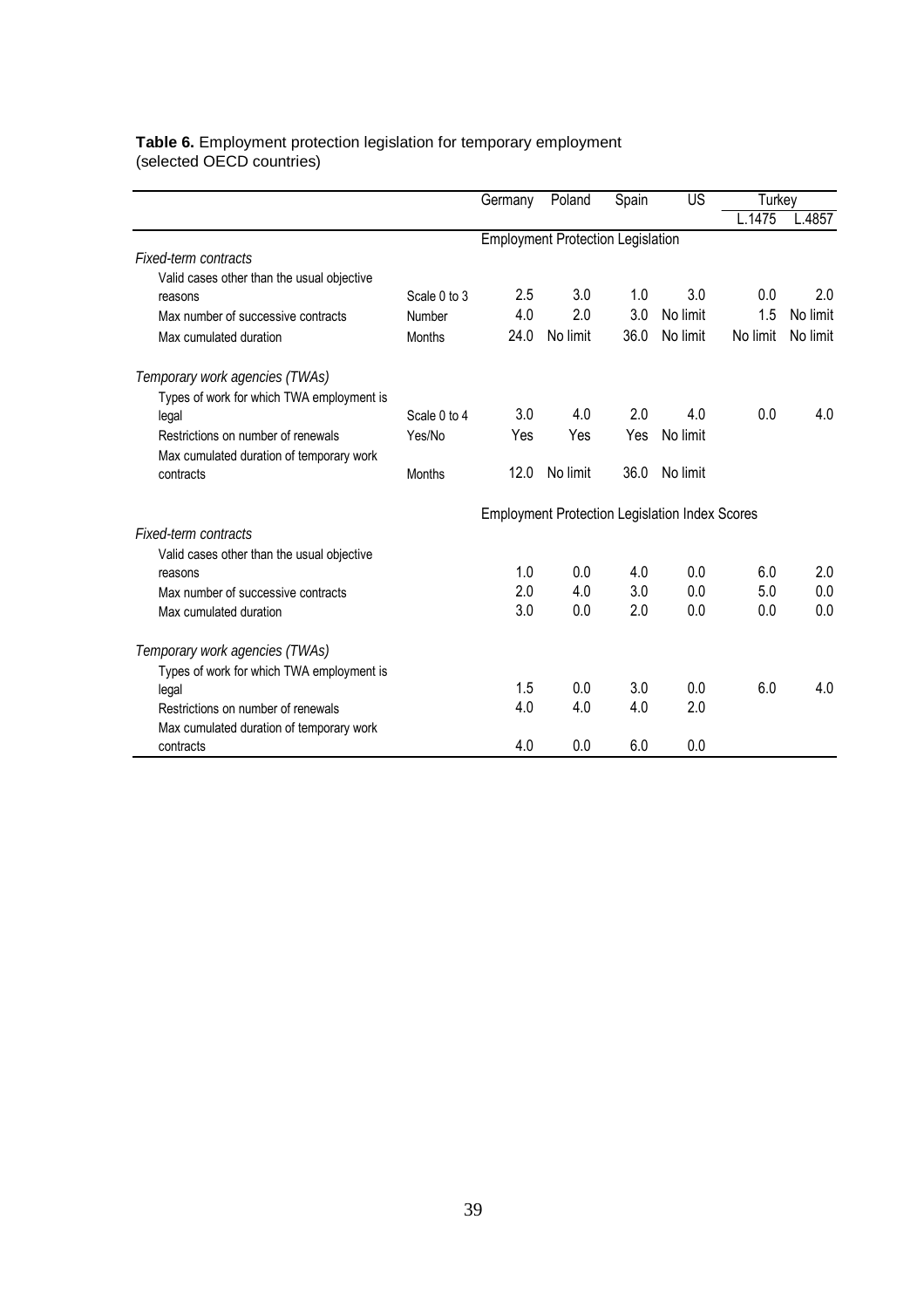|              | Period  | Entry | Expansion | Exit | Contraction | Turnover |
|--------------|---------|-------|-----------|------|-------------|----------|
| Turkey (M)   | 1980-00 | 4.8   | 6.7       | 4.1  | 5.5         | 21.0     |
| Chile (M)    | 1980-95 | 4.7   | 9.1       | 4.7  | 7.2         | 25.8     |
| Columbia (M) | 1978-91 | 5.3   | 6.6       | 5.1  | 6.7         | 23.8     |
| USA (M)      | 1984-88 | 1.4   | 6.7       | 2.7  | 7.7         | 18.6     |
| <b>USA</b>   | 1984-91 | 8.4   | 4.6       | 7.3  | 3.1         | 23.4     |
| Canada       | 1983-91 | 3.2   | 11.2      | 3.1  | 8.8         | 26.3     |
| France       | 1984-91 | 6.1   | 6.6       | 5.5  | 6.3         | 24.4     |
| Germany      | 1983-90 | 2.5   | 6.5       | 1.9  | 5.6         | 16.5     |
| Italy        | 1987-92 | 3.8   | 7.3       | 3.8  | 6.2         | 21.0     |
| UK           | 1985-91 | 2.7   | 6.0       | 3.9  | 2.7         | 15.3     |

**Table 7**. Job turnover in a selecte group of countries

*Source:* Bertola, Boeri and Cazes (1999) and our calculations from the SIS data.

M denotes manufacturing industries

|             | Public |       | Average |       |      |
|-------------|--------|-------|---------|-------|------|
|             |        | Small | Medium  | Large |      |
| 1981-1990   |        |       |         |       |      |
| Entry       | 1.6    | 14.5  | 7.1     | 3.0   | 4.4  |
| Expansion   | 2.8    | 4.7   | 9.7     | 8.5   | 6.8  |
| Contraction | 4.5    | 8.0   | 6.3     | 3.4   | 4.7  |
| Exit        | 1.3    | 14.9  | 5.4     | 2.7   | 3.8  |
| Turnover    | 10.3   | 42.1  | 28.4    | 17.6  | 19.7 |
| 1991-2000   |        |       |         |       |      |
| Entry       | 0.4    | 20.2  | 8.5     | 3.1   | 5.2  |
| Expansion   | 2.1    | 3.6   | 8.1     | 7.7   | 6.6  |
| Contraction | 6.5    | 10.3  | 6.8     | 5.4   | 6.2  |
| Exit        | 2.6    | 17.9  | 5.7     | 2.6   | 4.4  |
| Turnover    | 11.7   | 52.1  | 29.3    | 18.8  | 22.3 |

### **Table 8.** Job turnover in Turkish manufacturing industries

*Source:* Our calculations from the SIS data.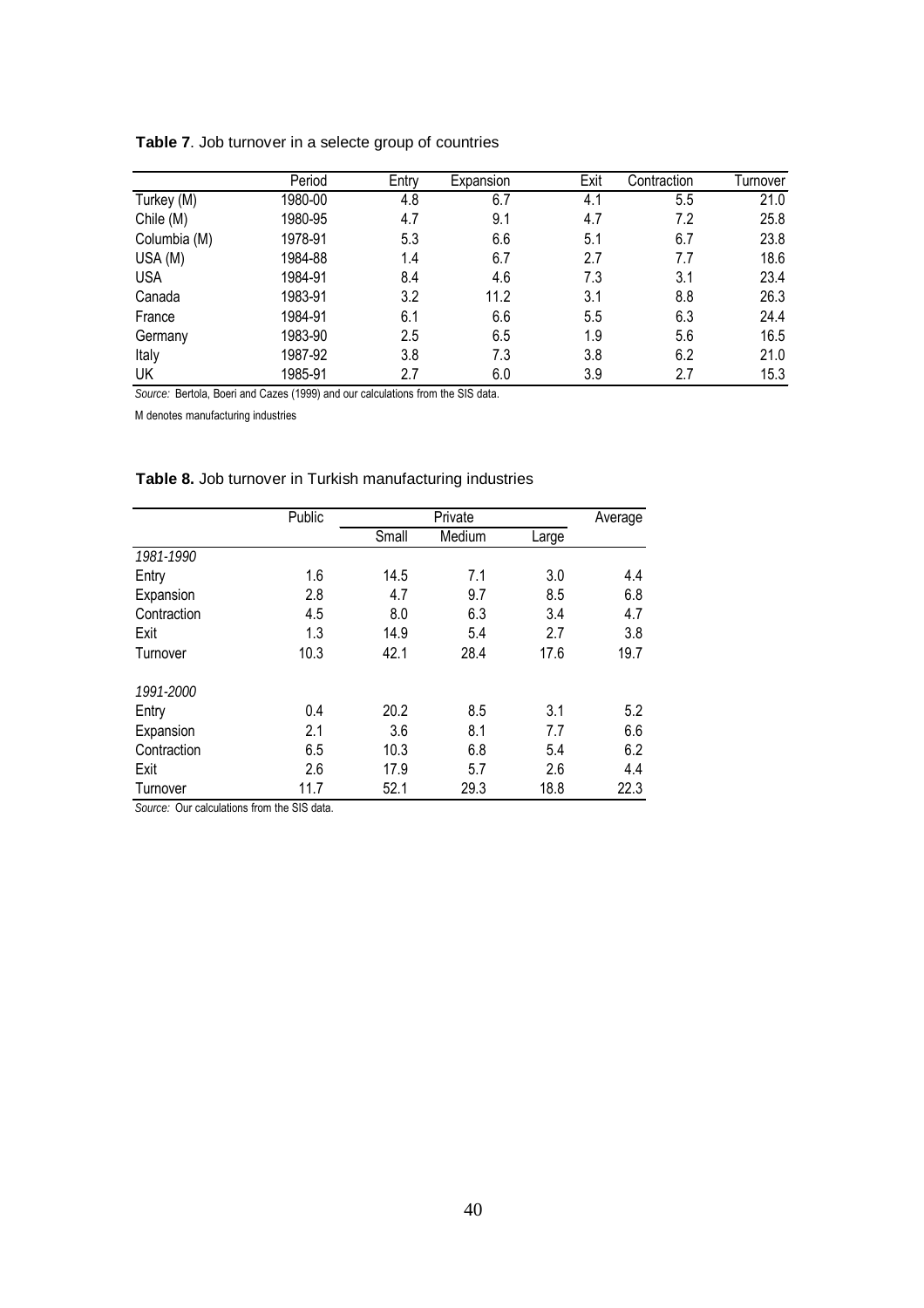|                                     | Large | Medium | Small | Informal |
|-------------------------------------|-------|--------|-------|----------|
| Net wage                            | 5.44  | 4.35   | 3.97  | 4.42     |
| Income tax <sup>a</sup>             | 1.16  | 0.78   | 0.59  | 0.00     |
| SSC - employee's share <sup>a</sup> | 1.16  | 0.91   | 0.80  | 0.00     |
| SSC - employer's share <sup>a</sup> | 1.67  | 1.30   | 1.15  | 0.00     |
| Severance payments <sup>b</sup>     | 1.59  | 1.53   | 1.50  | 0.00     |
| Total labor cost                    | 11.02 | 8.87   | 8.02  | 4.42     |
| Interest payments                   | 3.91  | 2.50   | 1.37  | 1.53     |
| Taxes                               | 2.55  | 1.54   | 1.46  | 0.00     |
| Profit                              | 22.50 | 20.84  | 19.25 | 21.47    |
| <b>Materials</b>                    | 53.78 | 61.07  | 65.09 | 72.59    |
| Value added tax                     | 6.24  | 5.18   | 4.82  | 0.00     |
| Total                               | 100   | 100    | 100   | 100      |
| Total VA per employee (mil TL)      | 26561 | 14982  | 10149 | 9590     |
| Share of VA in output (%)           | 40.0  | 33.8   | 30.1  | 27.4     |
| VA per employee (Large =1)          | 1.00  | 0.56   | 0.38  | 0.31     |

**Table 9.** Composition of output in private manufacturing (percentage), 2000

*Source:* Large, medium and small establishments, SIS, *Annual Survey of Manufacturing* 

*Industries* , 2000. Informal sector, our estimates.

a Estimated

b Includes all compensation payments

### **Table 10.** Simulation results

|                               | Base     | Case 1   | Case 2  | Case 3                                      | Case 4  | Case 5  |
|-------------------------------|----------|----------|---------|---------------------------------------------|---------|---------|
|                               | Case     | Constant | + Tax   | 50 % lost                                   | + Tax   | $+10%$  |
|                               |          | mrkt shr | reduct. | in informal                                 | reduct. | growth  |
|                               |          |          |         | Percentage change relative to the Base Case |         |         |
| Employment                    | 3394000  | $-4.3$   | $-1.5$  | $-8.9$                                      | $-6.0$  | 4.2     |
| Wage bill <sup>a</sup>        | 6433657  | $-3.0$   | 0.0     | $-0.9$                                      | 2.4     | 13.5    |
| SSC <sup>a</sup>              | 2331012  | 35.7     | 0.0     | 39.2                                        | 0.0     | 0.0     |
| Income tax <sup>a</sup>       | 2754916  | 31.6     | 0.0     | 36.8                                        | 0.0     | 0.0     |
| <b>VAT<sup>a</sup></b>        | 5347145  | 38.3     | 0.0     | 40.7                                        | 0.0     | 0.0     |
| Profit <sup>a</sup>           | 29538664 | $-3.2$   | $-0.2$  | $-2.0$                                      | 1.3     | 12.2    |
| Average net wage <sup>b</sup> | 1896     | 1.3      | 1.5     | 8.7                                         | 8.9     | 9.0     |
| Profit margin                 | 21.3     | $-3.2$   | $-0.2$  | $-2.0$                                      | 1.3     | 2.0     |
| SSC rate <sup>c</sup>         | 5.1      | 0.0      | $-28.5$ | 0.0                                         | $-30.5$ | $-37.3$ |
| Income tax rate <sup>c</sup>  | 6.0      | 0.0      | $-26.4$ | 0.0                                         | $-29.4$ | $-36.3$ |
| VAT rate <sup>c</sup>         | 11.6     | 0.0      | $-29.8$ | 0.0                                         | $-31.3$ | $-38.0$ |

a Billion TL

b Million TL per employee

c Share in value added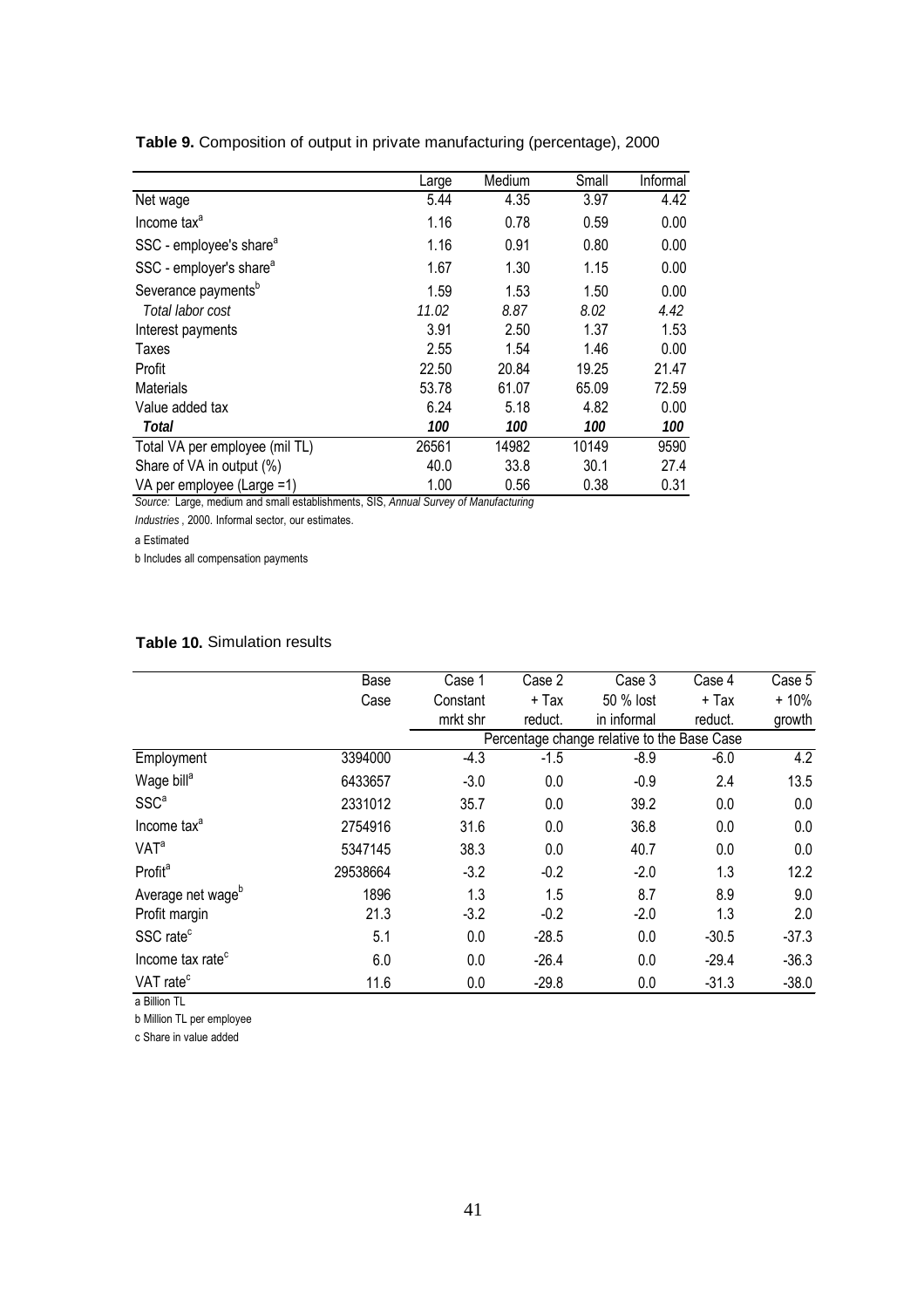# Figures



**Figure 1.** Employment Protection Legislation, selected OECD countries

**Figure 2.** Flow into unemployment and employment protection

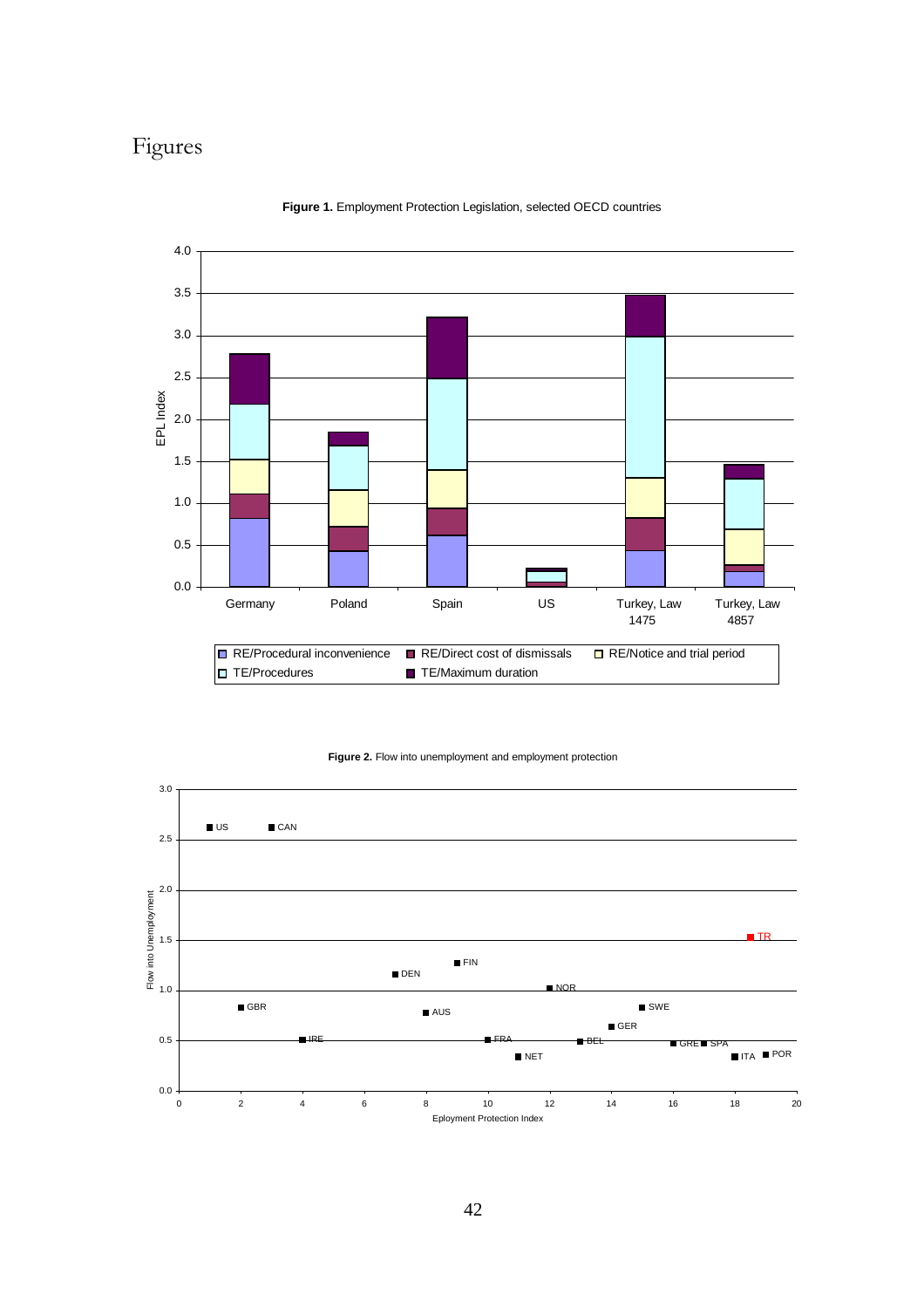



**Figure 4.** Unemployment rate and employment protection

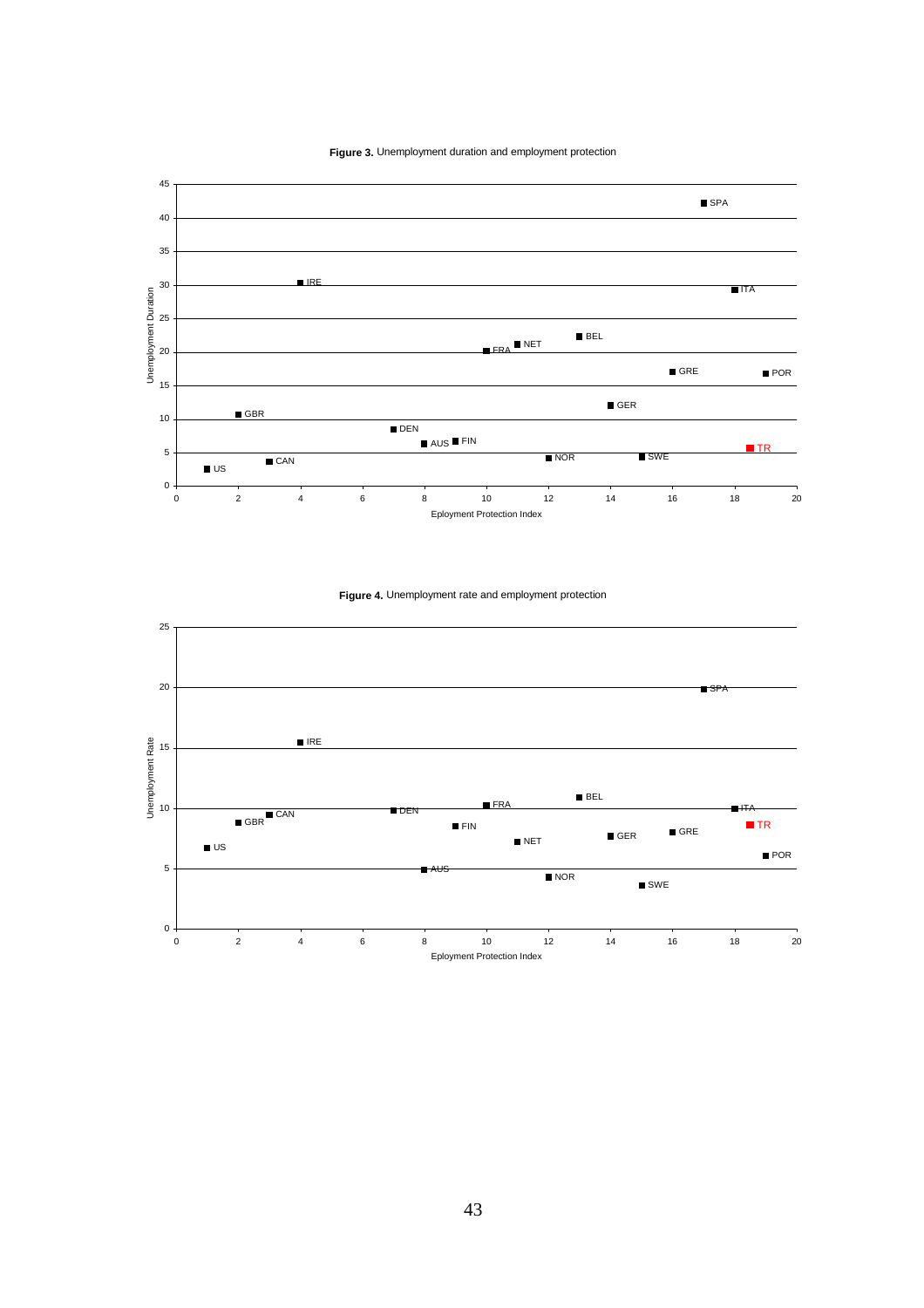



**Figure 5b.** Inter-industry wage differentials Selected countries, 1980-2000

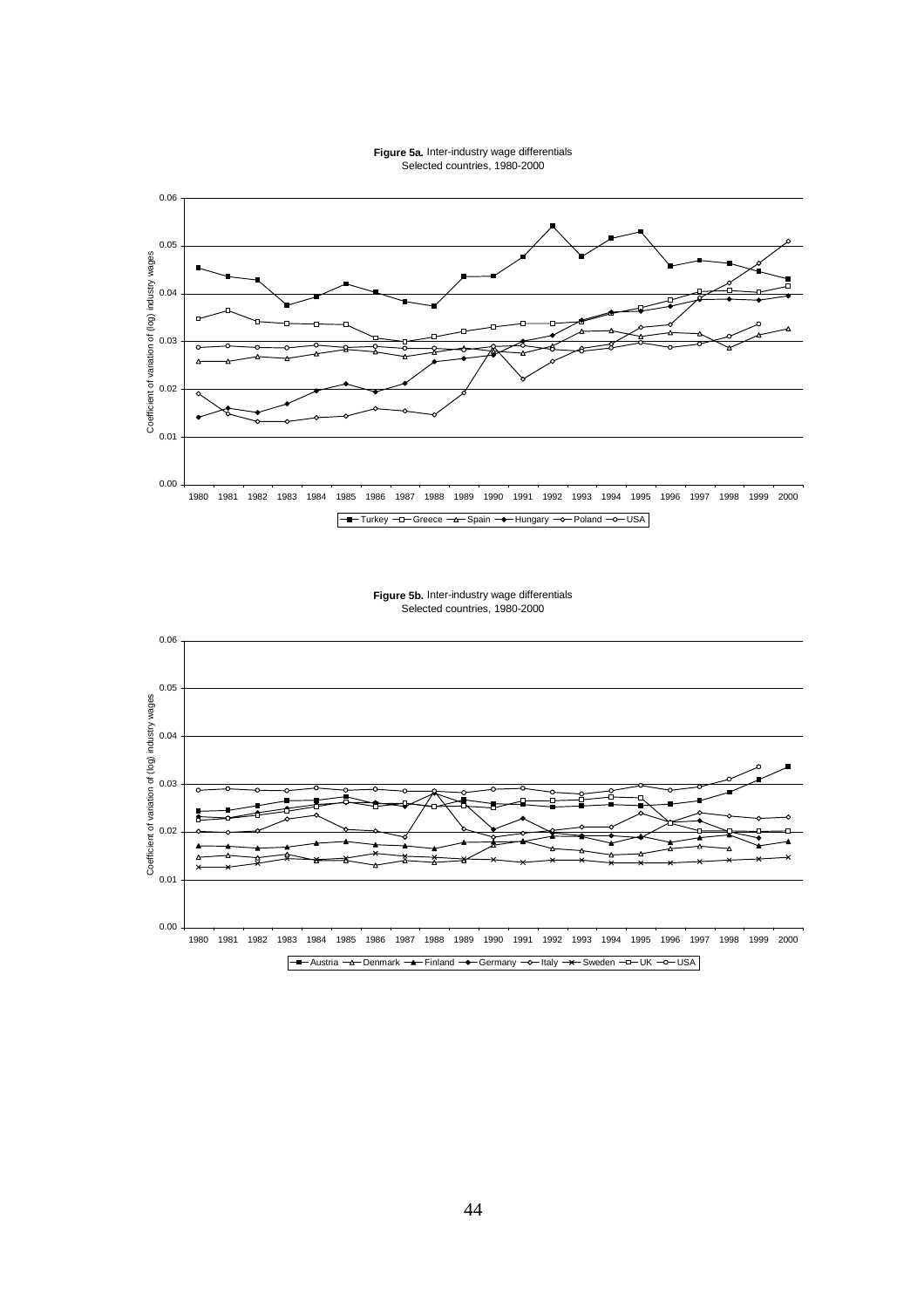

**Figure 6.** Labor demand adjustment speed and wage elasticity, selected group of countries, 1980-1997

**Figure 7.** Sectoral distribution of employment, value added and output Private manufacturing industry, 2000